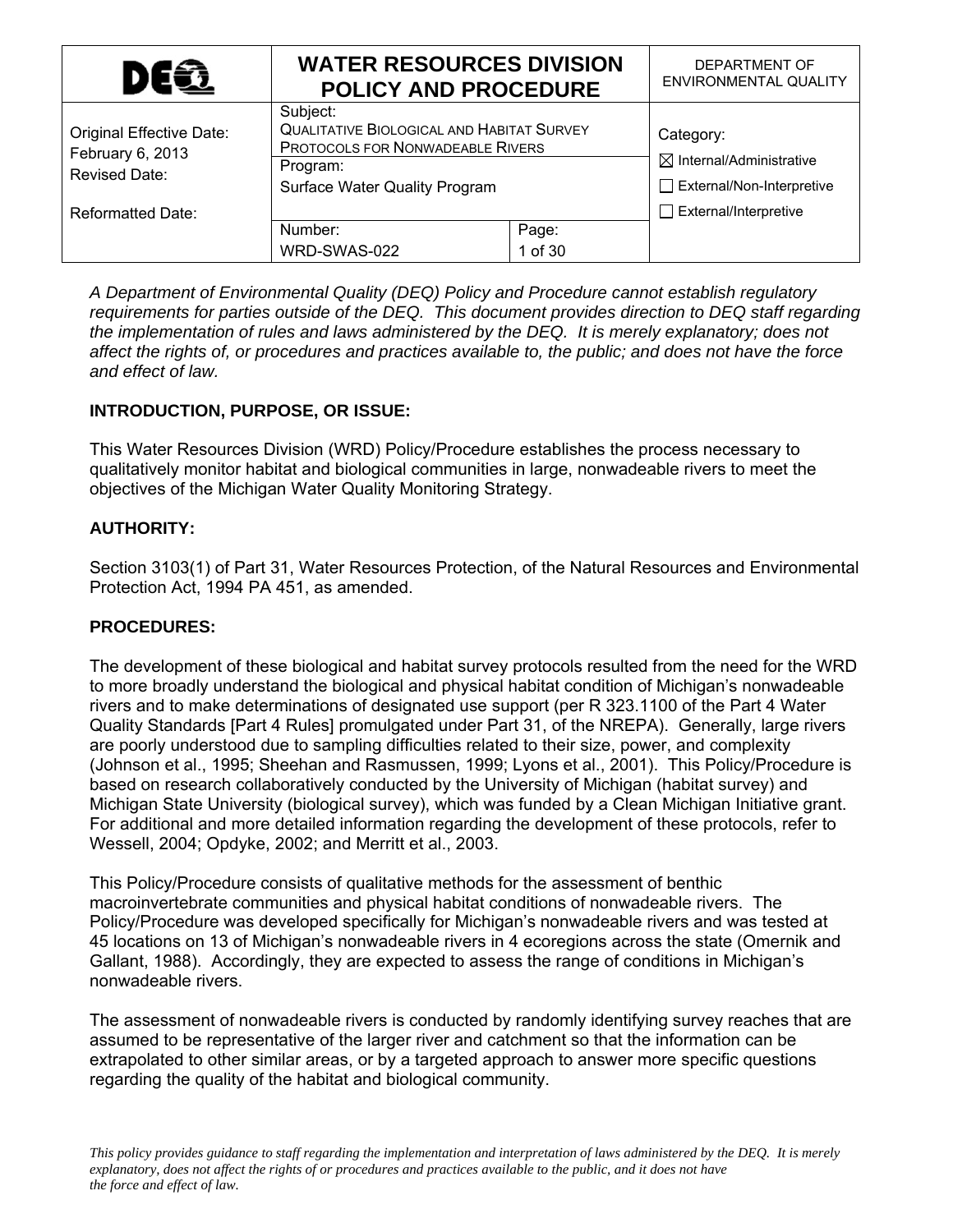Number: WRD-SWAS-022 Subject: QUALITATIVE BIOLOGICAL AND HABITAT SURVEY PROTOCOLS FOR NONWADEABLE RIVERS

Page 2 of 30

Each nonwadeable river survey reach is described by an assessment of the benthic macroinvertebrate community and physical habitat condition. Each assessment is made according to a series of measurements or 'metrics'. The individual metrics for the benthic macroinvertebrate assessment provide information on a variety of biological attributes and, when combined, intend to indicate community response to various river quality conditions. Similarly, the individual metrics for physical habitat, related to both in-stream and riparian conditions, provide information on a variety of physical attributes at varying scales that typify the nonwadeable reach and assist in interpreting biological community data. A river of excellent quality will have substantially different metric values than a river of poor quality, providing a systematic evaluation of each site based on the two suites of metrics. These protocols provide a consistent and accurate method to determine the condition of a nonwadeable river relative to the best condition it might be expected to attain.

This procedure incorporates multiple transect samples taken within a 2 kilometer (km) reach that are composited to obtain a macroinvertebrate and habitat assessment that typifies the reach. Collection of the qualitative habitat and macroinvertebrate assessment at a reach should take approximately one-half day and demands at least two trained field personnel.

### I. SAMPLING CONSIDERATIONS

In general, a nonwadeable river or river segment is one where water depths frequently exceed the maximum depth that can be safely and conveniently surveyed in chest waders thus sacrificing the ability to adequately and safely sample all available habitats. The exact boundary between wadeable and nonwadeable will always be indistinct, because water depth varies seasonally and with recent precipitation, with location, and may be influenced by impoundments or other human alterations. The need for this nonwadeable procedure stems from the broad scale of habitat features and the potential difficulties with collecting biological and habitat information representative of the entire river reach.

Stream gauge data provide a convenient dividing line between wadeable and nonwadeable locations. Based on experience, sites on rivers where the mean annual discharge exceeds 530 cubic feet per second are usually nonwadeable during summer flows. In Michigan, locations where the mean annual discharge exceeds 530 cubic feet per second usually are fifth order or higher, have drainage areas greater than 1,600 km<sup>2</sup>, and main stem lengths greater than 100 km (Opdyke, 2002). According to these guidelines, there are 22 such rivers in Michigan; 15 of these are in the Lower Peninsula (Saginaw, Grand, St. Joseph, Tittabawassee, Muskegon, Au Sable, Manistee, Kalamazoo, Cheboygan, Flint, Thunder Bay, Raisin, Cass, Huron, and Thornapple) and 7 are in the Upper Peninsula (Menominee, Manistique, Ontonagon, Escanaba, Tahquamenon, Sturgeon, and Michigamme). Additionally, survey locations in the "Very Large" Valley Segment Ecological Classification stratum (Seelbach et al., 1997) will most likely need to be assessed using this procedure.

Ultimately, judgment by professional field personnel must be used to determine whether a river reach can be adequately navigated over a 2,000 meters (m) area by boat, regardless of the aforementioned flow information. This procedure is not to be used if the river reach can be safely and adequately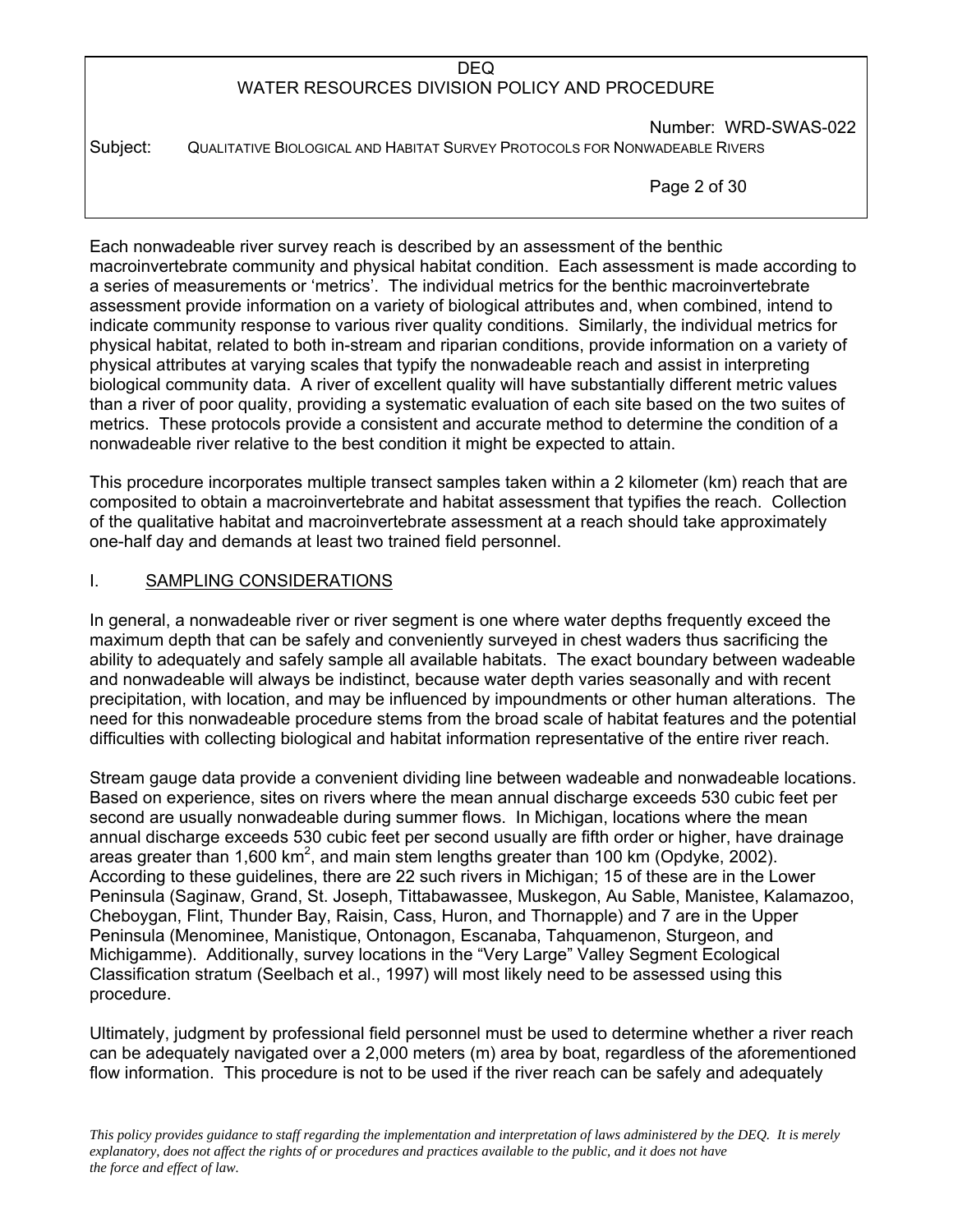Number: WRD-SWAS-022 Subject: QUALITATIVE BIOLOGICAL AND HABITAT SURVEY PROTOCOLS FOR NONWADEABLE RIVERS

Page 3 of 30

surveyed following the Qualitative Biological and Habitat Survey Protocols for Wadeable Streams and Rivers, WRD policy number WRD-SWAS-051.

Unless study objectives dictate otherwise, sampling should occur between June 1 and September 30 during periods of stable discharge, preferably under low or moderate flow conditions. This temporal and flow-stabilized target will help decrease some of the sampling variability and ensure proper assessment of potential macrophyte beds that are most abundant during the summer season. In addition, effects of pollutants and other stressful conditions are most often apparent during summer conditions, e.g., dilution is minimal for pollutants during low flow conditions, while elevated temperatures and plant productivity will produce maximum fluctuations in diurnal oxygen conditions. Higher temperatures typically found under baseflow conditions also increase macroinvertebrate metabolic rates, which may amplify pollutant effects. Sampling outside baseflow conditions may represent an increased safety risk due to flow and debris as well as an increased difficulty in conducting the survey due to extremes in turbidity and the potential for sampling terrestrial bank material rather than substrate that is available to macroinvertebrate colonization year-round. Where available, United States Geological Survey stream gauge information should be accessed prior to field sampling to aid in determining flow stability with the recognition that many large rivers will be slower to respond (both in rising and falling water levels) to precipitation in the watershed.

For basin investigations or long-term studies, where necessary, seasonal variability in macroinvertebrates distribution or abundance may be minimized by sampling during a more refined time frame.

Because of the potential hazards encountered on nonwadeable rivers, one of the two field personnel must be an experienced boat operator. Nonwadeable rivers, while generally navigable, will have shallow areas, riffles, boulders, logiams, strong current, etc. that may result in damage to equipment and personal injury if not approached with caution. Personal floatation devices should be worn at all times during this survey work. Personal safety is more important than data collection, and survey locations should be shifted if conditions are not suitable to safely conduct this procedure.

### II. SITE SELECTION

Site selection will depend on the intended use for the information to be collected. Targeted reaches may be chosen for specific needs (e.g., investigate potential impacts of specific significant point sources, evaluate the effectiveness of specific water quality protection projects). Locations intended to support probabilistic status sampling should be gathered from reaches chosen randomly following the process described in the Macroinvertebrate Community Status and Trend Monitoring Procedure (DEQ, In Preparation).

Mouths of rivers as they enter the Great Lakes and upstream portions subject to seiche effects and reverse flows as well as sections immediately upstream or downstream of lakes should be avoided; these habitats are often influenced by the larger, lentic water body and are not representative of the lotic system for which these protocols were developed. A station should be 2,000 m in length, as this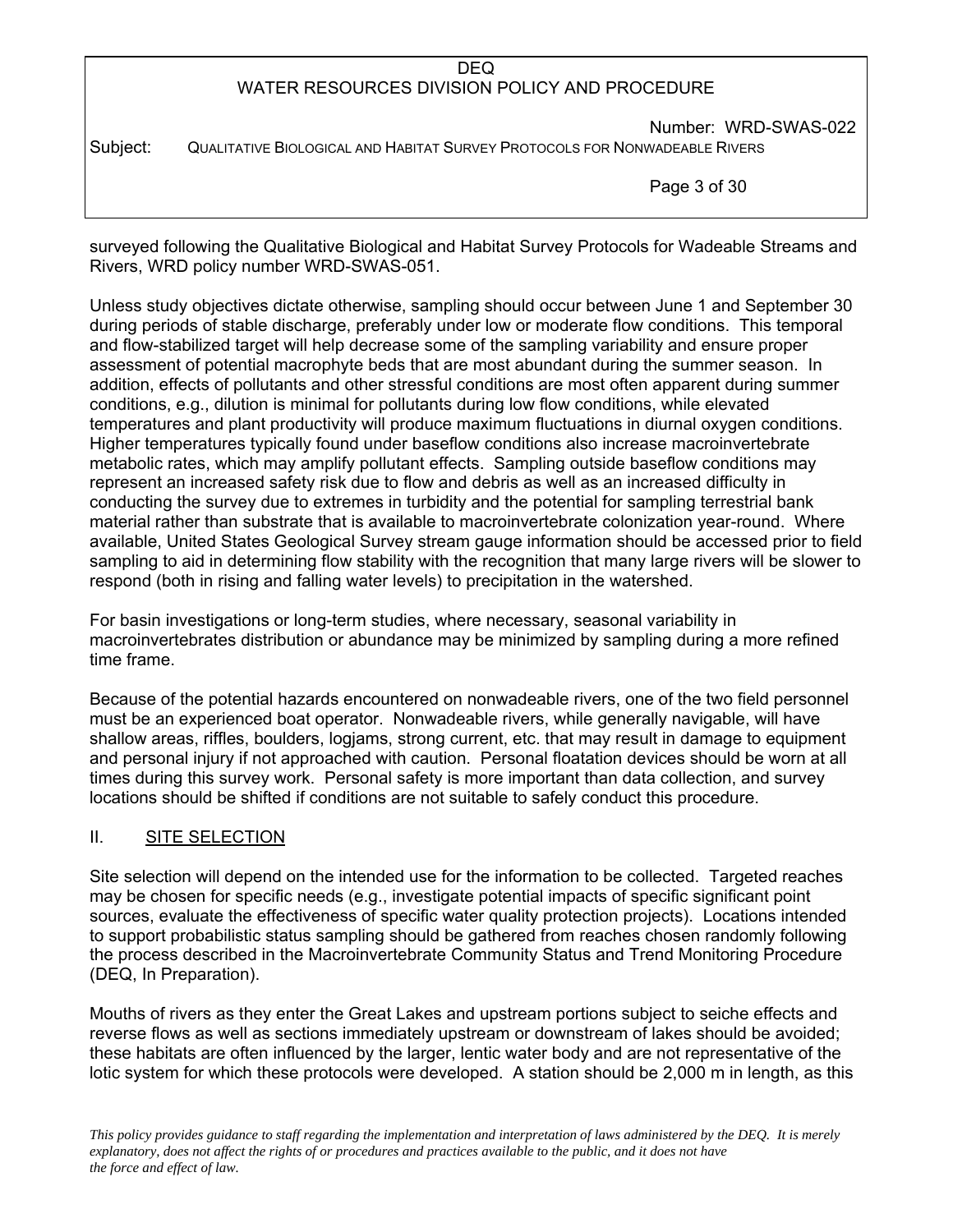Number: WRD-SWAS-022 Subject: QUALITATIVE BIOLOGICAL AND HABITAT SURVEY PROTOCOLS FOR NONWADEABLE RIVERS

Page 4 of 30

distance is considered logistically feasible to sample in a half day and captures much of the natural variation in habitat variables within the reach.

For safety and practicality it is best to use larger versus smaller flat-bottomed boats, which necessitates access to locations with boat ramps. Access sites should be located using various print publications (County map books, Atlas, and Gazetteer) as well as local knowledge (District staff input, particularly Fisheries Division, Department of Natural Resources), and Internet information (e.g., http://www.mcgi.state.mi.us/MRBIS/). Launch locations may be a primary consideration for reach selection or in considering riverine travel time to a selected reach. Access to, and the appropriateness and safety of sampling a reach must be carefully considered prior to sampling.

# III. TRANSECT ESTABLISHMENT

Each nonwadeable river sampling site consists of 11 transects spaced 200 m apart for a total reach length of 2,000 m (Figure 1). If selected randomly, the reach should incorporate the randomly chosen point based on valley segment (VSEG) classification (see Macroinvertebrate Community Status and Trend Monitoring Procedure, DEQ, In Preparation). Regardless of the site selection method, the VSEG number for the sample reach should be recorded on the Reach data sheet (Appendix I). The macroinvertebrate community and physical habitat survey components primarily focus on conditions near channel banks. This is both practical and reasonable because many large rivers tend to have a hydraulically efficient main channel with little habitat heterogeneity and their greatest biological and habitat richness is associated with edge or inshore zones (Stalnaker et al., 1989; Schiemer, 2000).

Establish the start of the reach (either upstream or downstream end depending on launch location relative to randomly chosen survey point) and use a GPS unit to set a waypoint. Choose one bank consistently to mark with survey flagging material (on overhanging branches or other visible location) and mark the first transect at this point. Establishing successive upstream/downstream transects is dependent on measured distances from each previous waypoint, all of which should be established along the same bank. Use the GPS unit to track distance from the starting waypoint, when the distance traveled equals 200 m (approx. 0.12 miles) the next transect should be marked on the shoreline with flagging and a second waypoint established. Proceed in this manner until 11 transects are marked, thus defining the reach. Care should be taken to mark and sample transects at the predetermined interval (unless safety issues dictate otherwise) to ensure that their placement is random and guard against bias. Transects are labeled A-K, from downstream to upstream (Figure 1).

While marking transects along the reach, depth and substrate are measured at approximately 40 m intervals along the thalweg for the entire reach for a total of 51 measurements (see Appendix II for Longitudinal Profile data sheet). The thalweg is defined as the deepest part of the channel and care must be taken to periodically verify that the correct path is followed. If an island is encountered along the longitudinal profile, navigate and survey the channel that carries the most flow (Kauffman, 2000). Left bank and right bank are determined by facing downstream.

Depth should be measured using a depth finder or a fiberglass/PVC sounding pole marked in 10 centimeter increments. The sounding pole is also used to determine thalweg substrate materials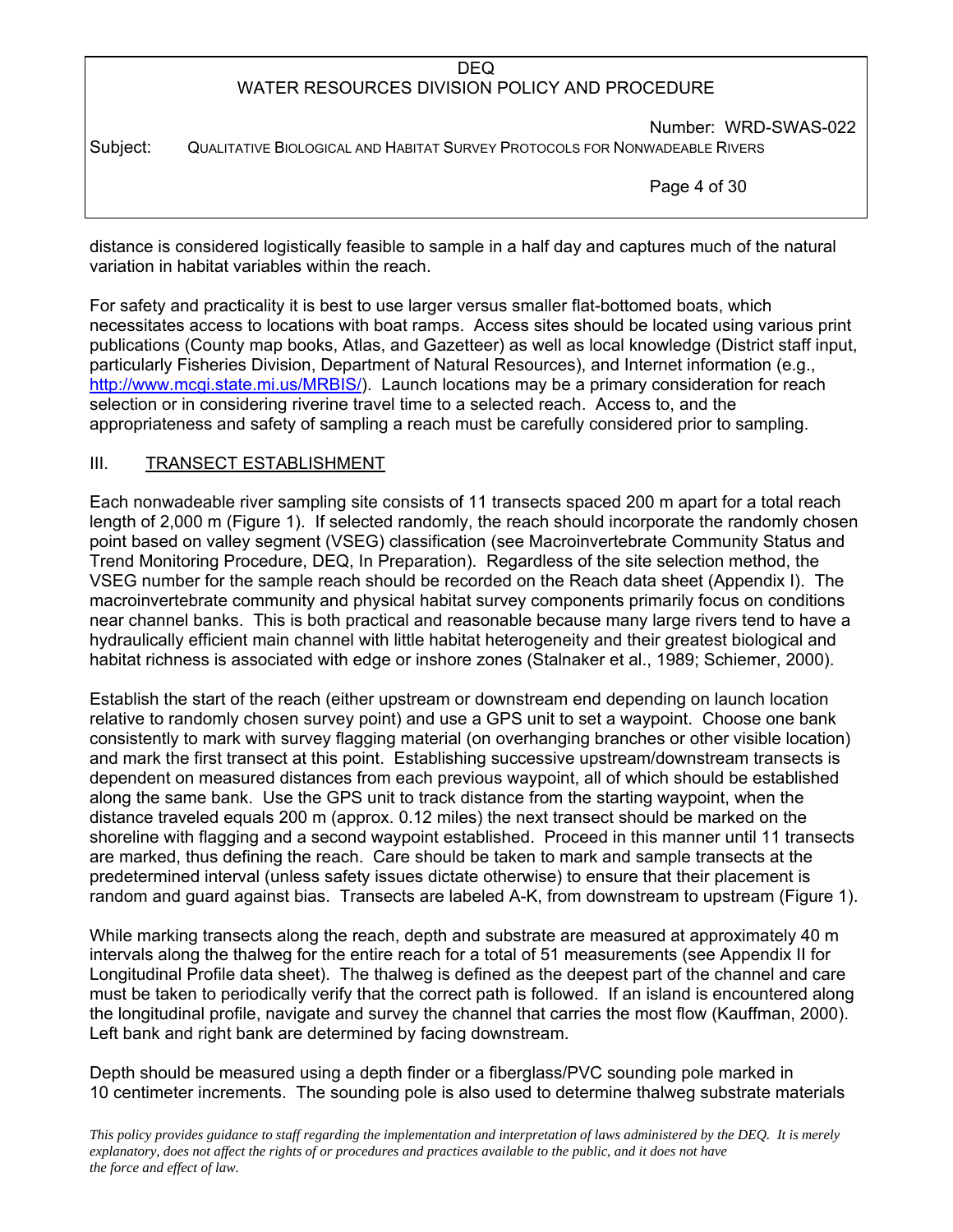Number: WRD-SWAS-022 Subject: QUALITATIVE BIOLOGICAL AND HABITAT SURVEY PROTOCOLS FOR NONWADEABLE RIVERS

Page 5 of 30

based on how the bottom "feels" when dragging the pole along it. The best results are obtained using a fiberglass surveying rod or PVC sounding tube and combining dragging motions with jabs against the bottom. The dominant thalweg substrate is classified as bedrock, boulder, cobble, coarse gravel, fine gravel, sand, or silt. In cases of heterogeneous substrate, up to two size categories may be recorded if each exceeds approximately 40 percent of the total composition of the 40 m interval.

While navigating the thalweg, record the presence of off-channel habitats, such as backwater pools, connected side channels, and other extensive lateral wetted habitat including tributaries at every location that the thalweg depth and substrate are measured. When side channels are present, checkmarks on the Longitudinal Profile data sheet should be used to show the points of convergence/divergence. In cases of tributaries, there will not be a point of divergence. Finally, maintain a tally of all large woody debris (LWD) greater than 0.1 m (approximately 4 inches) in diameter and 3 m in length that is found at least partially within the wetted channel throughout the 2,000 m reach. Branched trees that meet these size requirements are counted once and counts of log-jams should be made quickly to generally reflect how abundant individual pieces of LWD are in the group without needing to spend extra time getting exact counts in those instances.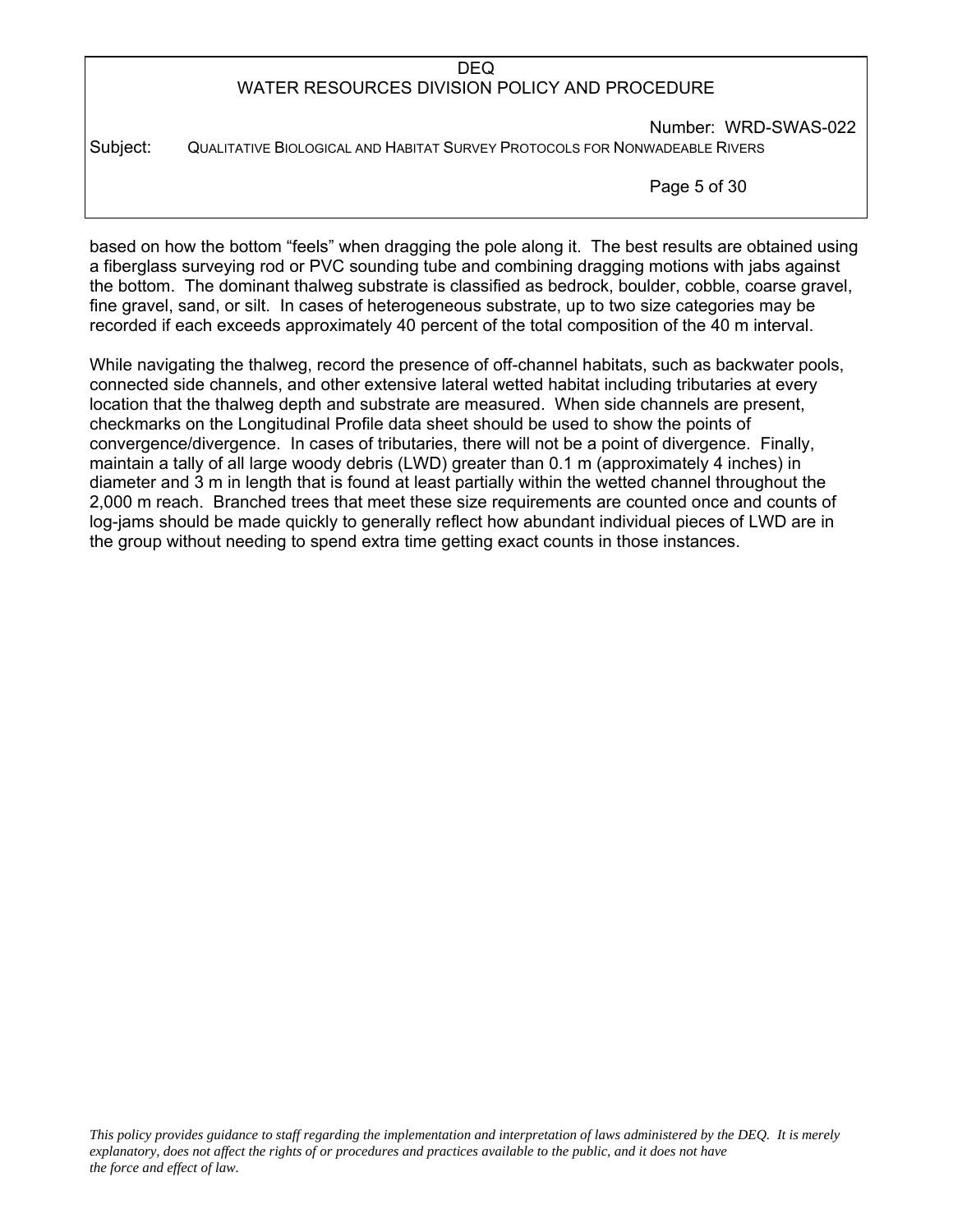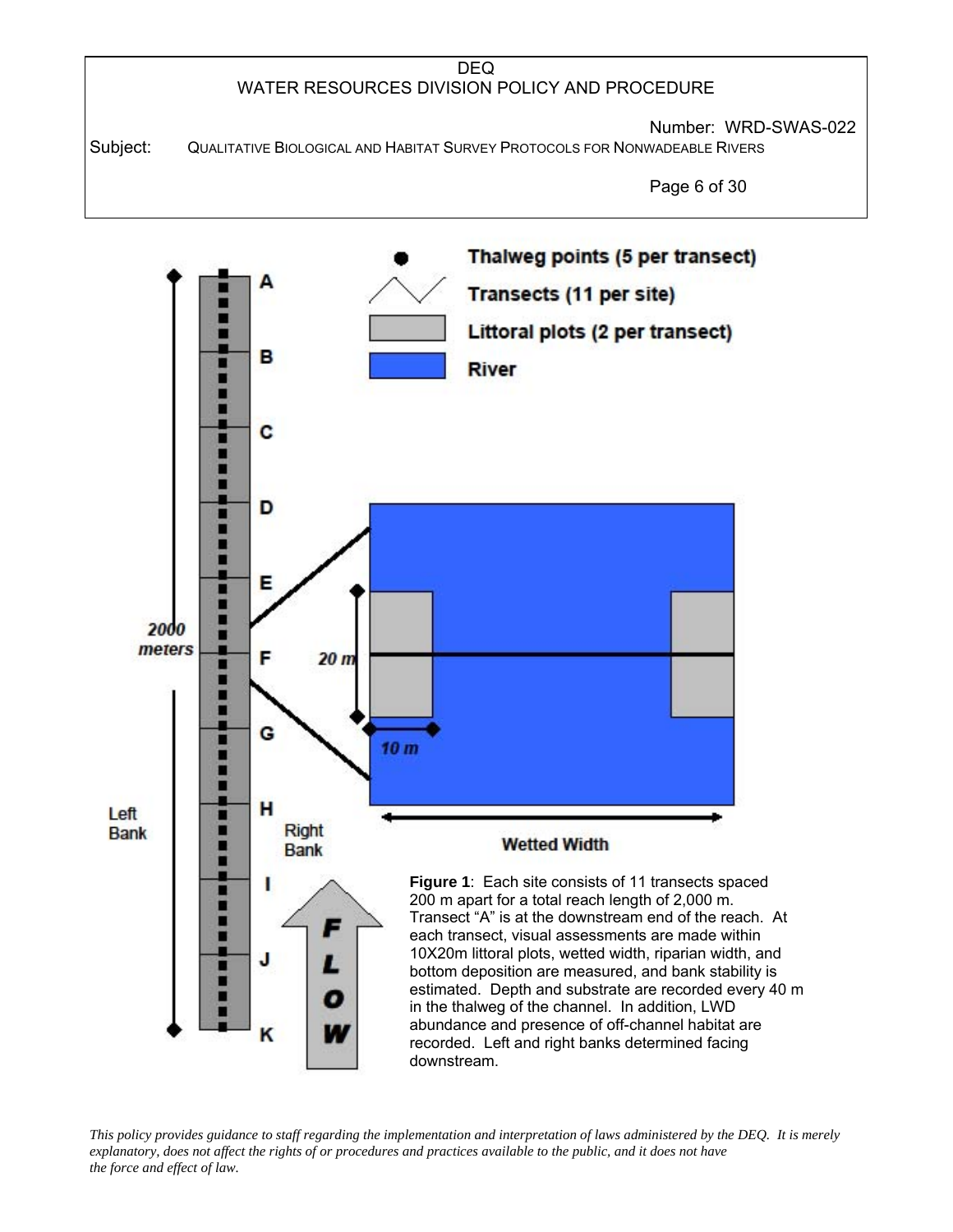Number: WRD-SWAS-022 Subject: QUALITATIVE BIOLOGICAL AND HABITAT SURVEY PROTOCOLS FOR NONWADEABLE RIVERS

Page 7 of 30

### IV. QUALITATIVE BENTHIC MACROINVERTEBRATE SAMPLING PROCEDURE AND DATA ANALYSIS

The biological portion of the protocol for evaluating the ecological health of nonwadeable rivers in Michigan is based on sampling all transects (A-K) at one randomly chosen bank. Biological assessments are done using a composite sample of all habitats present at each transect (fine particulate organic matter (FPOM), sand, coarse sediments, cobble, LWD, and macrophytes).

Metrics included in the final protocol were chosen after several steps of data reduction, which helped determine which biological attributes provided unique information, described the most variation among sites, and had a linear or otherwise unambiguous response to anthropogenic impacts. For an in-depth discussion of the metric selection process, see the supporting document from Wessell (2004).

# **OVERVIEW OF BENTHIC MACROINVERTEBRATE PROCEDURES**

An equipment checklist is provided (Appendix III) to ensure all necessary equipment is brought along for the benthic macroinvertebrate community assessment. A random method should be used (e.g., coin flip, die roll) to decide which bank to sample for each transect. Sample all available habitats within an area approximately 10 m upstream and downstream of the marked transects (A-K) (Figure 1). Sampling should take place within 10 m from the wetted margin in shoreline areas where safely wadeable (generally <1 m deep). If river depth at the selected bank is too deep to safely and adequately wade, select the opposite bank for that transect. If neither bank is able to be safely sampled, no benthic macroinvertebrate sample is collected. The flagging should be removed as each transect is assessed and completed. See the next section for detailed description of sampling procedures.

By using a composite sample approach, the biological assessment will reflect the broadly available habitat as well as in-stream water quality. This sampling procedure involves sampling all available habitats at each transect and combining the individual samples into one composite for the entire reach. At each transect:

- 1. Tally the individual habitat types available in the littoral plot (Figure 1). Habitats must be in sufficient abundance to collect 15-second samples in order to be tallied and may include:
	- a) FPOM
	- b) Sand (gritty up to ladybug sized)
	- c) Coarse Substrate (Gravel ladybug to tennis ball sized)
	- d) Cobble (tennis ball to basketball sized)
	- e) LWD
	- f) Macrophytes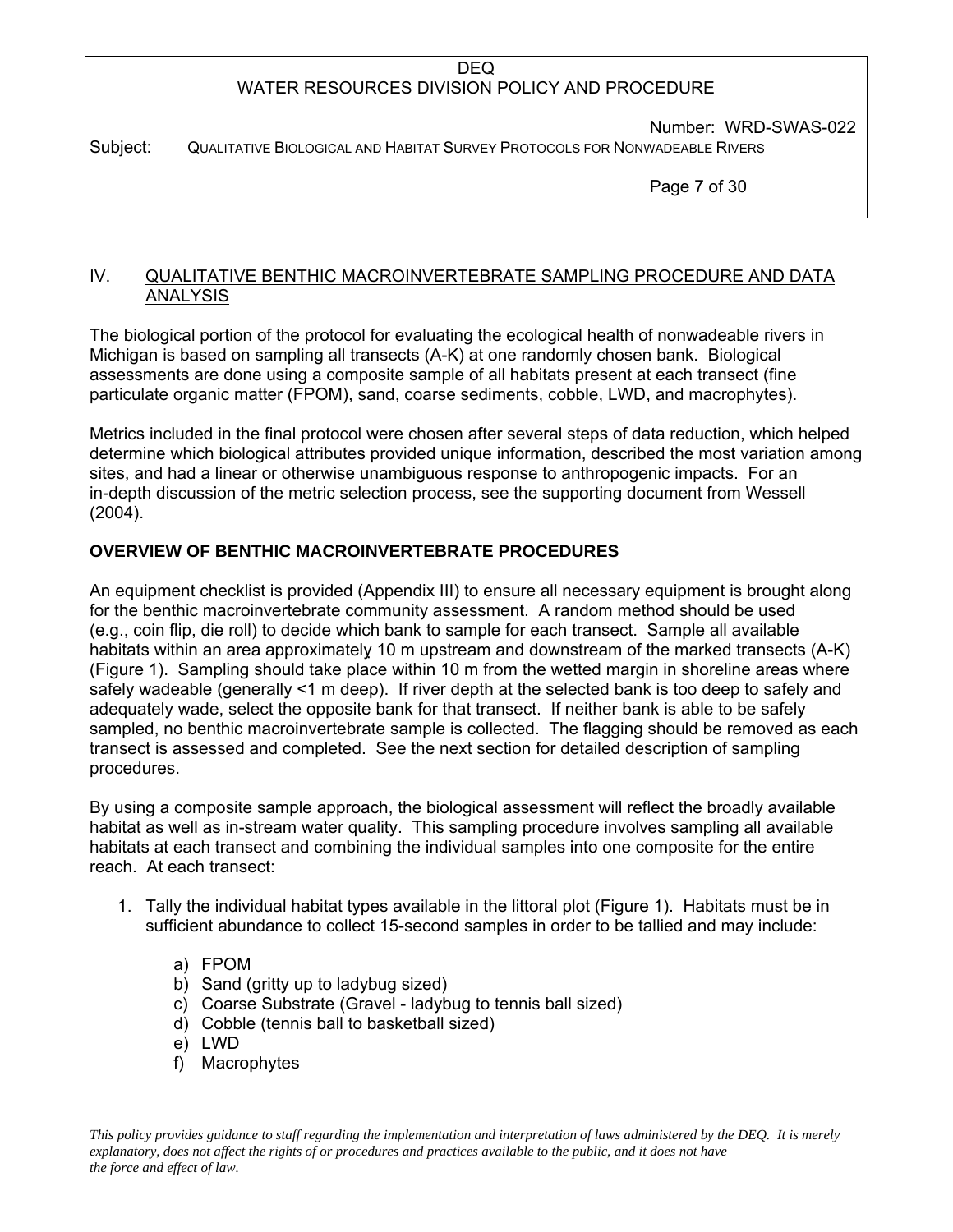Number: WRD-SWAS-022

Subject: QUALITATIVE BIOLOGICAL AND HABITAT SURVEY PROTOCOLS FOR NONWADEABLE RIVERS

Page 8 of 30

- 2. For each habitat type, take timed samples (15 seconds each) with a D-frame aquatic dip net with mesh size = 0.8-1.0 millimeters. Habitat-specific considerations are as follows:
	- a) FPOM: If there is flow through the sampling area, use kick methods to reduce the amount of detritus in the sample. If there is no flow, sweep the net along the bottom and make sure to wash as much detritus from the net as possible.
	- b) Sand: Same as above.
	- c) Gravel: If there is flow through the sampling area, use kick methods to stir up gravels, with the net held downstream to capture dislodged benthos. If there is no flow, use kick methods to stir up gravels then sweep the net along the bottom to capture dislodged benthos.
	- d) Cobble: It is difficult to take timed sweeps of cobble habitat; therefore, try to choose a piece of cobble at least 15 centimeters in diameter. Place the cobble in a bucket and brush organisms off with a brush.
	- e) LWD: Sampling LWD presents challenges, especially when the debris cannot be removed from the river. Use a brush to dislodge organisms from the LWD and follow closely behind the brush with the net. If there is high flow in the area being sampled, make sure the net opens into the current and the brush is upstream of the net. Do this for 15 seconds.
	- f) Macrophytes: If there are macrophytes in the study reach, take timed sweeps (15 seconds) of the stems to dislodge attached macroinvertebrates.
- 3. Empty the net into a sample processing pan or bucket filled with water. This allows one to easily wash out the net (attached organisms may need to be picked from the net with forceps).
- 4. Remove as much detritus and macrophytes as possible, taking care to scrub or otherwise vigorously shake materials in the collection bucket to retain any benthos. After all transects are sampled, use a sample splitter to divide the composite sample into quarters. All macroinvertebrates present in one of the quarter subsamples must be counted. The quarter sample may have to be processed in portions, based on the density of macroinvertebrates and detritus, to accurately identify and count.
- 5. Identify and count the macroinvertebrates in the subsample to family level and record on the Macroinvertebrate Data Sheet (Appendix IV).
- 6. Upon return to the office, the macroinvertebrate data are entered into the appropriate database for storage.
- 7. Biological data are summarized and metric scores (below) calculated.

### **BIOLOGICAL METRIC DESCRIPTION AND SCORING**

Inferring stressor-response relationships in nonwadeable rivers is difficult due to the different scales of human impacts and should rely heavily on professional judgment. The following list defines the suite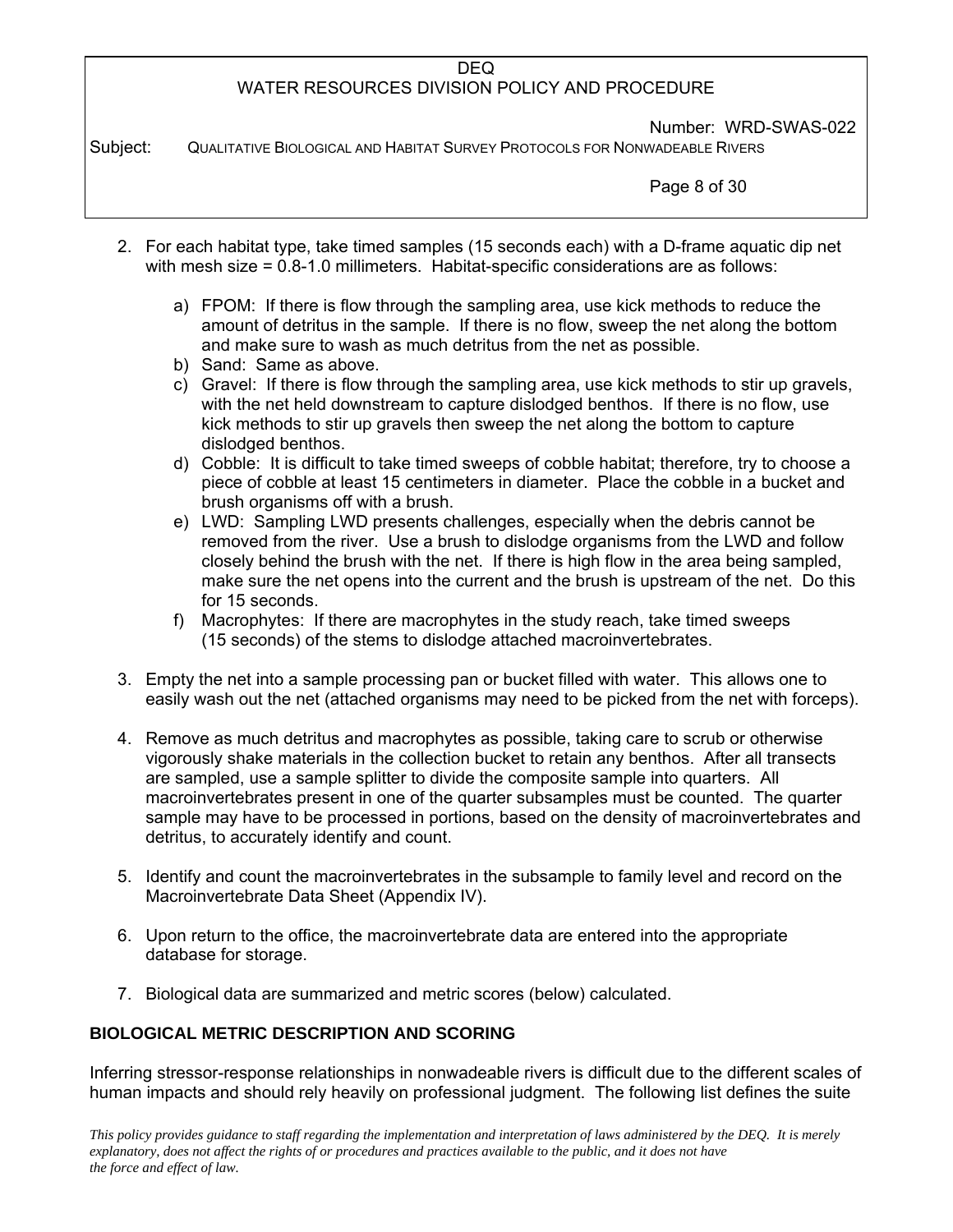Number: WRD-SWAS-022 Subject: QUALITATIVE BIOLOGICAL AND HABITAT SURVEY PROTOCOLS FOR NONWADEABLE RIVERS

Page 9 of 30

of biological metrics used in this Policy/Procedure and discusses specific stressors to which the metrics may respond; these should only be used as guidelines and are based on analyses conducted by Wessell (2004) for the development of this procedure. This information can be useful in assessing the types of human influences that may affect the river including: influences from water chemistry (e.g., pH, nutrients), in-stream habitat, and riparian and catchment land use.

- A. Calculate values and corresponding scores for each metric as follows:
	- 1. **Functional Feeding Group (FFG) Diversity** (calculated based on abundance of FFGs similar to the Shannon Index of Diversity, -Σ[pi(Log<sub>2</sub>pi)] where p<sub>i</sub> is the proportion of individuals represented by each FFG, see Appendix V; scoring out of 25:  $\leq$  0.95 = 0,  $\leq$  = 1.41 = 8,  $\leq$  = 1.7 = 16, >1.7 = 25): Shows significant negative correlation with measures of human disturbance (Human Disturbance Gradient, see Opdyke, 2002) including riparian land use and a negative correlation with water quality measures like total phosphorus and turbidity.
	- 2. **Habitat Stability FFG Surrogate** [(# Scrapers + # Collectors Filterers)/(#Collectors Gatherers  $+$  #Shredders); scoring out of 25: <0.09 = 0, </=1.41 = 8, </=1.7 = 16, >1.7 = 25]: This FFG surrogate responds to overall in-stream habitat quality (LWD) (Merritt et al., 1996), with a negative correlation to urban and agricultural watershed land use, and a positive correlation to natural land use.
	- 3. **Percent Trichoptera** (Relative abundance of Trichoptera; Trichoptera abundance/total abundance; scoring out of 20:  $\langle$  = 1.3% = 0,  $\langle$  = 3.4% = 7,  $\langle$  = 6.8% = 14,  $>$  6.8% = 20): This metric shows a negative correlation to agricultural riparian land use.
	- 4. **Ephemeroptera, Plecoptera, and Trichoptera (EPT) Taxa Richness** (Total number of EPT families; scoring out of 8: <4 = 0, </=6 = 3, </=9 = 6, >9 = 8): This metric shows positive correlations with extent of LWD at sites and a negative correlation to urban land use in the watershed.
	- 5. **Total Taxa Richness** (Total number of families in the sample; scoring out of 7: <15 = 0, </=18  $= 2$ ,  $\lt$ /=24 = 5,  $\gt$ 24 = 7): This metric has a negative correlation to percent urban land use in the watershed.
	- 6. **Diptera Taxa Richness** (Total number of Diptera Families; scoring out of 5: <2 = 0, </=3 = 2,  $\langle$  = 5 = 4, >5 = 5): This metric shows a negative correlation with water quality measures like total Nitrogen, turbidity, and suspended chlorophyll. Sites with Diptera taxa richness equal to 1 or 2 are usually dominated by Chironomidae.
	- 7. **Plecoptera Taxa Richness** (Total number of Plecoptera families; scoring out of 5: 0 = 0, 1 = 2,  $2 = 4$ ,  $>2 = 5$ ): Plecoptera appear to respond to riparian stressors (positive correlations with percent natural land use in riparian buffers) and LWD presence.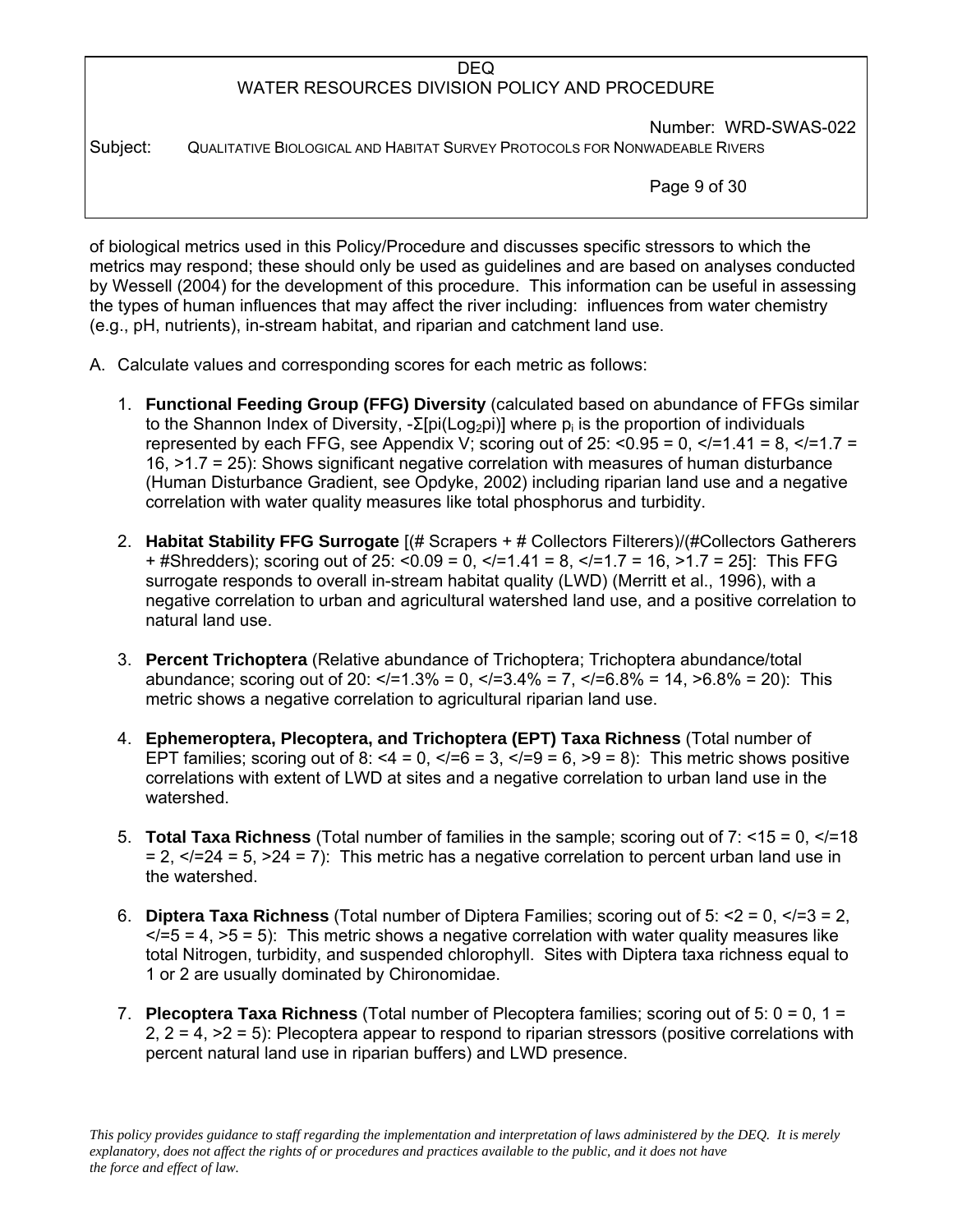Number: WRD-SWAS-022

Subject: QUALITATIVE BIOLOGICAL AND HABITAT SURVEY PROTOCOLS FOR NONWADEABLE RIVERS

Page 10 of 30

- 8. **Percent Dominance** (Relative abundance of dominant taxon; scoring out of 5: <35% = 5,  $\langle 46\% \rangle = 4$ ,  $\langle 460\% \rangle = 2$ ,  $\langle 60\% \rangle = 0$ ): This metric shows a negative correlation with percent natural riparian land use in the watershed and in the riparian buffer. When percent dominance is extremely high, the sample is usually dominated by Chironomidae.
- B. Add the scores for each metric to obtain a composite value with the range of scores used to classify each metric described in the following rating table. The range of total scores for biological metrics (i.e., the sum of metrics 1-8) is 0-100.

|    | <b>METRIC</b>                          | <b>SCORING RANGE/RATING</b> |      |          |      |  |  |  |  |
|----|----------------------------------------|-----------------------------|------|----------|------|--|--|--|--|
|    |                                        | Excellent                   | Good | Marginal | Poor |  |  |  |  |
|    | <b>FFG Diversity</b>                   | 25                          | 16   |          |      |  |  |  |  |
| 2  | <b>Habitat Stability FFG Surrogate</b> | 25                          | 16   |          |      |  |  |  |  |
|    | <b>Percent Trichoptera</b>             |                             |      |          |      |  |  |  |  |
| 4  | <b>EPT Taxa Richness</b>               |                             |      |          |      |  |  |  |  |
| 5  | <b>Total Taxa Richness</b>             |                             |      |          |      |  |  |  |  |
| 6. | Diptera Taxa Richness                  |                             |      |          |      |  |  |  |  |
|    | Plecoptera Taxa Richness               |                             |      |          |      |  |  |  |  |
| 8  | <b>Percent Dominance</b>               |                             |      |          |      |  |  |  |  |

# V. QUALITATIVE HABITAT ASSESSMENT SAMPLING PROCEDURE AND DATA ANALYSIS

The qualitative habitat assessment portion of this Policy/Procedure is based on sampling both banks of all 11 transects as well as reach-wide sampling (e.g., LWD count, thalweg substrate, off-channel habitat). Transect data are recorded on the Transect Habitat data sheet (Appendix VI). At each transect, wetted width (the wetted surface of the river from one bank to the other) is visually estimated or measured. If a large island blocks the view from bank to bank, record the width of the main channel to the edge of the island, flag the observation, and write a comment indicating that the measurement refers only to the main channel (Kaufmann, 2000).

Extent of vegetative coverage in littoral plots is assessed by estimating the percent coverage by aquatic vegetation including filamentous algae and macrophytes within 10x20 m plots centered on the imagined transect line extending from the channel margin towards the middle of the river (Figure 1). These dimensions are estimated, so it is helpful to know the length of the sampling boat or have measurement marks taped onto the side of the boat in order to constantly calibrate visual estimates of distance.

In-stream vegetative coverage is recorded as absent (0%), sparse (<10%), moderate (10-40%), heavy (40-75%), and very heavy (>75%) within the littoral plots of both left and right banks (categories consistent with those used by Kauffman [2000]). These estimates should be made visually unless water clarity precludes this, in which case proportional coverage will be estimated by using the PVC sounding pole. Filamentous algae are long-streaming algae typically found in slow moving waters and aquatic macrophytes include plants found in the water, mosses, and live wetland grasses (Kaufmann, 2000).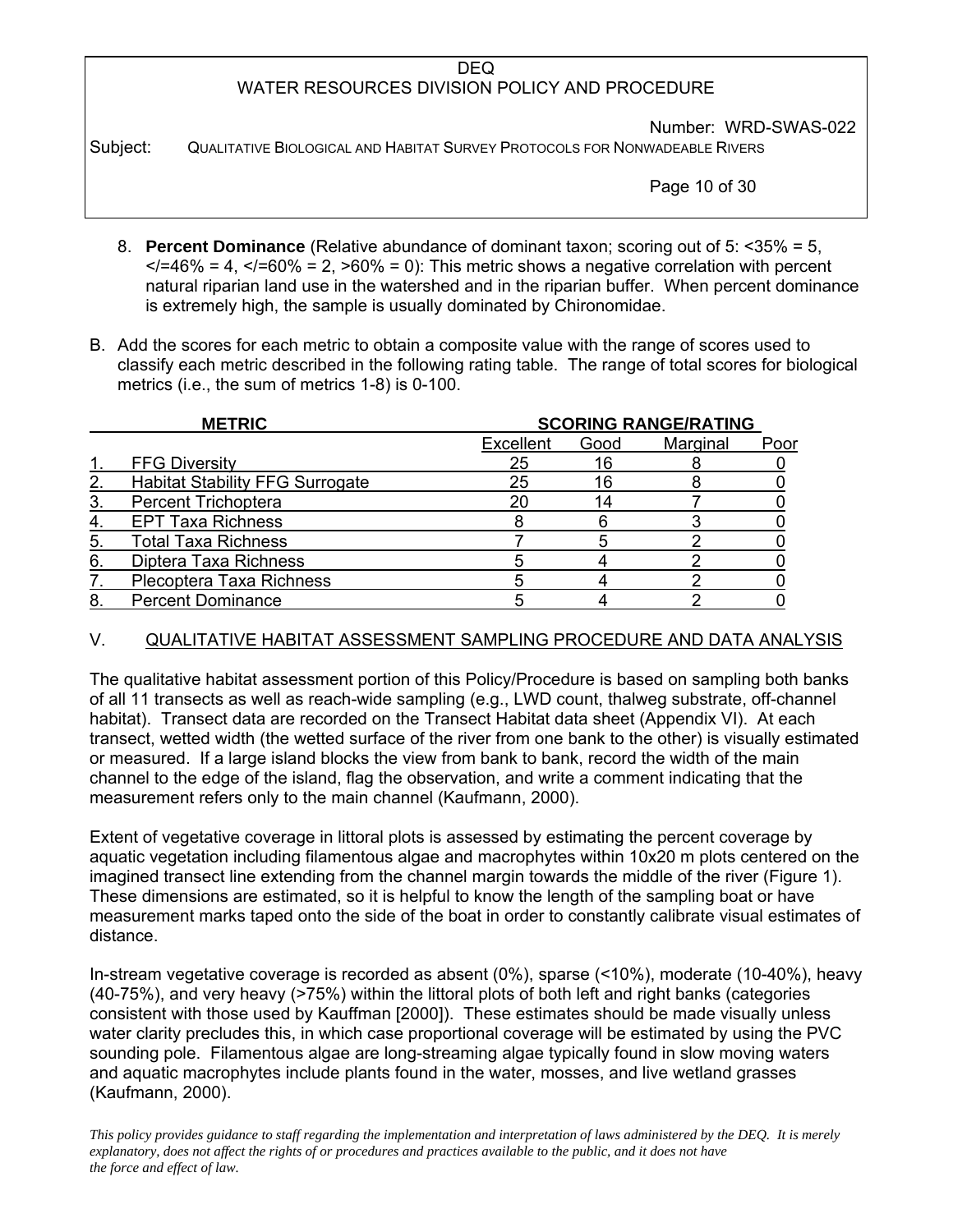Number: WRD-SWAS-022 Subject: QUALITATIVE BIOLOGICAL AND HABITAT SURVEY PROTOCOLS FOR NONWADEABLE RIVERS

Page 11 of 30

The width of the intact riparian vegetative zone is estimated for both banks by visually extending the transect line perpendicular to the river channel. An intact riparian vegetative zone is able to stabilize stream banks, filter runoff, provide shade, and contribute allochthonous input and LWD. Riparian width is recorded for widths from 0 to 25 m and it is noted if the riparian buffer extends beyond this distance. In cases with extremely dense vegetation, reconnaissance on foot may be necessary to observe riparian conditions to 25 m.

Fine sediment deposition is estimated by recording the approximate width of streambed along the transect covered with enough silt sediment to limit habitat available to macroinvertebrate colonization and converting this to a proportion of the wetted width. Sand substrates are not considered in this estimate.

Bank stability is estimated visually for both banks by observing conditions approximately 50 m upstream and downstream of the transect. Stable banks with gradual side slopes and little erosion potential receive higher scores than unstable banks with steep side slopes and well defined erosional areas.

Upon return to the office, data from transect and reach-wide habitat surveys are entered into the appropriate database.

# **HABITAT METRIC DESCRIPTION AND SCORING**

The following list defines the suite of habitat metrics and discusses specific stressors to which they respond. This information will be useful in assessing what types of human influences may affect the river being assessed. Data for these metrics comes from the Habitat Data Sheet (Appendix VI) and are collected at each of the 11 transects, then averaged over the entire reach to obtain a single metric score and a composite metric score for that reach. Metric calculation is described below and scoring information is contained in Appendix VII.

# Metric 1. Riparian Vegetation Width

An intact zone of riparian vegetation stabilizes stream banks and reduces erosion, provides storage for flood waters, removes excess nutrients and sediment from runoff and shallow groundwater, and provides shading to maintain optimal temperature regimes for aquatic plants and animals. In large rivers, the ability of the riparian zone to supply woody debris to the stream channel strongly influences biological communities and organic carbon storage in the form of stable particulate deposition.

*Factors to Consider*: Higher scores for Metric 1 are associated with riparian zones that contain LWD, both standing or downed, in close approximation to the stream channel that can reach the stream channel through natural processes. A more intact riparian zone may have the ability to buffer high-water events through water storage. Lower scores reflect buffer zones that provide little opportunity of LWD recruitment and/or water storage function has been reduced by anthropogenic disturbance.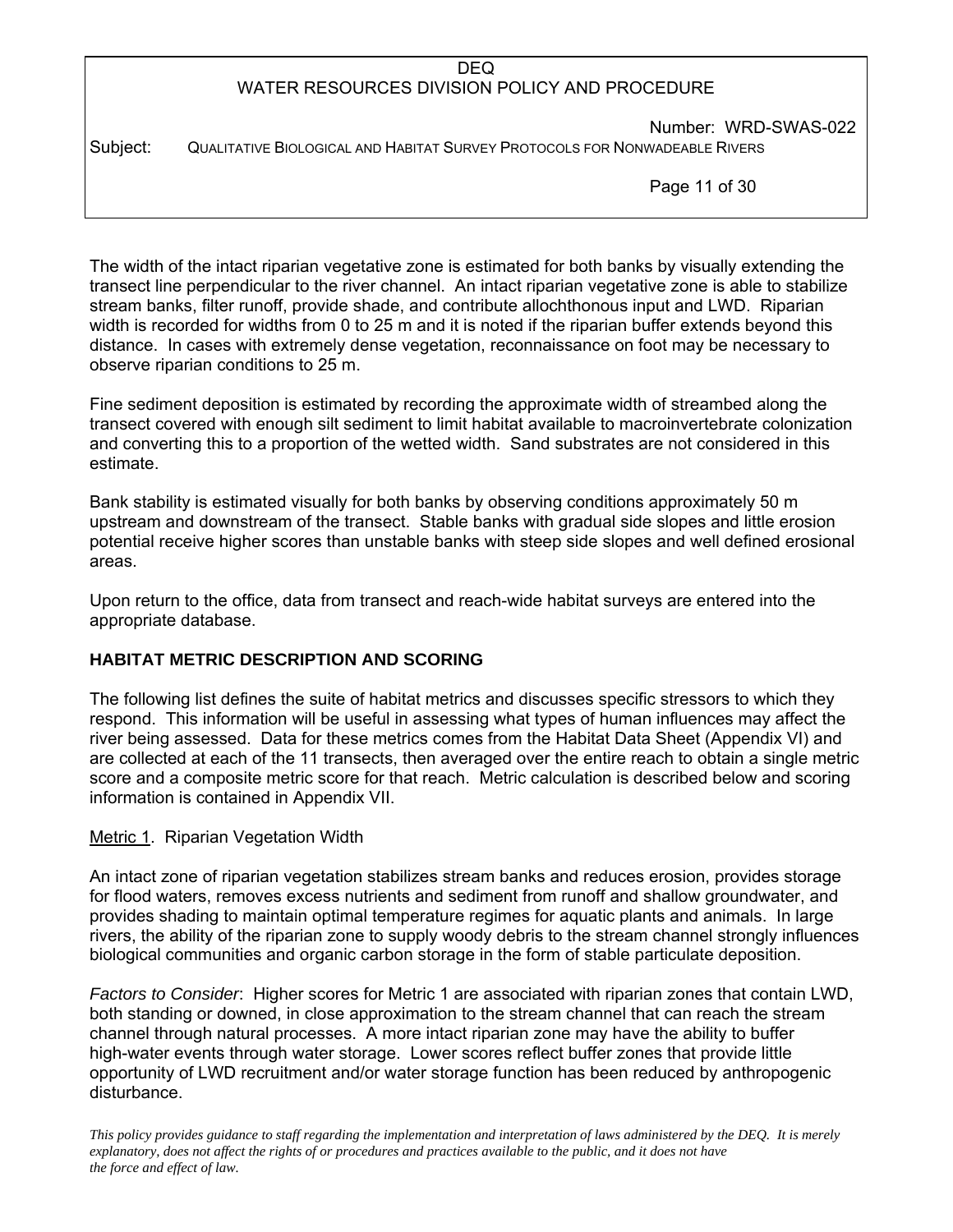Number: WRD-SWAS-022

Subject: QUALITATIVE BIOLOGICAL AND HABITAT SURVEY PROTOCOLS FOR NONWADEABLE RIVERS

Page 12 of 30

*Metric Calculation*: All 22 riparian width estimates (left and right bank at each of 11 transects) are scored following Appendix VII, and then the average of all 22 scores is calculated as the reach score.

| <b>Habitat</b>                     |                                                                                                                                                                                                                                                                |                                                                                                                                                                                                                                                                                               | <b>Condition Category</b>                                                                                                                                                                                         |                                                                                                                                                                                                           |
|------------------------------------|----------------------------------------------------------------------------------------------------------------------------------------------------------------------------------------------------------------------------------------------------------------|-----------------------------------------------------------------------------------------------------------------------------------------------------------------------------------------------------------------------------------------------------------------------------------------------|-------------------------------------------------------------------------------------------------------------------------------------------------------------------------------------------------------------------|-----------------------------------------------------------------------------------------------------------------------------------------------------------------------------------------------------------|
| <b>Parameter</b>                   | Excellent                                                                                                                                                                                                                                                      | Good                                                                                                                                                                                                                                                                                          | Marginal                                                                                                                                                                                                          | Poor                                                                                                                                                                                                      |
| 1. Riparian<br>vegetation<br>width | Mean riparian<br>width $> 24$ m.<br>LWD (standing or<br>downed) common<br>and recruitable.<br>Human activities<br>have had little to<br>no impact on the<br>riparian zone<br>resulting in a<br>functioning buffer<br>of wetlands,<br>grasslands, or<br>forest. | Mean riparian width<br>18-24 m. Human<br>activities have<br>encroached within<br>the buffer, but are<br>still relatively<br>minimal. A buffer<br>exists that still can<br>function in providing<br>woody debris<br>recruitment, bank<br>stabilization, and<br>some water storage<br>function. | Mean riparian<br>width 10-17 m.<br>Human activities<br>have greatly<br>impacted the<br>riparian area<br>frequently leaving<br>only a very narrow<br>riparian buffer with<br>limited LWD<br>recruitment potential. | Mean riparian<br>width $< 10$ m. Little<br>riparian vegetation<br>remains due to heavy<br>influence of human<br>activities adjacent to<br>the river. Little to no<br><b>LWD</b> recruitment<br>potential. |
| <b>Score</b>                       | $25 - 20$                                                                                                                                                                                                                                                      | $19 - 13$                                                                                                                                                                                                                                                                                     | $12 - 6$                                                                                                                                                                                                          | $5 - 0$                                                                                                                                                                                                   |

### Metric 2. LWD

Woody debris is an important component of streams and rivers, providing substrate for invertebrates, cover for fish, and influencing channel structure and habitat complexity. This habitat metric is based on the assumption that more wood results in better physical habitat conditions. Rivers dominated with large pieces of wood that are firmly anchored should score in the higher range of this category than those dominated by less substantial, and therefore more transient, pieces of wood.

*Factors to Consider*: LWD is defined for these surveys as approximately 4 inches (soft ball size) or larger in diameter and 10 feet long or greater that is mostly in the wetted channel.

*Metric Calculation*: LWD is counted on the Longitudinal Profile Data Sheet and summed for the entire reach and scored following Appendix VII.

| <b>Habitat</b>   |                                                        |                                                                                                                                            | <b>Condition Category</b>                                                                                                        |                                                                                                                                                                           |  |  |
|------------------|--------------------------------------------------------|--------------------------------------------------------------------------------------------------------------------------------------------|----------------------------------------------------------------------------------------------------------------------------------|---------------------------------------------------------------------------------------------------------------------------------------------------------------------------|--|--|
| <b>Parameter</b> | Excellent                                              | Good                                                                                                                                       | Marginal                                                                                                                         | Poor                                                                                                                                                                      |  |  |
| <b>2. LWD</b>    | Greater than 200<br>pieces of LWD in<br>2,000 m reach. | Between 100 and<br>200 pieces of LWD in<br>2,000 m reach. LWD<br>is still plentiful and<br>provides cover and<br>habitat where<br>present. | Between 50 and 100<br>pieces of LWD in<br>2,000 m reach. LWD<br>is scattered<br>infrequently<br>throughout the river<br>channel. | Fewer than 50<br>pieces of LWD in<br>2,000 m reach.<br>The lack of LWD<br>is obvious, causing the<br>river reach to lack<br>substantive cover,<br>habitat, and substrate. |  |  |
|                  | $20 - 16$                                              | 15 - 11                                                                                                                                    | $10 - 6$                                                                                                                         | $5 - 0$                                                                                                                                                                   |  |  |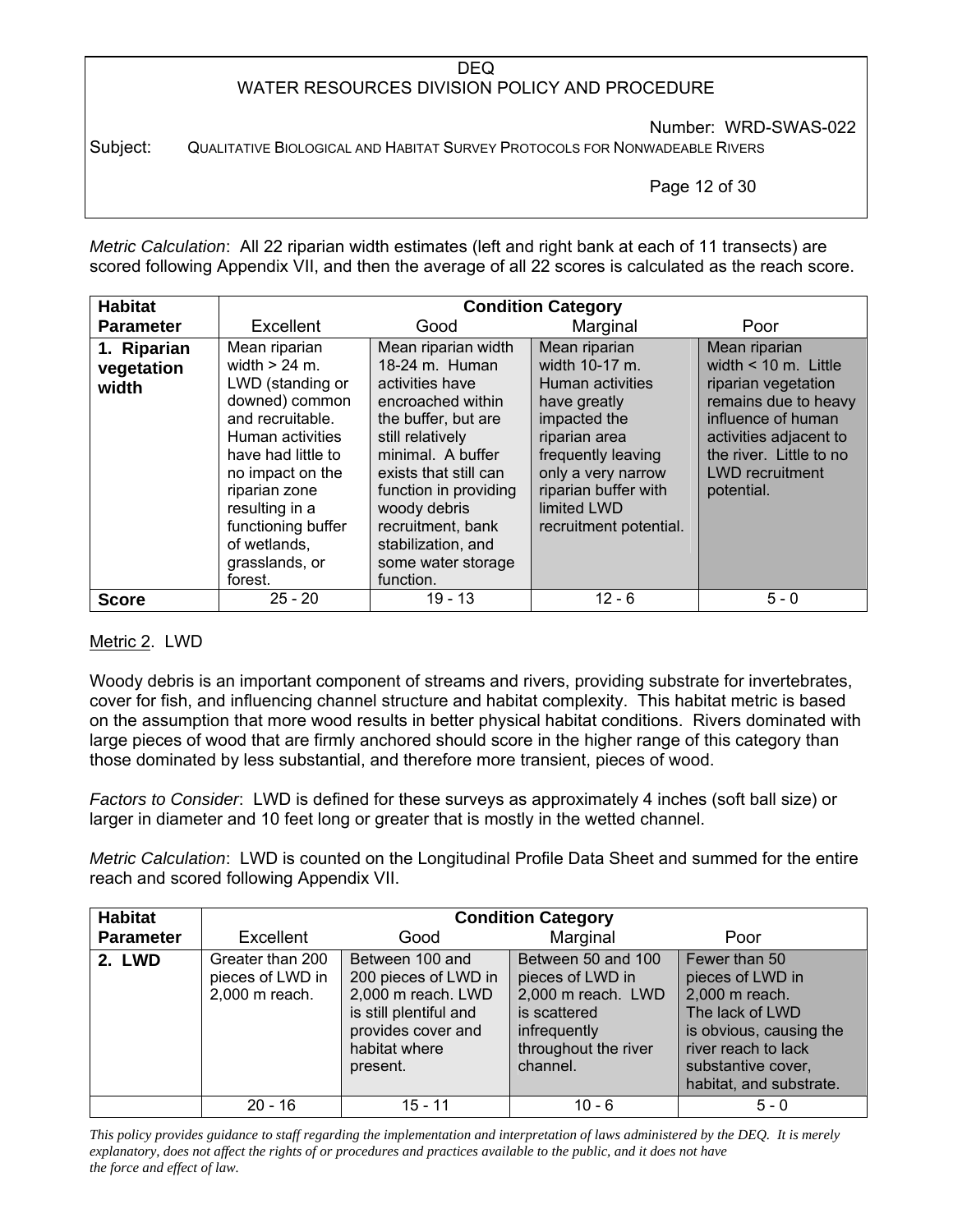# DEQ WATER RESOURCES DIVISION POLICY AND PROCEDURE Number: WRD-SWAS-022 Subject: QUALITATIVE BIOLOGICAL AND HABITAT SURVEY PROTOCOLS FOR NONWADEABLE RIVERS

Page 13 of 30

# Metric 3. Aquatic Vegetation

Macrophytes are important in providing seasonally stable habitat for macroinvertebrates, creating local flow variability for habitat and fish refugia, local sediment deposition, and an autochthonous energy source. The scoring of this metric assumes that, in large rivers, sites with more aquatic vegetation are biologically healthier.

*Factors to Consider*: There may be circumstances where excessive aquatic vegetation is detrimental and limits flow and habitat variability; if excessive aquatic vegetation is widespread at all transects, the reach's overall scoring should reflect this decrease in condition.

*Metric Calculation*: For each bank of each transect, determine the highest cover percentage category for either macrophytes or filamentous algae. Use the midpoint of the range from the Habitat Data Sheet (Appendix VI) for each category (0=0%; 1=5%; 2=25%; 3=57.5%; 4=87.5%) and average all values (one for each bank at 11 transects, 22 measurements in total) and score following Appendix VII.

| <b>Habitat</b>           |                                                                                                                                                                                                                                     | <b>Condition Category</b>                                                                                                                                                                                            |                                                                                                                                                          |                                                                                                                                                        |
|--------------------------|-------------------------------------------------------------------------------------------------------------------------------------------------------------------------------------------------------------------------------------|----------------------------------------------------------------------------------------------------------------------------------------------------------------------------------------------------------------------|----------------------------------------------------------------------------------------------------------------------------------------------------------|--------------------------------------------------------------------------------------------------------------------------------------------------------|
| <b>Parameter</b>         | <b>Excellent</b>                                                                                                                                                                                                                    | Good                                                                                                                                                                                                                 | Marginal                                                                                                                                                 | Poor                                                                                                                                                   |
| 3. Aquatic<br>Vegetation | Greater than 25% of<br>the littoral plots,<br>averaged over all<br>transects for 2,000 m<br>reach, are covered<br>with submerged or<br>emergent aquatic<br>vegetation. Beds of<br>aquatic vegetation<br>are dense and<br>extensive. | 15-25% of the<br>littoral plots is covered<br>with submerged or<br>emergent aquatic<br>vegetation. Beds of<br>aquatic vegetation are<br>relatively common<br>throughout the stream<br>reach in the shallow<br>areas. | $6-14\%$ of the<br>littoral plots is<br>covered with<br>submerged or<br>emergent aquatic<br>vegetation. Beds of<br>aquatic vegetation<br>are infrequent. | Lack of aquatic<br>vegetation is<br>obvious. 5% or less<br>of the littoral plots is<br>covered with<br>submerged or<br>emergent aquatic<br>vegetation. |
|                          | $20 - 16$                                                                                                                                                                                                                           | 15 - 11                                                                                                                                                                                                              | $10 - 6$                                                                                                                                                 | $5 - 0$                                                                                                                                                |

### Metric 4. Thalweg Substrate

Substrate particle size, heterogeneity, and embeddedness are important determinants of habitat for aquatic life. Substrate composition determines channel roughness, provides microhabitat for fish species, influences macroinvertebrate and freshwater mussel distribution and abundance, and can be an indicator of significant land use or riparian disturbance. Large, stable substrate is generally accepted to be more favorable for epifaunal colonization and fish cover. However, coarse substrates are inherently rare in low gradient rivers.

*Metric Calculation*: Thalweg substrate is calculated as the proportion of 51 measurements on the Longitudinal Profile Data Sheet (Appendix II) recording some proportion of fine gravel or larger particle sizes (including woody debris and other, see page 4). Add the number of measurements recording coarse substrate (fine gravel or larger), including those that may have a mix of a coarse and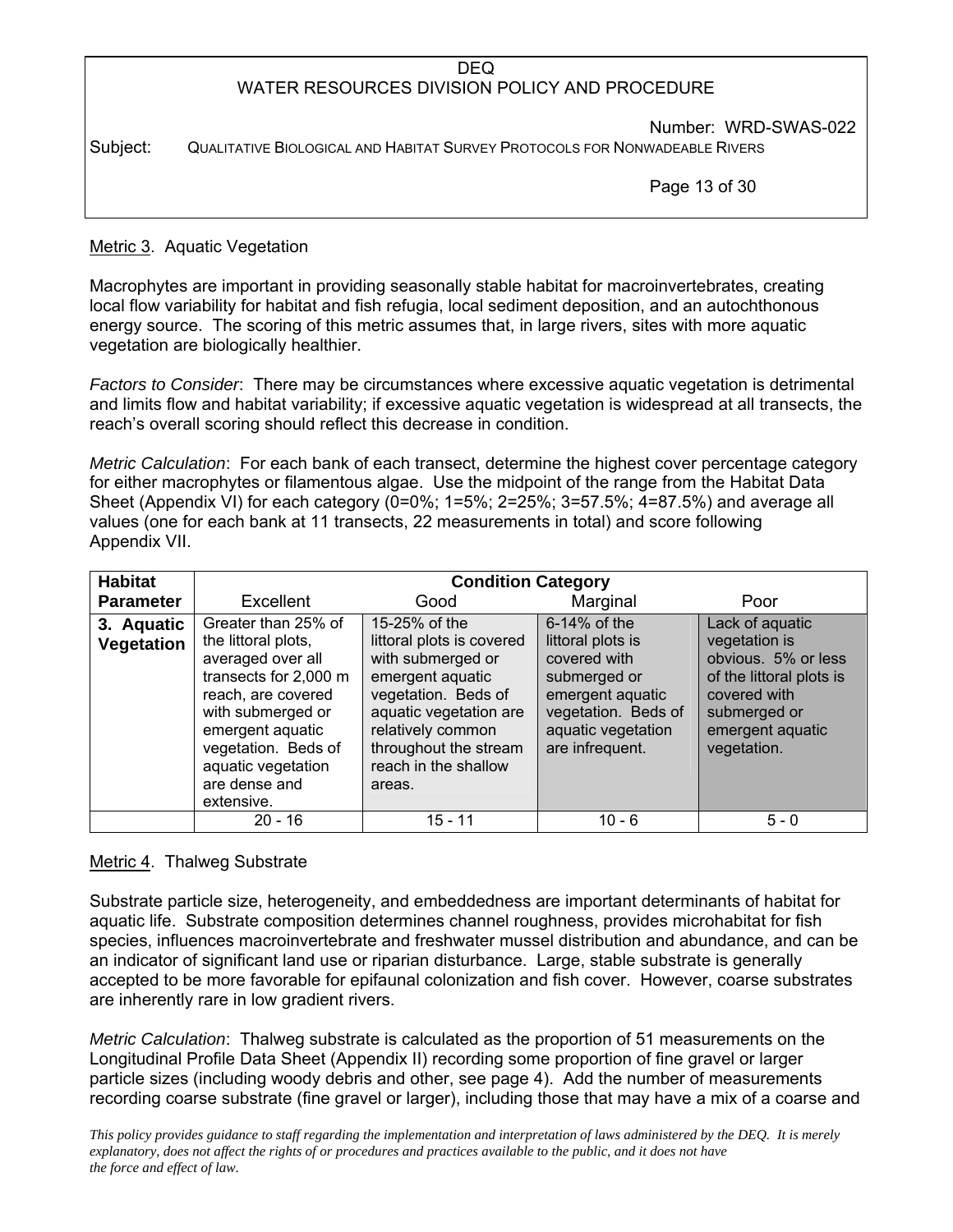Number: WRD-SWAS-022

Subject: QUALITATIVE BIOLOGICAL AND HABITAT SURVEY PROTOCOLS FOR NONWADEABLE RIVERS

Page 14 of 30

fine substrate (e.g., both fine gravel and sand circled, indicating a heterogeneous substrate). Divide the resulting number by 51 (or the total count of measurements, if different) to get the proportion containing coarse substrate (e.g., 6 stations recorded only SA (sand) and/or FN (fine) substrates, so 45/51 = 88 percent with coarse substrates). Once the proportion is calculated and multiplied by 100 to convert to percentage, it can be scored following Appendix VII.

| <b>Habitat</b>                 |                                                                                                                                                                                                          | <b>Condition Category</b>                                                                                                                                                                                    |                                                                                                                                                                                                               |                                                                                                                                                                                                                       |
|--------------------------------|----------------------------------------------------------------------------------------------------------------------------------------------------------------------------------------------------------|--------------------------------------------------------------------------------------------------------------------------------------------------------------------------------------------------------------|---------------------------------------------------------------------------------------------------------------------------------------------------------------------------------------------------------------|-----------------------------------------------------------------------------------------------------------------------------------------------------------------------------------------------------------------------|
| <b>Parameter</b>               | Excellent                                                                                                                                                                                                | Good                                                                                                                                                                                                         | Marginal                                                                                                                                                                                                      | Poor                                                                                                                                                                                                                  |
| 4. Thalweg<br><b>Substrate</b> | More than 60% of<br>the thalweg river<br>bed, averaged<br>over the 2,000 m<br>reach, consists of<br>fine gravel<br>(>2 millimeters) or<br>larger substrate<br>that are relatively<br>stable and suitable | 35-60% of the<br>thalweg river bed,<br>averaged over the<br>2,000 m reach,<br>consists of gravel or<br>larger substrate, with<br>less stable sand or<br>fine substrate<br>dominating the<br>remainder of the | 15-34% of the<br>thalweg river bed,<br>averaged over the<br>2,000 m reach,<br>consists of gravel or<br>larger substrate.<br>Sand or fine<br>substrate dominates<br>the thalweg river<br>bed contributing to a | Less than 15%<br>of the thalweg river<br>bed, averaged over<br>the 2,000 m reach,<br>consists of gravel or<br>larger substrate.<br>The lack of stable<br>substrate is obvious<br>with the thalweg<br>river bed almost |
|                                | for cover and<br>colonization.                                                                                                                                                                           | thalweg river bed.                                                                                                                                                                                           | scarcity of stable<br>substrate or cover.                                                                                                                                                                     | exclusively sand or<br>fine sediment.                                                                                                                                                                                 |
|                                | $10 - 9$                                                                                                                                                                                                 | $8 - 6$                                                                                                                                                                                                      | $5 - 3$                                                                                                                                                                                                       | $2 - 0$                                                                                                                                                                                                               |

### Metric 5. Bottom Deposition

Bottom deposition measures the proportion of the entire riverbed that is overlaid with silt, muck, and other fine sediments. Deposition leads to high embeddedness filling interstitial spaces in the riverbed and is typically considered to be detrimental to the quality of stream habitat and negatively affects benthic invertebrates and fish spawning conditions.

*Factors to Consider:* FPOM may be common in reduced flow areas, and should not be considered as a detriment to habitat quality nor counted in this metric. Professional judgment should be exercised to distinguish between naturally occurring FPOM and excessive, typically inorganic fines from disturbance-related events. Deposition is estimated as a proportion of the entire wetted width and does not consider sand substrates.

*Metric Calculation*: Sum all depositional area widths for each bank and each transect (22 measurements) and divide by the sum of all wetted widths (11 measurements) to get a proportion of total wetted width covered by depositional area. Multiply by 100 to get percentage of depositional coverage and score following Appendix VII.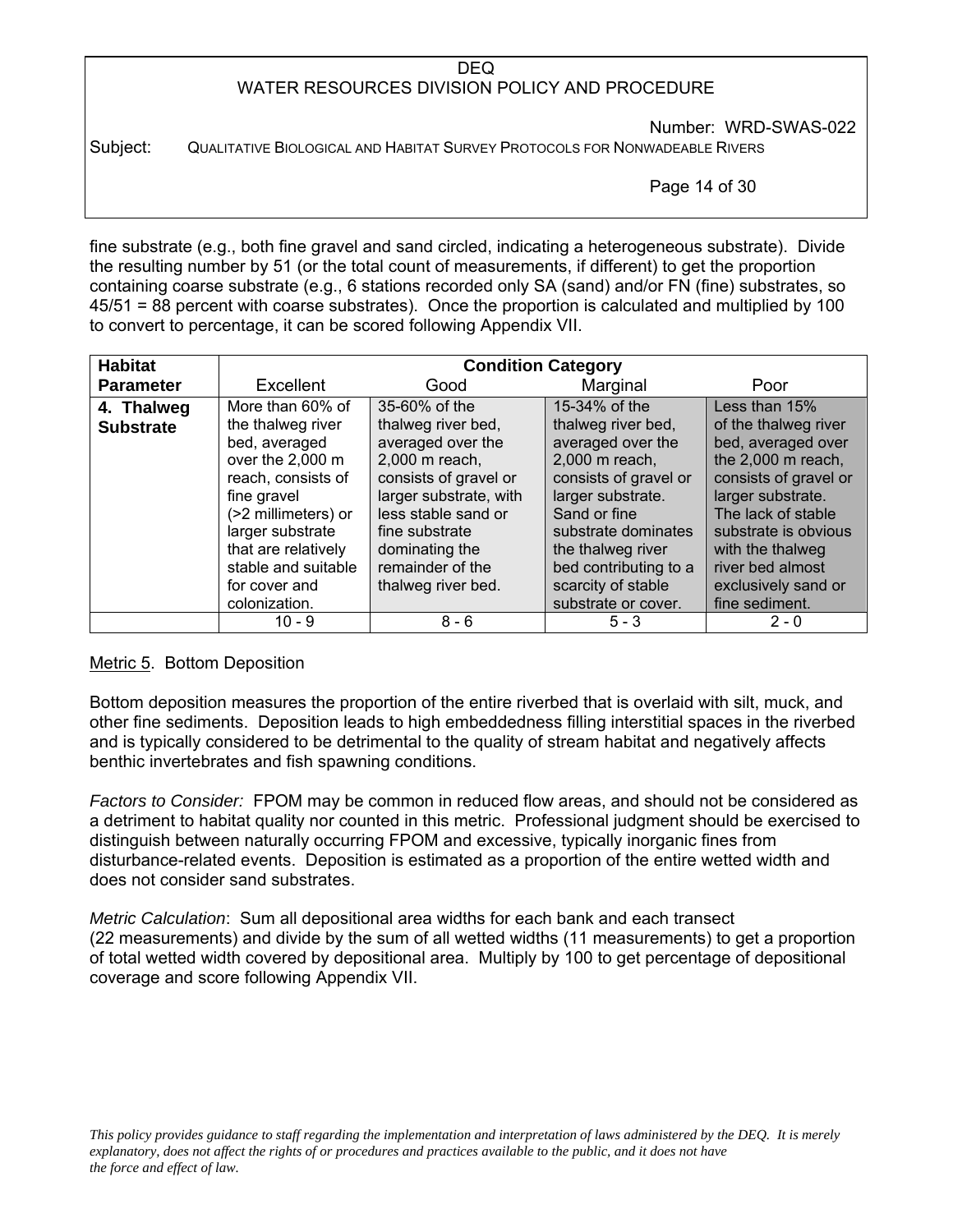Number: WRD-SWAS-022

Subject: QUALITATIVE BIOLOGICAL AND HABITAT SURVEY PROTOCOLS FOR NONWADEABLE RIVERS

Page 15 of 30

| <b>Habitat</b>    |                         |                       | <b>Condition Category</b> |                         |
|-------------------|-------------------------|-----------------------|---------------------------|-------------------------|
| <b>Parameter</b>  | Excellent               | Good                  | Marginal                  | Poor                    |
| 5. Bottom         | Less than 5% of         | $5-24\%$ of the       | 25-50% of the             | More than 50% of the    |
| <b>Deposition</b> | the riverbed,           | riverbed affected by  | riverbed affected         | riverbed affected by    |
|                   | averaged over all       | deposition and        | by deposition and         | deposition and          |
|                   | transects in the        | sedimentation.        | sedimentation.            | sedimentation.          |
|                   | 2,000 m reach, have     | Remaining natural     | Riverbed habitat          | Extensive sediment      |
|                   | apparent deposition     | substrate may         | noticeably degraded       | deposits cover most     |
|                   | of fine sediments.      | consist of sand, or   | by embedded               | surfaces and fill most  |
|                   | Natural substrate       | fine gravel to larger | sediments covering        | interstices. These      |
|                   | may consist of sand,    | substrate. Limited    | surfaces and filling      | depositional areas are  |
|                   | or fine gravel to       | deposition in the     | interstices. The          | not confined to         |
|                   | larger substrate,       | shallow, low flow     | depositional areas        | shallow and low flow    |
|                   | which is clean of       | river bank areas      | extend beyond the         | areas and extensively   |
|                   | depositional debris.    | and pools leaving     | shallows into the         | affect habitat          |
|                   | Even shallow areas      | the thalweg           | main river channel.       | availability throughout |
|                   | with slower river       | substrate relatively  |                           | the river channel.      |
|                   | velocity and flow are   | clean and free of     |                           | Heavy deposition at     |
|                   | relatively free of fine | fine sediments.       |                           | sediment bars and       |
|                   | sediment deposition.    |                       |                           | islands.                |
|                   | $10 - 9$                | $8 - 6$               | $5 - 3$                   | $2 - 0$                 |

### Metric 6. Bank Stability

Banks are an important transition zone between rivers and adjacent terrestrial areas. Banks in good condition provide cover and reduce pollutant input, while banks in poor condition lead to increased erosion and in-stream sediment deposition. Bank erosion is a natural and continuous process in lotic systems. Certain land use activities, channelization, or disturbance related to frequent high flow events or boat wakes in larger rivers accelerates bank erosion rates altering channel morphology and limiting habitat for organisms.

*Factors to Consider:* The use of rip-rap to stabilize erosive shorelines may be common in some segments of larger rivers. When scoring a rip-rapped streambank, it should be rated on an assessment of its condition *absent* the rip-rap as much as possible. This will reflect the instability causing the need for protection versus the artificially provided stability of the streambank protection.

*Metric Calculation*: The composite score results from summing of scores for each specific bank and dividing by 11 to get an average score at each bank, then adding left and right bank (i.e., add up all scores for left and right bank, respectively, divide each by 11 to get overall bank-specific score, then add the overall left and right bank scores to get the composite). Score following Appendix VII.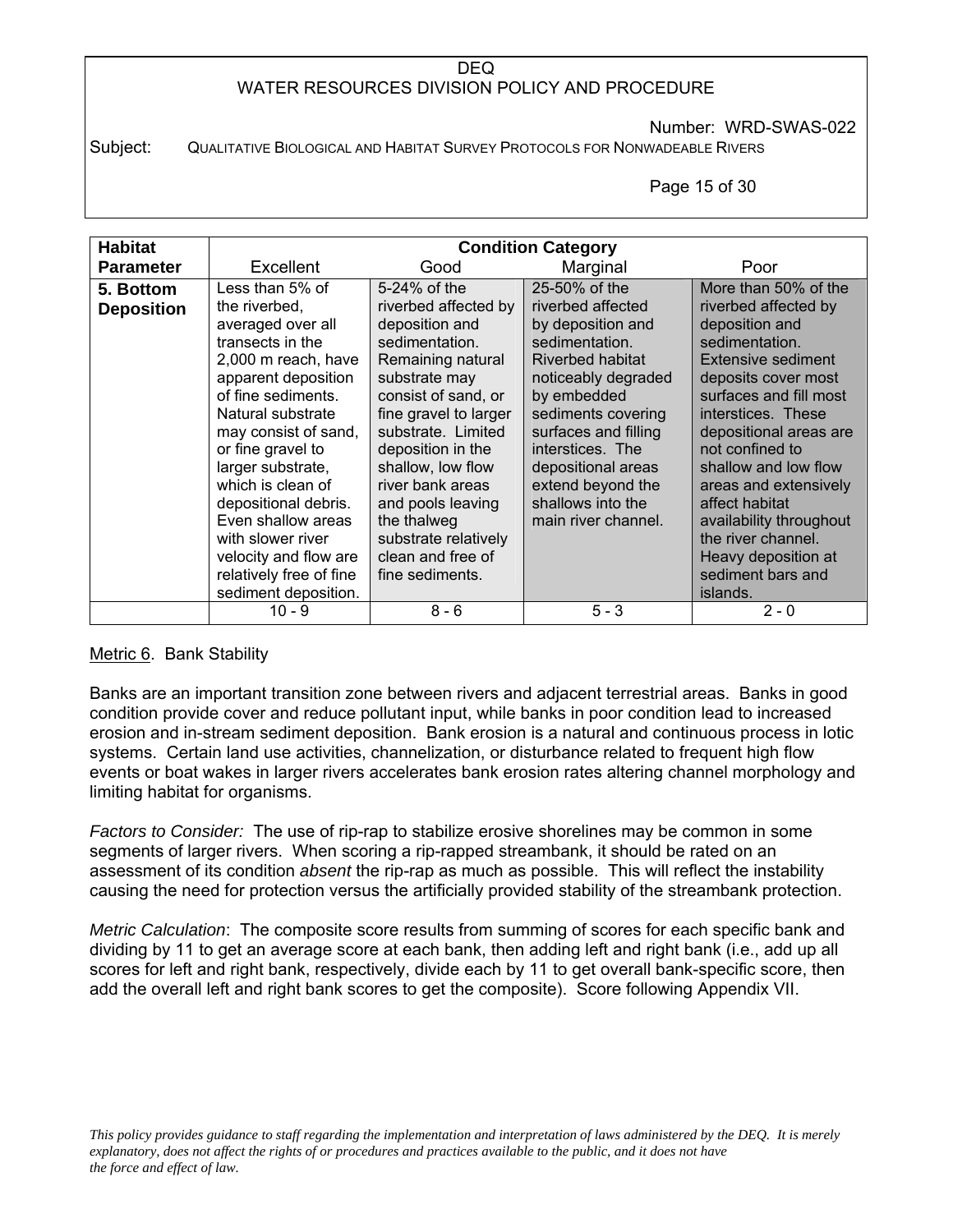Number: WRD-SWAS-022

Subject: QUALITATIVE BIOLOGICAL AND HABITAT SURVEY PROTOCOLS FOR NONWADEABLE RIVERS

#### Page 16 of 30

| <b>Habitat</b>                                                                                                                                 |                                                                                                                                                 |                                                                                                                                          | <b>Condition Category</b>                                                                                                       |                                                                                                                                                                      |
|------------------------------------------------------------------------------------------------------------------------------------------------|-------------------------------------------------------------------------------------------------------------------------------------------------|------------------------------------------------------------------------------------------------------------------------------------------|---------------------------------------------------------------------------------------------------------------------------------|----------------------------------------------------------------------------------------------------------------------------------------------------------------------|
| <b>Parameter</b>                                                                                                                               | Excellent                                                                                                                                       | Good                                                                                                                                     | Marginal                                                                                                                        | Poor                                                                                                                                                                 |
| 6. Bank<br><b>Stability (score</b><br>each bank).<br>Note: determine<br>left or right side<br>facing<br>downstream<br>SCORE (LB)<br>SCORE (RB) | Banks stable;<br>evidence of erosion<br>or bank failure<br>absent or minimal;<br>little potential for<br>problems. $< 5\%$ of<br>bank affected. | Moderately stable;<br>infrequent, small<br>areas of erosion<br>mostly healed over.<br>5-30% of bank in<br>reach has areas of<br>erosion. | Moderately<br>unstable; $> 30-60\%$<br>of bank in reach has<br>areas of erosion;<br>high erosion<br>potential during<br>floods. | Unstable; many<br>eroded areas; "raw"<br>areas frequent along<br>straight sections and<br>bends; obvious bank<br>sloughing; > 60% of<br>bank has erosional<br>scars. |
| Left bank                                                                                                                                      | 5                                                                                                                                               | $4 - 3$                                                                                                                                  | $2 - 1$                                                                                                                         |                                                                                                                                                                      |
| Right bank                                                                                                                                     | 5                                                                                                                                               | $4 - 3$                                                                                                                                  | $2 - 1$                                                                                                                         |                                                                                                                                                                      |

### Metric 7. Off-Channel Habitat

Off-channel and backwater habitats can be biological hotspots in large rivers, containing disproportionately high fish biomass. These areas frequently are nutrient enriched and are used for spawning and nursery purposes, in addition to being places of refugia during disturbance events. They contribute to the habitat complexity found in large rivers and the overall habitat diversity. Similarly, tributary mouths also may be areas of increased species richness, abundance, and density.

*Factors to Consider*: Off-channel habitats may be wetted or seasonally dry. Look for the presence or evidence of areas of river connection to the floodplain and the confluence of tributaries (including intermittent drainage ways and water storage potential).

*Metric Calculation*: Sum all off-channel habitat counts and score following the table below or Appendix VII.

| <b>Habitat</b>             |                                                                                                                                   | <b>Condition Category</b>                                                                                                                           |                                                   |                                                                                                                        |  |  |  |  |  |  |  |
|----------------------------|-----------------------------------------------------------------------------------------------------------------------------------|-----------------------------------------------------------------------------------------------------------------------------------------------------|---------------------------------------------------|------------------------------------------------------------------------------------------------------------------------|--|--|--|--|--|--|--|
| <b>Parameter</b>           | Excellent                                                                                                                         | Good                                                                                                                                                | Marginal                                          | Poor                                                                                                                   |  |  |  |  |  |  |  |
| 7. Off-channel<br>Habitat. | More than 5<br>off-channel habitats<br>per 2,000 m reach.<br>Backwaters of large<br>area, with a range<br>of depths and<br>flows. | 4-5 off-channel<br>habitats per<br>2,000 m reach.<br>Backwaters are<br>relatively common<br>and still provide<br>refugia and<br>additional habitat. | 2-3 off-channel<br>habitats per 2,000 m<br>reach. | Fewer than 2<br>off-channel habitats<br>per 2,000 m reach.<br><b>Backwater habitats</b><br>are rare to<br>nonexistent. |  |  |  |  |  |  |  |
|                            | 5                                                                                                                                 | $4 - 3$                                                                                                                                             | $2 - 1$                                           |                                                                                                                        |  |  |  |  |  |  |  |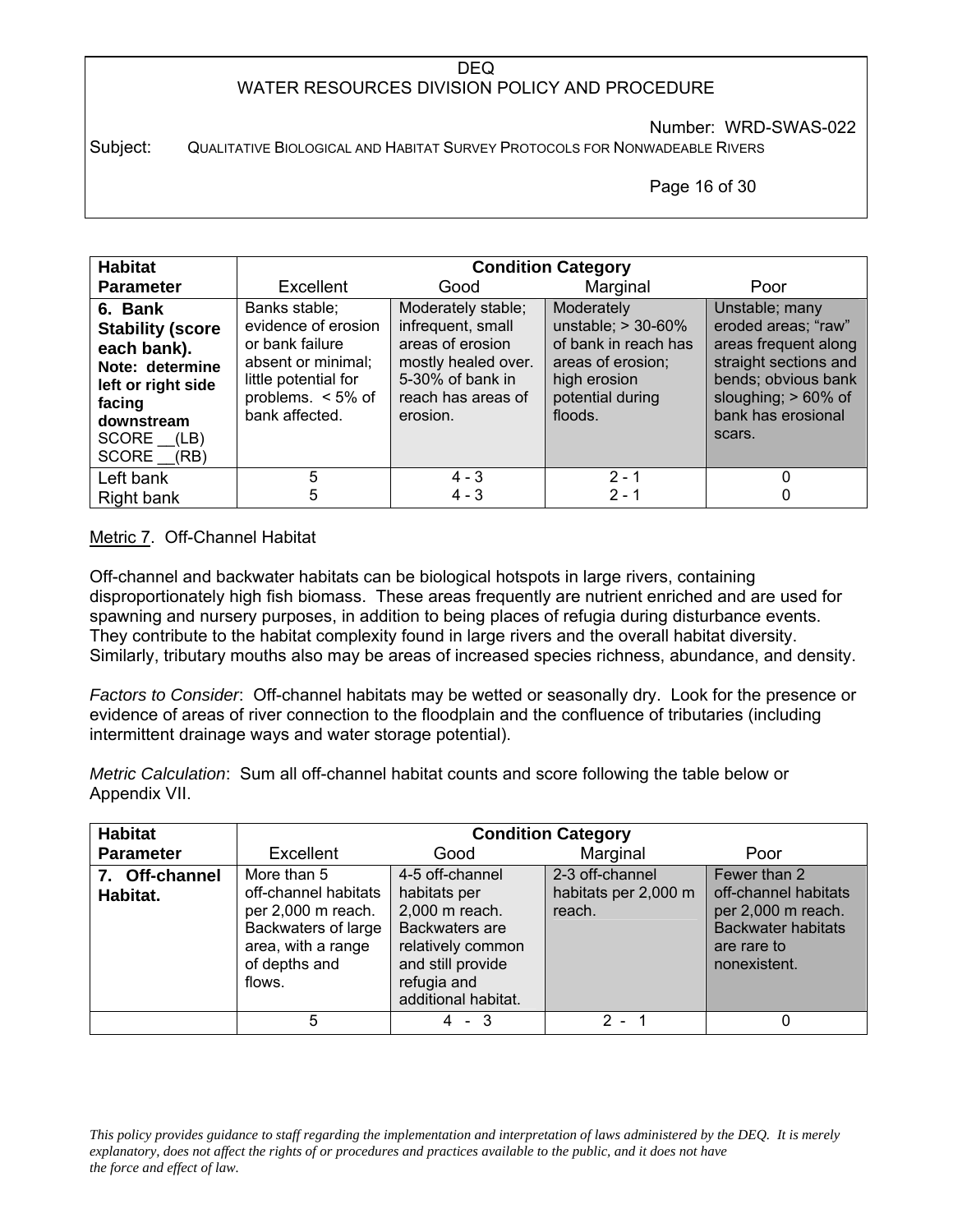Number: WRD-SWAS-022 Subject: QUALITATIVE BIOLOGICAL AND HABITAT SURVEY PROTOCOLS FOR NONWADEABLE RIVERS

Page 17 of 30

### **Integration of Habitat Metrics**

The seven variables included in the final habitat index are given different weightings as reflected in the maximum score of each metric, based on the analysis described below (see also Opdyke, 2002). Riparian width (up to 25 points), woody debris, and aquatic vegetation (up to 20 points each) are given the highest weight because they were most frequently associated with high quality habitat. Bottom deposition, thalweg substrate, and bank stability are given an intermediate weight and are scored on a ten-point scale. Off channel habitat is given the lowest weight and is scored on a five-point scale. The process by which transect data is converted to an overall site score for individual metrics is described in Appendix VII.

The sum of the scores from each metric give a total score representative of the habitat quality for each reach, with a maximum of 100 points. The individual metric scores may be translated into a qualitative rating as described previously, and the same can be done for the sum of all metrics over the sample reach: "excellent" (84-100), "good" (56-83), "marginal" (28-55), or "poor" (0-27). It is important to communicate that the overall riverine habitat description is a holistic assessment that may be too general in nature to adequately correlate with the biological data or describe anything but broad differences between sites and over time. The ability or inability of a stream to support optimal macroinvertebrate communities is best communicated by scores from individual metrics that provide the specifics of existing conditions that directly affect biological communities or the potential to support biological communities. An individual metric with a poor rating can be isolated and addressed relative to the corresponding biological data. Additionally, impacts from large-scale riparian disturbance may be realized well downstream from the source of the disturbance; therefore, not reflected in the adjacent biological scores.

Other measurements of river condition that may be helpful in interpreting assessments of the river are thalweg depth and width-to-depth ratio. These measurements help define expectations for habitat and biology, but are not associated directly with habitat quality. Thalweg depth (recorded on the Longitudinal Profile Data Sheet) is the mean vertical distance from the riverbed to the water surface for 51 measurements along the 2,000 m reach in the deepest part of the channel. Variation in thalweg depth provides an estimate of heterogeneity in habitat.

Width-to-depth ratio is calculated by dividing the mean width of the 11 transects (found on the Transect Habitat Data Sheet) by the mean thalweg depth (derived from the Longitudinal Profile Data Sheet). This ratio indicates general channel shape and is a correlate of glide/pool and riffle/run variation, typically measured in wadeable streams and rivers.

### VI. OVERALL APPLICATION AND INTERPRETATION

While biological and habitat assessments are expected to provide broadly similar site evaluations in most circumstances, substantial discrepancies between biological and habitat scores may occur, and could indicate chemical contamination or some other unidentified pollutant. Each site should be carefully evaluated using both the habitat and biological protocols outlined above and in combination with other relevant field notes.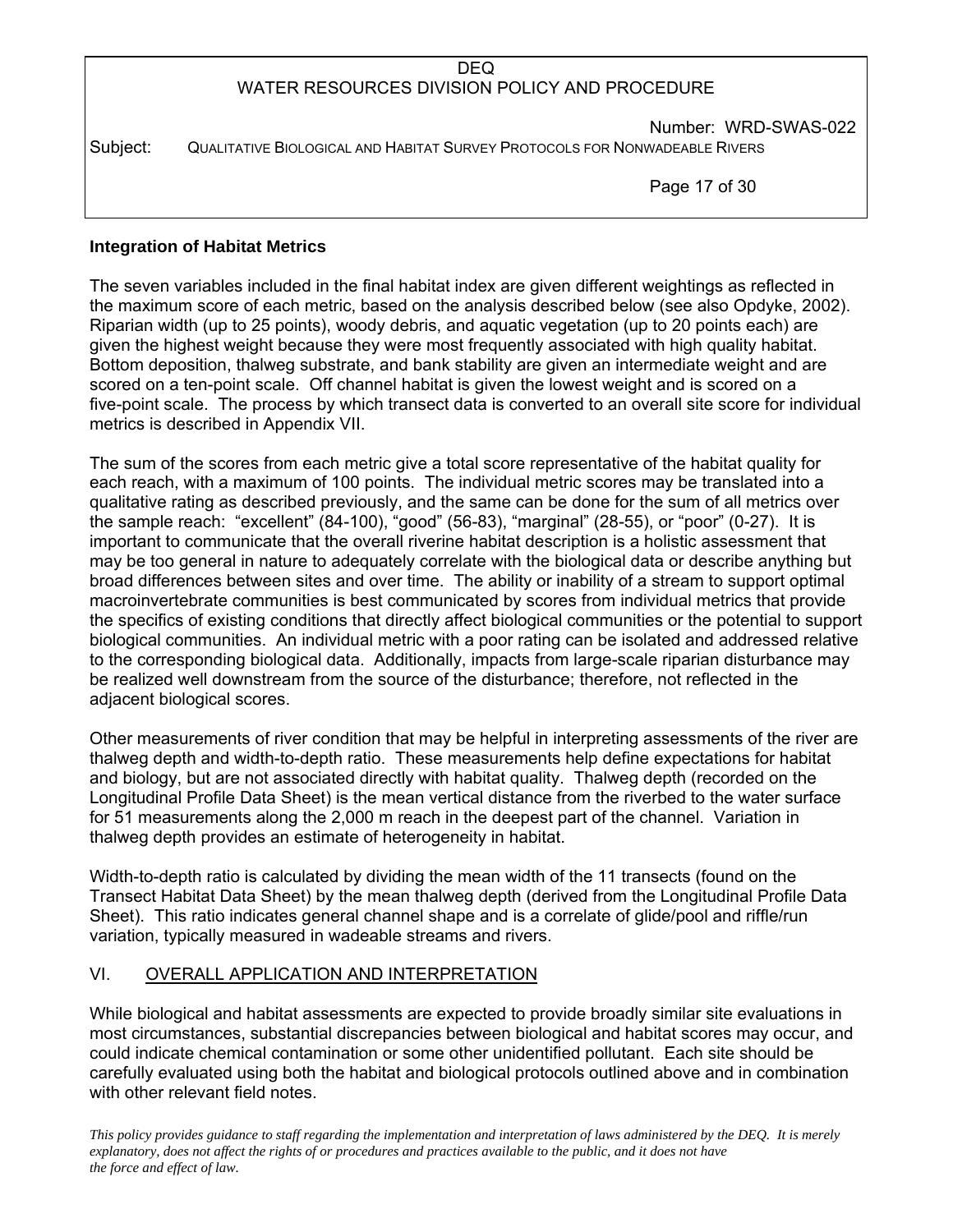Number: WRD-SWAS-022

Subject: QUALITATIVE BIOLOGICAL AND HABITAT SURVEY PROTOCOLS FOR NONWADEABLE RIVERS

Page 18 of 30

# VII. PROCEDURAL CONSISTENCY AND DATA MANAGEMENT

# A. Training of DEQ Personnel

All personnel conducting nonwadeable river assessments should be trained in a consistent manner to ensure procedures are conducted in a standardized fashion. Periodic training of new field biologists and refresher training of experienced biologists should be performed, and techniques should be cross-checked by experienced personnel. Training may be in the classroom, field, or a combination of these. At least one investigator for each site will be a professional biologist trained and skilled in field aquatic sampling methods and organism identification.

### B. Standard Procedures

The standard procedures described in this document are followed in the surveys. Field experience and taxonomic expertise requirements must be met by staff involved in surveys. Any deviations from the procedures should be documented as to the reason for the deviation.

### C. Documentation

Field data sheets should be filled out completely for each survey. Data collected using this procedure should be stored in an appropriate electronic database in a timely manner for future reference. Field data sheets are filed in the Surface Water Assessment Section raw data files.

### D. Benthic Macroinvertebrate Collections

The sampling methodology should be closely followed. Reference collections and voucher specimens should be maintained by the DEQ. With regard to voucher specimens, representatives of macroinvertebrates that cannot be identified in the field should be placed in vials containing preservative and clearly labeled with site information and number of each taxa in the sample. These specimens should be taken back to the laboratory for examination and identification under a microscope using appropriate taxonomic keys.

| <b>Who</b>                                          | Does What                                                                                                                                                                                                                                                                                                                                             |
|-----------------------------------------------------|-------------------------------------------------------------------------------------------------------------------------------------------------------------------------------------------------------------------------------------------------------------------------------------------------------------------------------------------------------|
| Surface Water<br>Assessment<br><b>Section Staff</b> | Select site, conduct monitoring per the procedure or oversee grantee monitoring<br>per the procedure, calculate habitat and biological community score, determine<br>condition and water quality standard attainment for each site within a watershed,<br>and store and summarize data for use in rotating basin water quality monitoring<br>reports. |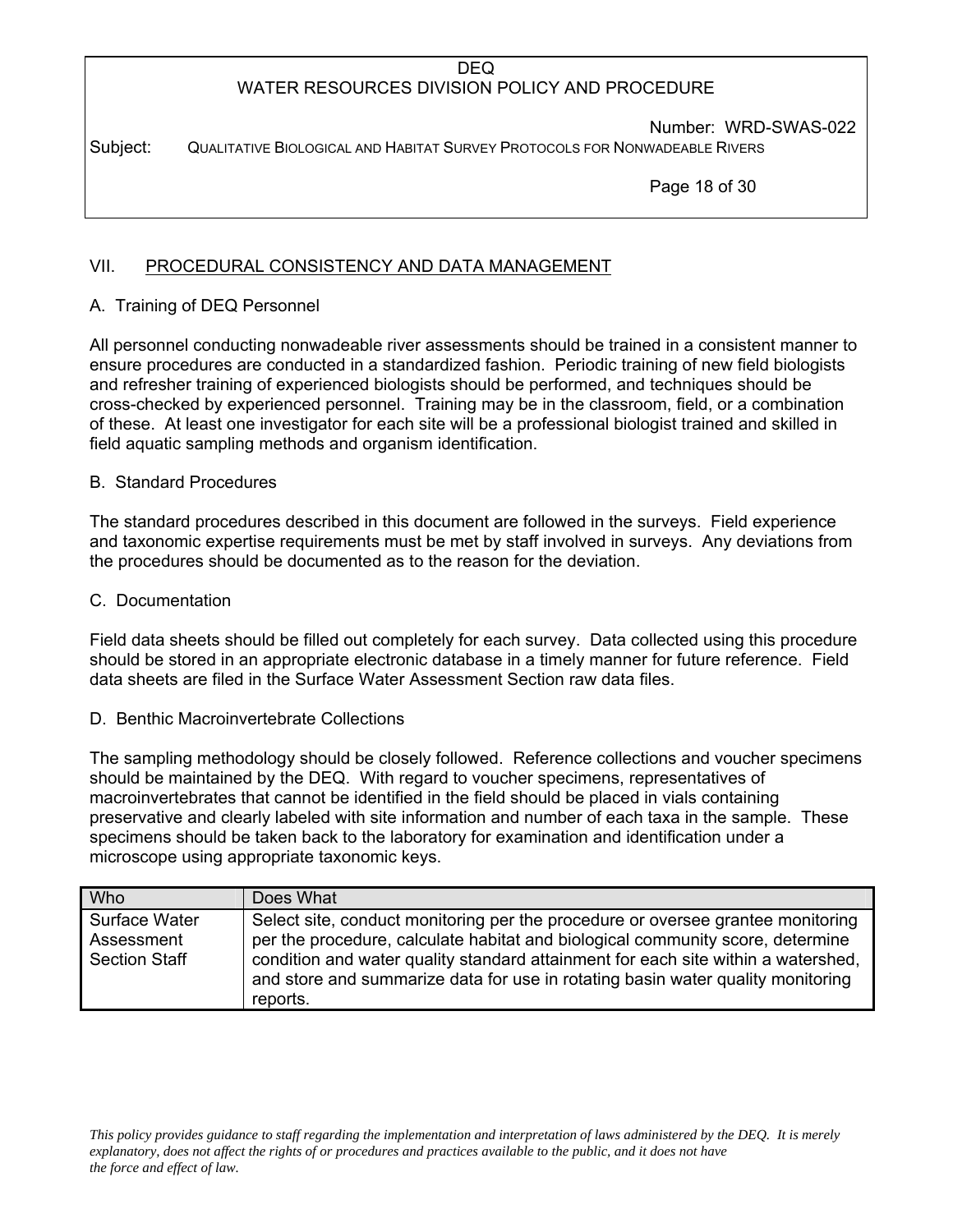Number: WRD-SWAS-022

Subject: QUALITATIVE BIOLOGICAL AND HABITAT SURVEY PROTOCOLS FOR NONWADEABLE RIVERS

Page 19 of 30

### **REFERENCES:**

DEQ. In Preparation. Macroinvertebrate Community Status and Trend Monitoring Procedure.

- Johnson, B. L., W. B. Richardson, and T. J. Naimo. 1995. Past, Present, and Future Concepts in Large River Ecology. BioScience 45(3):134-141.
- Kaufmann, P. R. 2000. Physical Habitat Characterization Nonwadeable Rivers. Chapter 6 *in* J. M. Lazorchak, B. H. Hill, D. K. Averill, D. V. Peck, and D. J. Klemm, Editors. Environmental Monitoring and Assessment Program - Surface Waters: Field Operations and Methods for Measuring the Ecological Condition of Nonwadeable Rivers and Streams. U.S. Environmental Protection Agency, Cincinnati, OH.
- Lyons, J., R. R. Piette, and K. W. Niermeyer. 2001. Development, Validation, and Application of a Fish-based Index of Biotic Integrity for Wisconsin's Large Warmwater Rivers. Transactions of the American Fisheries Society 130(6):1077-1094.
- Merritt,R.W., J.R.Wallace, M.J.Higgins, M.K.Alexander, M.B.Berg, W.T.Morgan, K.W.Cummins, and B.Vandeneeden. 1996. Procedures for the Functional Analysis of Invertebrate Communities of the Kissimmee River-Floodplain Ecosystem. Florida Scientist 59: 216-274.
- Merritt, R.W., J.D. Allen, K.W. Cummins, K.J. Wessell, and J.G. Opdyke Wilhelm. 2003. Qualitative Biological and Habitat Survey Protocols for Michigan's Nonwadeable Rivers. Final Draft. December 2003. Submitted to the Michigan Department of Environmental Quality. 68p.
- Omernik, J.M. and A.L. Gallant. 1988. Ecoregions of the Upper Midwest States. United States Environmental Protection Agency, Environmental Research Laboratory, EPA/600/3-88/037.
- Opdyke Wilhelm, J.G. 2002. A Habitat Rating System for Nonwadeable Rivers of Michigan. M.S. Thesis. Natural Resource and Environment. University of Michigan. 244p.
- Schiemer, F. 2000. Fish as Indicators for the Assessment of the Ecological Integrity of Large Rivers. Hydrobiologia 422/423:271-278.
- Seelbach, P.W., M.J. Wiley, J.C. Kotanchik, and M.E. Baker. 1997. A Landscape-Based Ecological Classification System for River Valley Segments in Lower Michigan (MI-VSEC Version 1.0). Michigan Department of Natural Resources, Fisheries Division, Research Report #2036.
- Sheehan, R. J. and J. L. Rasmussen. 1999. Large Rivers. Pages 529-559 *in* C. C. Kohler and W. A. Hubert, Editors. Inland Fisheries Management in North America, 2nd Edition. American Fisheries Society, Bethesda, Maryland.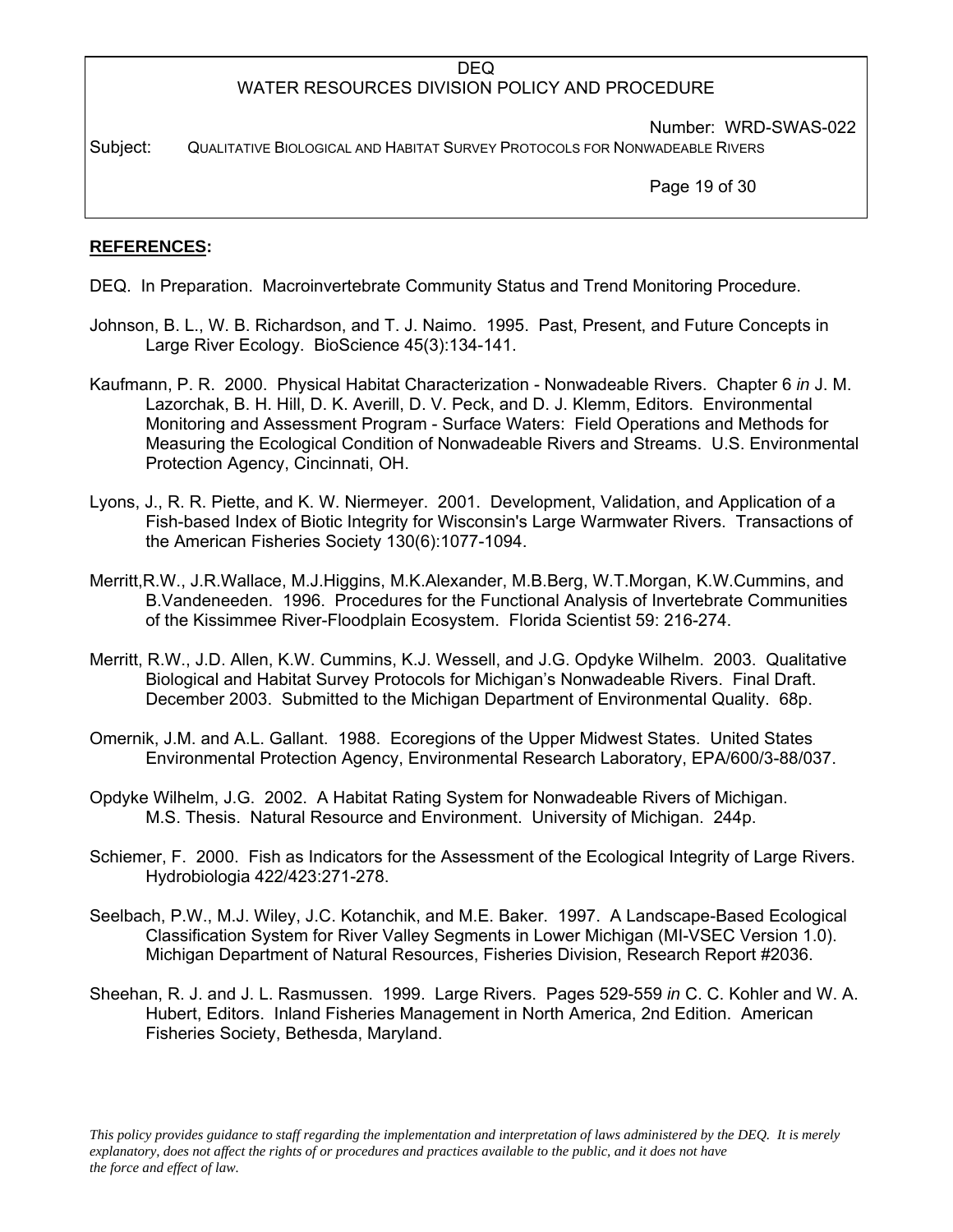Number: WRD-SWAS-022 Subject: QUALITATIVE BIOLOGICAL AND HABITAT SURVEY PROTOCOLS FOR NONWADEABLE RIVERS

Page 20 of 30

- Stalnaker, C. B., R. T. Milhous, and K. D. Bovee. 1989. Hydrology and Hydraulics Applied to Fisheries Management in Large Rivers. Pages 13 *in* D. P. Dodge, Editor. Proceedings of the International Large River Symposium, Volume 106. Canadian Special Publication of Fisheries and Aquatic Sciences, Ottawa.
- Wessell, K.J. 2004. Biological Evaluation of Nonwadeable Rivers in Michigan. Ph.D. Dissertation. Department of Entomology. Michigan State University. 175p.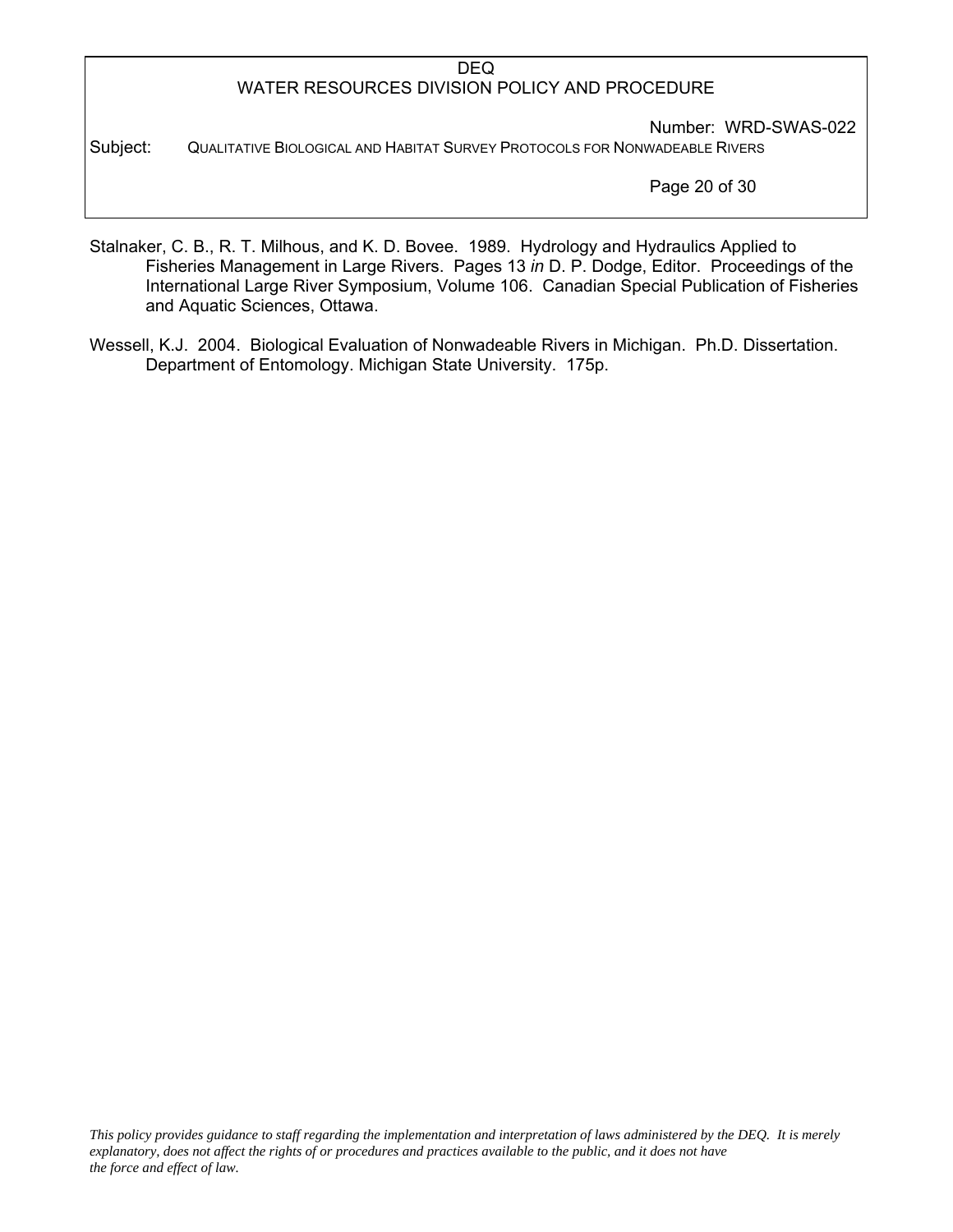Number: WRD-SWAS-022

Subject: QUALITATIVE BIOLOGICAL AND HABITAT SURVEY PROTOCOLS FOR NONWADEABLE RIVERS

Page 21 of 30

## **APPENDICES:**

- Appendix I. Nonwadeable Procedure Reach Data Sheet.
- Appendix II. Nonwadeable Procedure Longitudinal Profile Data Sheet, Pages 1 and 2.
- Appendix III. Nonwadeable Procedure Field Equipment List.
- Appendix IV. Nonwadeable Procedure Macroinvertebrate Data Sheet.
- Appendix V. Nonwadeable Procedure Macroinvertebrate FFG Identification.
- Appendix VI. Nonwadeable Procedure Transect Habitat Data Sheet.
- Appendix VII. Nonwadeable Procedure Habitat Metric Calculation and Scoring Information.

DIVISION/SECTION/UNIT CHIEF APPROVAL:

i ana Den

Diana Klemans, Chief **Diana Communist Chief** Date Date Surface Water Assessment Section

February 6, 2013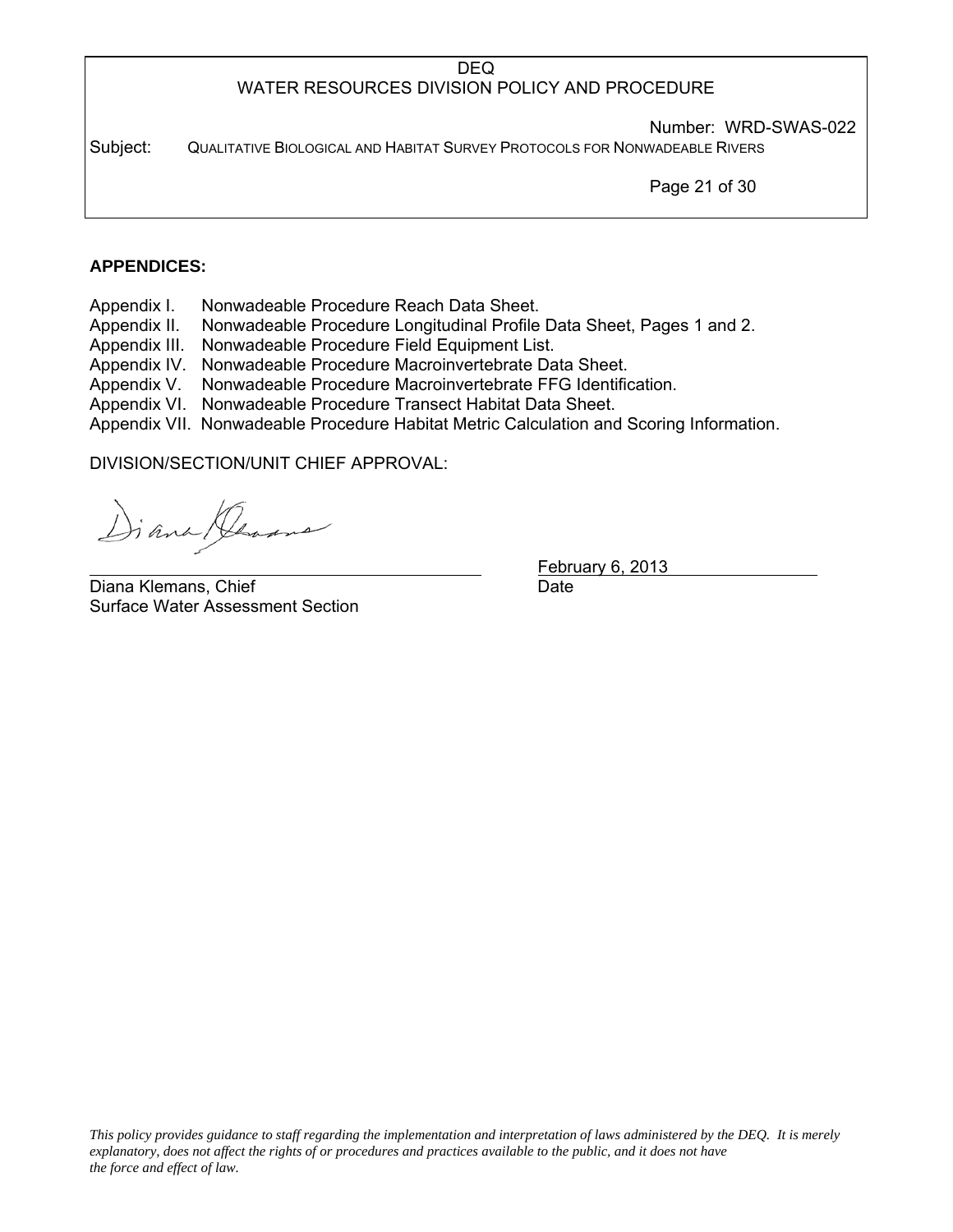Number: WRD-SWAS-022

Subject: QUALITATIVE BIOLOGICAL AND HABITAT SURVEY PROTOCOLS FOR NONWADEABLE RIVERS

Page 22 of 30

Appendix I. Nonwadeable Procedure Reach Data Sheet.

| DATE:               |   |    |   |                         |   |        | CREW: |                                                                                                           |   |                       |   |               |   |                   |                      |
|---------------------|---|----|---|-------------------------|---|--------|-------|-----------------------------------------------------------------------------------------------------------|---|-----------------------|---|---------------|---|-------------------|----------------------|
| <b>RIVER:</b>       |   |    |   |                         |   |        |       |                                                                                                           |   | <b>REACH LOCATION</b> |   |               |   |                   |                      |
|                     |   |    |   |                         |   |        |       | GPS or Gazetteer Info                                                                                     |   |                       |   | Upstream      |   | Other information | Of (City, Dam, etc.) |
|                     |   |    |   |                         |   |        |       |                                                                                                           |   |                       |   |               |   |                   |                      |
|                     |   |    |   |                         |   |        |       |                                                                                                           |   |                       |   | Downstream    |   |                   |                      |
| <b>Other Notes:</b> |   |    |   |                         |   |        |       |                                                                                                           |   |                       |   |               |   |                   |                      |
|                     |   |    |   |                         |   |        |       |                                                                                                           |   |                       |   |               |   |                   |                      |
|                     |   |    |   |                         |   |        |       |                                                                                                           |   |                       |   |               |   |                   |                      |
|                     |   |    |   |                         |   |        |       |                                                                                                           |   |                       |   |               |   |                   |                      |
|                     |   |    |   |                         |   |        |       | On the diagram below, mark the locations at which macroinvertebrate samples were taken.                   |   |                       |   |               |   |                   |                      |
|                     |   |    |   |                         |   |        |       |                                                                                                           |   |                       |   |               |   |                   | <b>Right Bank</b>    |
|                     |   |    |   |                         |   | I<br>п |       |                                                                                                           |   |                       |   |               |   |                   |                      |
|                     |   |    |   |                         |   |        |       |                                                                                                           |   |                       |   |               |   |                   |                      |
|                     |   |    |   |                         |   |        |       |                                                                                                           |   |                       |   |               |   |                   |                      |
|                     |   |    |   |                         |   |        |       |                                                                                                           |   |                       |   |               |   |                   |                      |
|                     |   |    |   |                         |   |        |       |                                                                                                           |   |                       |   |               |   |                   |                      |
|                     |   |    |   |                         |   |        |       |                                                                                                           |   |                       |   |               |   |                   |                      |
|                     |   |    |   |                         |   |        |       |                                                                                                           |   |                       |   |               |   |                   |                      |
| Α                   |   | В  | C |                         | D | Е      | F     | G                                                                                                         | н |                       | ı | J             |   | Κ                 | Left Bank            |
|                     |   |    |   |                         |   |        |       |                                                                                                           |   |                       |   |               |   |                   |                      |
|                     |   |    |   |                         |   |        |       | For composite assessments, note which macroinvertebrate habitats were present at each transect.           |   |                       |   |               |   |                   |                      |
|                     |   |    |   |                         |   |        |       |                                                                                                           |   |                       |   |               |   |                   |                      |
| Α                   | F | Sa | С | Cb                      | W | M      | ou    | G                                                                                                         | F | Sa                    | C | $\mathsf{Cb}$ | W | M                 | ou                   |
|                     | F | Sa |   |                         |   |        |       |                                                                                                           | F |                       |   |               |   |                   |                      |
| в                   |   |    | C | $\mathbf{C} \mathbf{b}$ | W | M      | ou    | н                                                                                                         |   | Sa                    | C | Cb            | W | M                 | ou                   |
| С                   | F | Sa | С | $\mathbf{C} \mathbf{b}$ | W | M      | ou    | T                                                                                                         | F | Sa                    | C | Cb            | W | M                 | ou                   |
|                     |   |    |   |                         |   |        |       |                                                                                                           |   |                       |   |               |   |                   |                      |
| D                   | F | Sa | С | $\mathbf{C} \mathbf{b}$ | W | M      | ou    | J                                                                                                         | F | Sa                    | C | Cb            | W | M                 | ou                   |
| Е                   | F | Sa | С | Cb                      | W | M      | ou    | κ                                                                                                         | F | Sa                    | С | Cb            | W | M                 | ou                   |
|                     |   |    |   |                         |   |        |       |                                                                                                           |   |                       |   |               |   |                   |                      |
| F                   | F | Sa | C | Cb                      | W | M      | ou    | <b>Total Samples:</b>                                                                                     |   |                       |   |               |   |                   |                      |
|                     |   |    |   |                         |   |        |       |                                                                                                           |   |                       |   |               |   |                   |                      |
|                     |   |    |   |                         |   |        |       |                                                                                                           |   |                       |   |               |   |                   |                      |
|                     |   |    |   |                         |   |        |       | F = FPOM; Sa = Sand; C = Coarse substrates; Cb = Cobble; W = LWD; M = Macrophytes, OU = Overhang/Undercut |   |                       |   |               |   |                   |                      |
|                     |   |    |   |                         |   |        |       |                                                                                                           |   |                       |   |               |   |                   |                      |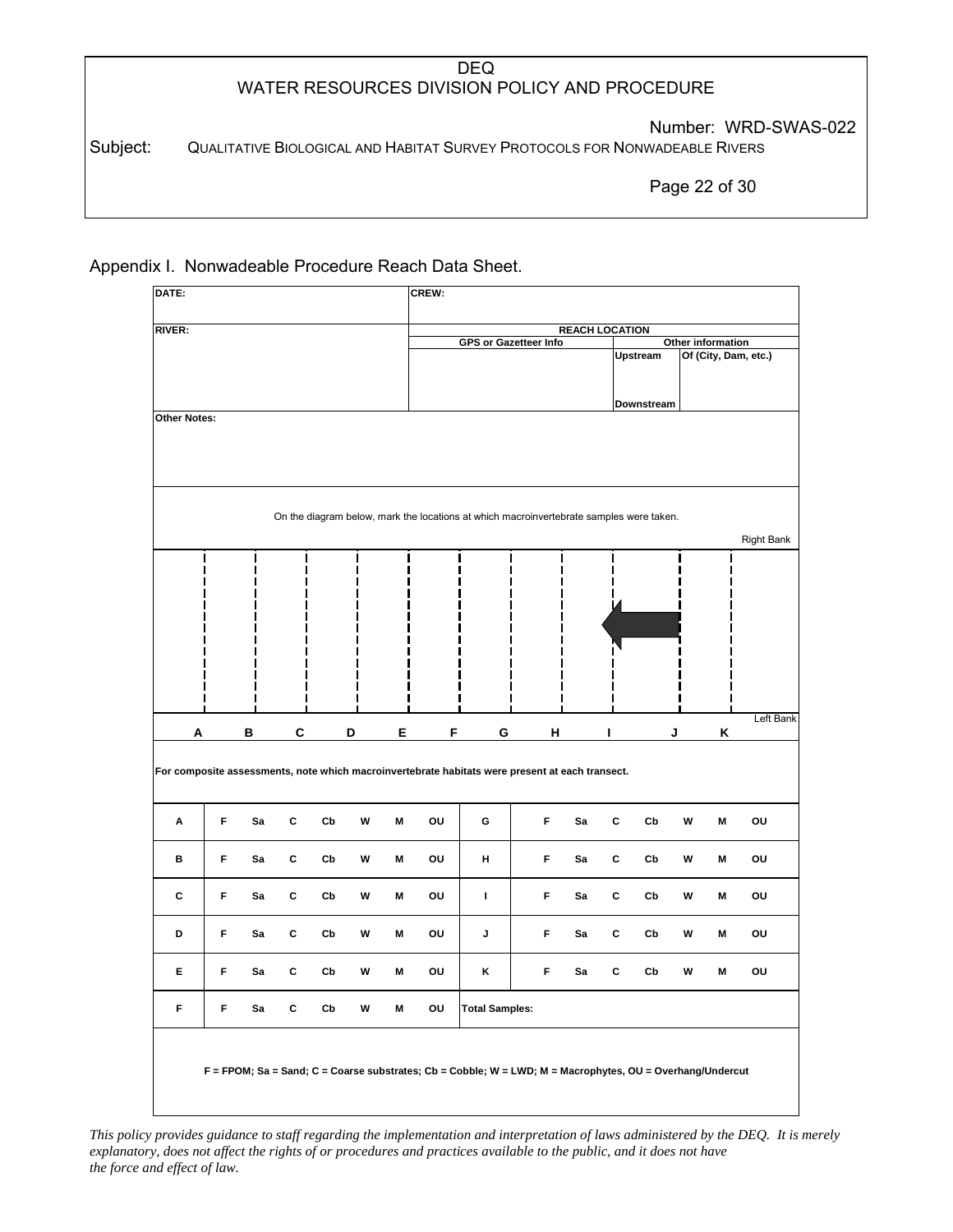Number: WRD-SWAS-022

Subject: QUALITATIVE BIOLOGICAL AND HABITAT SURVEY PROTOCOLS FOR NONWADEABLE RIVERS

Page 23 of 30

Appendix II. Nonwadeable Procedure Longitudinal Profile Data Sheet, Page 1.

|                  | <b>LONGITUDINAL PROFILE</b>                                                                   |                |           |                                                                             |          |                                |                  |           |           |                 |    |          |
|------------------|-----------------------------------------------------------------------------------------------|----------------|-----------|-----------------------------------------------------------------------------|----------|--------------------------------|------------------|-----------|-----------|-----------------|----|----------|
|                  | <b>Site Name:</b>                                                                             |                |           |                                                                             |          |                                |                  |           |           |                 |    |          |
|                  | Investigators:<br>Date:                                                                       |                |           |                                                                             |          |                                |                  |           |           |                 |    |          |
|                  | <b>GPS for Boat Launch:</b>                                                                   |                |           |                                                                             |          | <b>GPS file name:</b>          |                  |           |           |                 |    |          |
|                  | BH - Bedrock/Hardpan (larger than a car)                                                      |                |           | SA - Sand (0.06 to 2mm; gritty - up to ladybug size)                        |          |                                |                  |           |           |                 |    |          |
|                  | BL - Boulder (250 to 4000mm; basketball to car)                                               |                |           | FN = Silt/Clay/Muck (< .06mm, not gritty)                                   |          |                                |                  |           |           |                 |    |          |
|                  | CB - Cobble (64 to 250mm; tennis ball to basketball)                                          |                |           | WD - Woody debris                                                           |          |                                |                  |           |           |                 |    |          |
|                  | GC - Coarse Gravel (16 to 64mm; marble to tennis ball)                                        |                |           | OT - Other (metal, tires, asphalt, concrete, etc.; Comment)                 |          |                                |                  |           |           |                 |    |          |
|                  | GF - Fine Gravel (2 to 16mm; labybug to marble)                                               |                |           |                                                                             |          |                                |                  |           |           |                 |    |          |
|                  |                                                                                               |                |           | <b>THALWEG SUBSTRATE AND DEPTH PROFILE</b>                                  |          |                                |                  |           |           |                 |    |          |
|                  | <b>Depth</b>                                                                                  | Off            |           |                                                                             |          |                                | <b>Substrate</b> |           |           |                 |    |          |
| <b>Station</b>   | meters or feet                                                                                | <b>Channel</b> |           | (Circle the dominant type; up to two can be circled in heterogeneous areas) |          |                                |                  |           |           |                 |    | Comments |
| Α                |                                                                                               |                | FN        | SA                                                                          | GF       | GC                             | CВ               | BL        | BH        | WD              | от |          |
| $A-B1$           |                                                                                               |                | FN        | SΑ                                                                          | GF       | GC                             | CВ               | BL        | BH        | WD              | от |          |
| A-B 2            |                                                                                               |                | <b>FN</b> | SΑ                                                                          | GF       | GC                             | CВ               | <b>BL</b> | BH        | <b>WD</b>       | от |          |
| A-B <sub>3</sub> |                                                                                               |                | FN        | SΑ                                                                          | GF       | GC                             | CВ               | BL        | BH        | WD              | от |          |
| A-B 4            |                                                                                               |                | FN        | SΑ                                                                          | GF       | GC                             | CВ               | BL        | BН        | <b>WD</b>       | от |          |
| в                |                                                                                               |                | FN        | SΑ                                                                          | GF       | GC                             | CВ               | BL        | BH        | <b>WD</b>       | от |          |
| <b>B-C 1</b>     |                                                                                               |                | FN        | SΑ                                                                          | GF       | GC                             | CВ               | BL        | BН        | WD              | ОΤ |          |
| B-C 2            |                                                                                               |                | FN        | SΑ                                                                          | GF       | GC                             | CВ               | BL        | BН        | <b>WD</b>       | от |          |
| <b>B-C3</b>      |                                                                                               |                | <b>FN</b> | SΑ                                                                          | GF       | GC                             | CВ               | <b>BL</b> | BH        | <b>WD</b>       | от |          |
| <b>B-C4</b>      |                                                                                               |                | FN        | SΑ                                                                          | GF       | GC                             | CВ               | BL.       | BН        | WD              | от |          |
| с                |                                                                                               |                | <b>FN</b> | SΑ                                                                          | GF       | GC                             | CВ               | BL        | BH        | WD              | от |          |
| $C-D1$           |                                                                                               |                | FN        | SΑ                                                                          | GF       | GC                             | <b>CB</b>        | <b>BL</b> | <b>BH</b> | WD              | от |          |
| C-D 2            |                                                                                               |                | FN        | SΑ                                                                          | GF       | GC                             | CВ               | BL        | BН        | WD              | от |          |
| $C-D3$           |                                                                                               |                | FN        | SA                                                                          | GF       | GC                             | <b>CB</b>        | BL        | <b>BH</b> | <b>WD</b>       | от |          |
| C-D4             |                                                                                               |                | <b>FN</b> | SΑ                                                                          | GF       | GC                             | CВ               | <b>BL</b> | BH        | <b>WD</b>       | от |          |
| D                |                                                                                               |                | FN        | SΑ                                                                          | GF       | GC                             | CВ               | BL.       | BH        | <b>WD</b>       | от |          |
| D-E 1            |                                                                                               |                | FN        | SΑ                                                                          | GF       | GC                             | <b>CB</b>        | <b>BL</b> | BH        | WD              | от |          |
| D-E 2            |                                                                                               |                | FN        | SΑ                                                                          | GF       | GC                             | CВ               | BL        | BН        | WD              | от |          |
| D-E3             |                                                                                               |                | FN        | SΑ                                                                          | GF       | GC                             | CВ               | BL        | BH        | WD              | OT |          |
| D-E 4            |                                                                                               |                | FN        | SA                                                                          | GF       | GC                             | CВ               | <b>BL</b> | BH        | WD              | от |          |
| E                |                                                                                               |                | FN        | SA                                                                          | GF       | GC                             | CВ               | BL        | <b>BH</b> | <b>WD</b>       | от |          |
| $E-F1$           |                                                                                               |                | FN        | SΑ<br><b>SA</b>                                                             | GF       | GC<br>GC                       | CВ               | BL.       | BH        | <b>WD</b>       | от |          |
| E-F <sub>2</sub> |                                                                                               |                | FN        |                                                                             | GF       |                                | <b>CB</b>        | <b>BL</b> | BH        | WD              | от |          |
| E-F3             |                                                                                               |                | FN        | SΑ                                                                          | GF<br>GF | GC<br>GC                       | CВ               | BL<br>BL  | BH        | <b>WD</b><br>WD | ОΤ |          |
| E-F4             |                                                                                               |                | FN        | SΑ                                                                          |          | # With Larger Substrate (A-E): | CВ               |           | BН        |                 | ОΤ |          |
|                  |                                                                                               |                |           |                                                                             |          |                                |                  |           |           |                 |    |          |
|                  | Tally Large Woody Debris > 0.1 m in diameter and 3 m in length in space below & total for A-F |                |           |                                                                             |          |                                |                  |           |           |                 |    |          |
| Total A-F:       |                                                                                               |                |           |                                                                             |          |                                |                  |           |           |                 |    |          |
|                  |                                                                                               |                |           |                                                                             |          |                                |                  |           |           |                 |    |          |
|                  |                                                                                               |                |           |                                                                             |          |                                |                  |           |           |                 |    |          |
|                  |                                                                                               |                |           |                                                                             |          |                                |                  |           |           |                 |    |          |
|                  |                                                                                               |                |           |                                                                             |          |                                |                  |           |           |                 |    |          |
|                  |                                                                                               |                |           |                                                                             |          |                                |                  |           |           |                 |    |          |
|                  |                                                                                               |                |           |                                                                             |          |                                |                  |           |           |                 |    |          |
|                  |                                                                                               |                |           |                                                                             |          |                                |                  |           |           |                 |    |          |
|                  |                                                                                               |                |           |                                                                             |          |                                |                  |           |           |                 |    |          |
|                  |                                                                                               |                |           |                                                                             |          |                                |                  |           |           |                 |    |          |
|                  |                                                                                               |                |           |                                                                             |          |                                |                  |           |           |                 |    |          |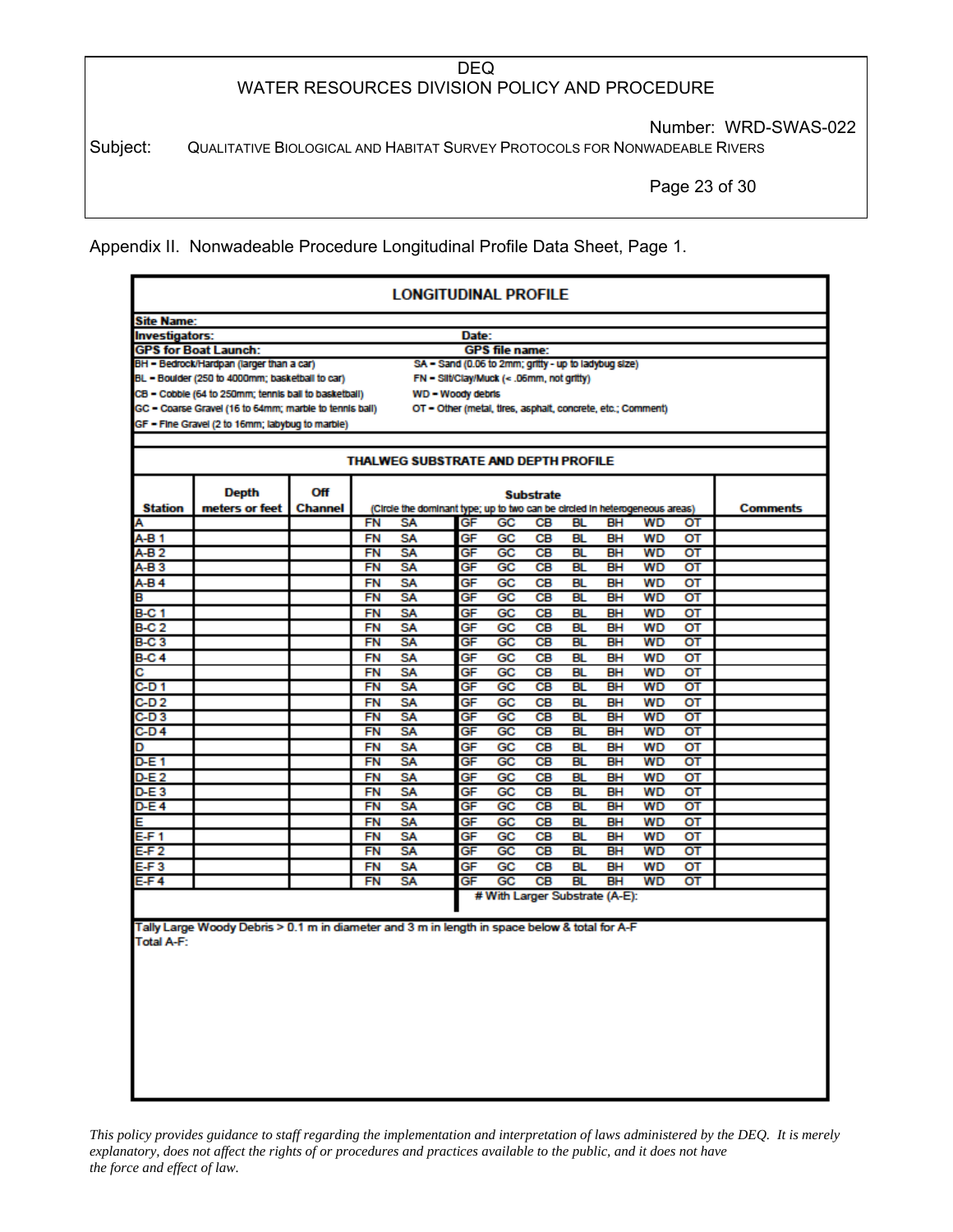Number: WRD-SWAS-022

Subject: QUALITATIVE BIOLOGICAL AND HABITAT SURVEY PROTOCOLS FOR NONWADEABLE RIVERS

Page 24 of 30

Appendix II (cont.). Nonwadeable Procedure Longitudinal Profile Data Sheet, Page 2.

|                                                                                                                                 | Depth                                                                                     | Off            |           |                                                                             |    |                                | <b>Substrate</b> |           |           |           |                        |                 |
|---------------------------------------------------------------------------------------------------------------------------------|-------------------------------------------------------------------------------------------|----------------|-----------|-----------------------------------------------------------------------------|----|--------------------------------|------------------|-----------|-----------|-----------|------------------------|-----------------|
| <b>Station</b>                                                                                                                  | meters or feet                                                                            | <b>Channel</b> |           | (Circle the dominant type; up to two can be circled in heterogeneous areas) |    |                                |                  |           |           |           |                        | <b>Comments</b> |
| F                                                                                                                               |                                                                                           |                | FN        | SA                                                                          | GF | GC                             | CВ               | BL        | BН        | <b>WD</b> | от                     |                 |
| F-G1                                                                                                                            |                                                                                           |                | FN        | <b>SA</b>                                                                   | GF | GC                             | CВ               | BL        | BН        | <b>WD</b> | от                     |                 |
| F-G <sub>2</sub>                                                                                                                |                                                                                           |                | <b>FN</b> | SA                                                                          | GF | GC                             | <b>CB</b>        | BL        | BН        | <b>WD</b> | $\overline{\text{OT}}$ |                 |
| $F-G3$                                                                                                                          |                                                                                           |                | FN        | SΑ                                                                          | GF | GC                             | CВ               | BL        | BH        | <b>WD</b> | от                     |                 |
| $F-G4$                                                                                                                          |                                                                                           |                | FN        | <b>SA</b>                                                                   | GF | GC                             | <b>CB</b>        | <b>BL</b> | <b>BH</b> | <b>WD</b> | $\overline{\text{OT}}$ |                 |
| G                                                                                                                               |                                                                                           |                | FN        | SA                                                                          | GF | GC                             | CВ               | <b>BL</b> | <b>BH</b> | <b>WD</b> | ΟT                     |                 |
| G-H 1                                                                                                                           |                                                                                           |                | FN        | SΑ                                                                          | GF | GC                             | CВ               | BL        | BН        | <b>WD</b> | от                     |                 |
| $G-H2$                                                                                                                          |                                                                                           |                | FN        | <b>SA</b>                                                                   | GF | GC                             | <b>CB</b>        | BL        | BН        | <b>WD</b> | $\overline{\text{OT}}$ |                 |
| G-H3                                                                                                                            |                                                                                           |                | FN        | SΑ                                                                          | GF | GC                             | CВ               | BL        | BН        | WD        | от                     |                 |
| G-H4                                                                                                                            |                                                                                           |                | FN        | SΑ                                                                          | GF | GC                             | CВ               | BL        | BН        | WD        | от                     |                 |
| н                                                                                                                               |                                                                                           |                | FN        | SA                                                                          | GF | GC                             | CВ               | BL        | BH        | <b>WD</b> | от                     |                 |
| <b>H-I1</b>                                                                                                                     |                                                                                           |                | FN        | SA                                                                          | GF | GC                             | <b>CB</b>        | BL        | <b>BH</b> | <b>WD</b> | ОΤ                     |                 |
| $H-I2$                                                                                                                          |                                                                                           |                | <b>FN</b> | <b>SA</b>                                                                   | GF | GC                             | <b>CB</b>        | <b>BL</b> | BH        | <b>WD</b> | $\overline{\text{OT}}$ |                 |
| H-I 3                                                                                                                           |                                                                                           |                | FN        | SA                                                                          | GF | GC                             | CВ               | BL        | BH        | <b>WD</b> | ΟT                     |                 |
| $H-I4$                                                                                                                          |                                                                                           |                | FN        | SA                                                                          | GF | GC                             | CВ               | BL        | BН        | <b>WD</b> | ОT                     |                 |
|                                                                                                                                 |                                                                                           |                | FN        | SA                                                                          | GF | GC                             | CВ               | BL        | BH        | <b>WD</b> | ΟT                     |                 |
| IJ1                                                                                                                             |                                                                                           |                | FN        | <b>SA</b>                                                                   | GF | GC                             | CВ               | BL        | BH        | WD        | σT                     |                 |
| $1 - J$ 2                                                                                                                       |                                                                                           |                | FN        | SA                                                                          | GF | GC                             | CВ               | BL        | BH        | <b>WD</b> | от                     |                 |
| I-J 3                                                                                                                           |                                                                                           |                | FN        | SA                                                                          | GF | GC                             | CВ               | <b>BL</b> | BH        | <b>WD</b> | $\sigma$               |                 |
| $1 - J$ 4                                                                                                                       |                                                                                           |                | FN        | SA                                                                          | GF | GC                             | <b>CB</b>        | BL        | BH        | <b>WD</b> | от                     |                 |
|                                                                                                                                 |                                                                                           |                | FN        | SΑ                                                                          | GF | GC                             | CВ               | BL        | BН        | <b>WD</b> | от                     |                 |
| J-K 1                                                                                                                           |                                                                                           |                | FN        | <b>SA</b>                                                                   | GF | GC                             | CВ               | BL        | BH        | <b>WD</b> | $\overline{\text{OT}}$ |                 |
| J-K 2                                                                                                                           |                                                                                           |                | FN        | SA                                                                          | GF | GC                             | CВ               | BL        | BН        | WD        | от                     |                 |
| J-K3                                                                                                                            |                                                                                           |                | FN        | SA                                                                          | GF | GC                             | CВ               | BL        | BH        | <b>WD</b> | σт                     |                 |
| J-K <sub>4</sub>                                                                                                                |                                                                                           |                | FN        | SA                                                                          | GF | GC                             | CВ               | BL        | BН        | WD        | от                     |                 |
| κ                                                                                                                               |                                                                                           |                | FN        | SA                                                                          | GF | GC                             | CВ               | BL        | BH        | <b>WD</b> | от                     |                 |
|                                                                                                                                 |                                                                                           |                |           |                                                                             |    | # With Larger Substrate (F-K): |                  |           |           |           |                        |                 |
|                                                                                                                                 |                                                                                           |                |           |                                                                             |    | Total Count (A-K):             |                  |           |           |           |                        |                 |
| Tally Large Woody Debris > 0.1 m in diameter and 3 m in length in space below & total<br>Total F-K:<br>Total A-K:               |                                                                                           |                |           |                                                                             |    |                                |                  |           |           |           |                        |                 |
| Additional comments or notes (including turbidity, color, oil films, floating/suspended/settleable solids, foams, or deposits): |                                                                                           |                |           |                                                                             |    |                                |                  |           |           |           |                        |                 |
|                                                                                                                                 |                                                                                           |                |           |                                                                             |    |                                |                  |           |           |           |                        |                 |
|                                                                                                                                 |                                                                                           |                |           |                                                                             |    |                                |                  |           |           |           |                        |                 |
|                                                                                                                                 | Nuisance aquatic plants or slimes present? (circle one)<br>Dominant species/type present? |                |           |                                                                             |    | Yes                            |                  |           | No        |           |                        |                 |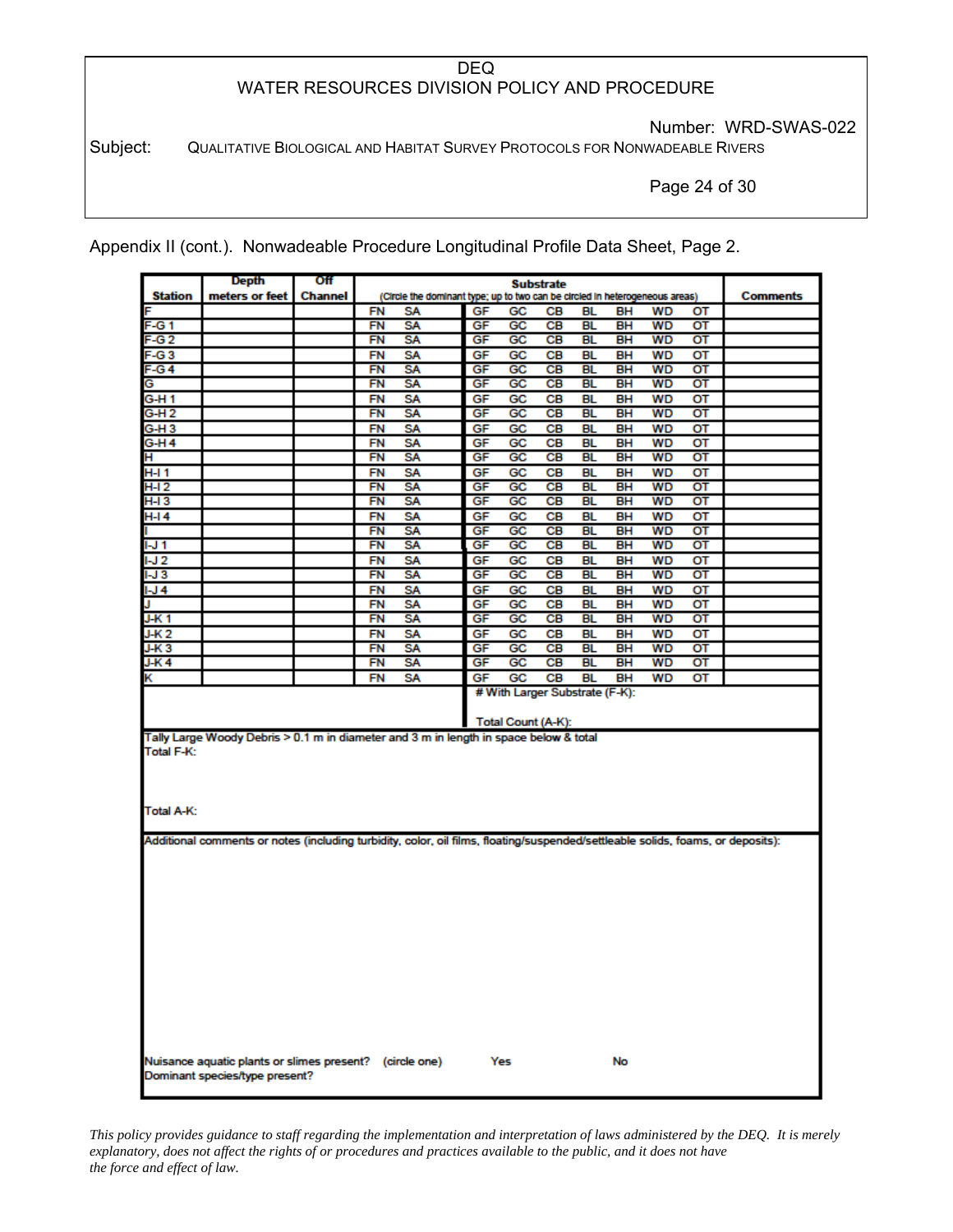Number: WRD-SWAS-022

Subject: QUALITATIVE BIOLOGICAL AND HABITAT SURVEY PROTOCOLS FOR NONWADEABLE RIVERS

Page 25 of 30

Appendix III. Nonwadeable Procedure Field Equipment List.

|                   | <b>ITEM</b>                                                                    |  |
|-------------------|--------------------------------------------------------------------------------|--|
|                   | Flat-bottomed boat, motor, trailer, spare propeller                            |  |
|                   | Anchor                                                                         |  |
| Boating           | Oar(s)                                                                         |  |
|                   | Personal Floatation (one for each person) + throwable cushion                  |  |
|                   | <b>Throwable Safety Line</b>                                                   |  |
|                   | First Aid kit                                                                  |  |
|                   | Sunscreen, bug spray, drinking water                                           |  |
|                   |                                                                                |  |
|                   |                                                                                |  |
|                   | D-frame bug dip net                                                            |  |
| Macroinvertebrate | Scrubbing/Toilet brush                                                         |  |
|                   | 5-gallon bucket with lid                                                       |  |
|                   | Extra 5 gallon buckets                                                         |  |
|                   | White shallow sorting pans                                                     |  |
|                   | Vials for I.D./Voucher specimens, Ethanol/Isopropyl                            |  |
|                   | Sample Splitter                                                                |  |
|                   | Forceps, hand lenses                                                           |  |
|                   |                                                                                |  |
|                   | Data sheets - Longitudinal Transect<br>Data sheets - Cross-sectional Transects |  |
| Data<br>sheets    | Data sheets - Macroinvertebrate enumeration                                    |  |
|                   | Data sheets - Biological survey field sheet                                    |  |
|                   |                                                                                |  |
|                   |                                                                                |  |
|                   |                                                                                |  |
|                   | PVC/Fiberglass sounding pole (3 m+ long)                                       |  |
|                   | Depth finder                                                                   |  |
| Habitat           | Laser rangefinder                                                              |  |
|                   | Field flagging                                                                 |  |
|                   | <b>GPS Unit and batteries</b>                                                  |  |
|                   |                                                                                |  |
|                   |                                                                                |  |
|                   |                                                                                |  |
|                   |                                                                                |  |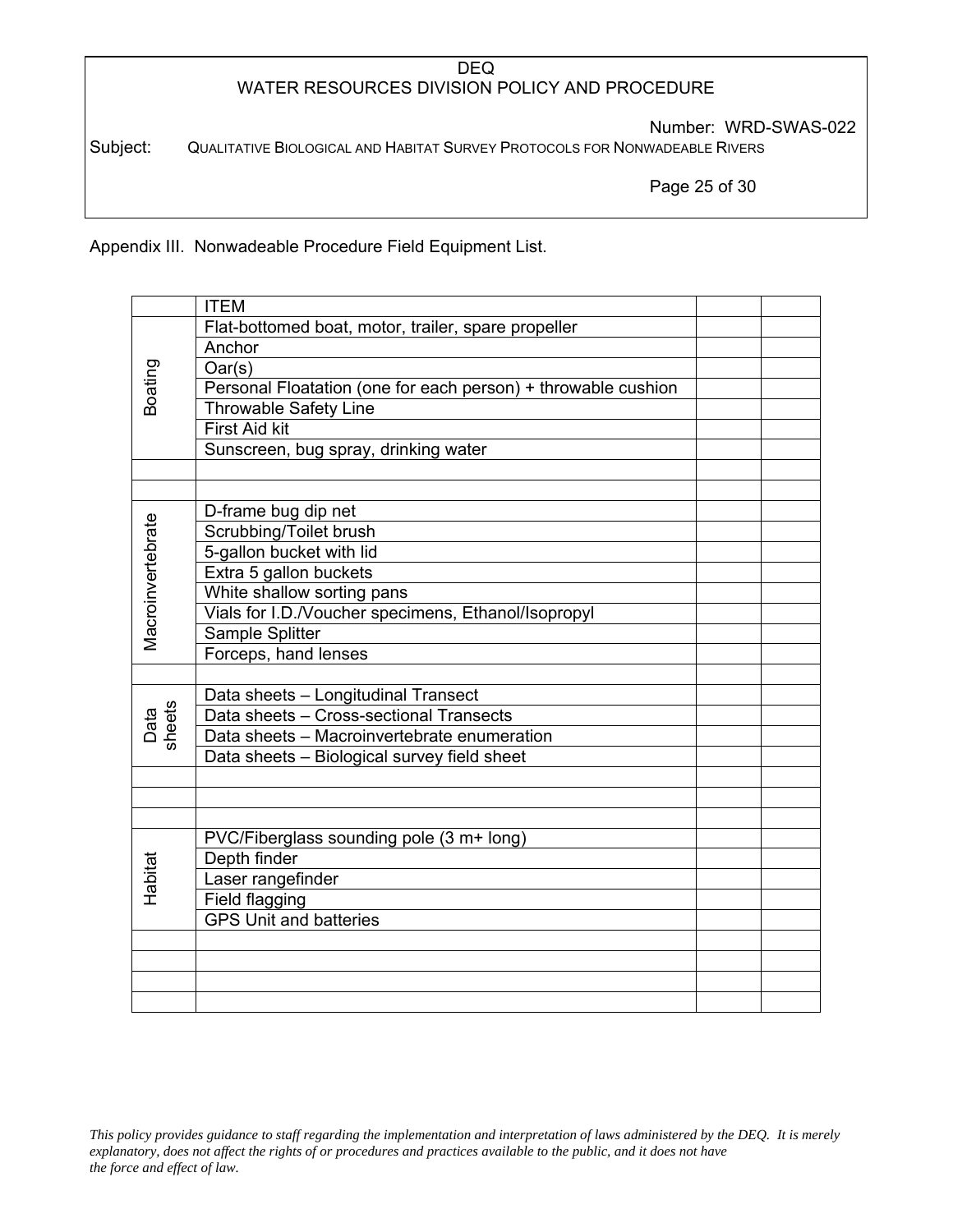Number: WRD-SWAS-022

Subject: QUALITATIVE BIOLOGICAL AND HABITAT SURVEY PROTOCOLS FOR NONWADEABLE RIVERS

Page 26 of 30

#### Appendix IV. Nonwadeable Procedure Macroinvertebrate Data Sheet.

| Comments:<br><b>PORIFERA</b><br>Hemiptera<br>Belostomatidae<br>Turbellaria<br>Corixidae<br>Gelastocoridae<br>Gerridae<br>Mesoveliidae<br>Naucoridae<br>Hirudinea<br>Oligochaeta<br>Nepidae<br>Notonectidae<br>Crustacea<br>Pleidae<br>Diptera<br>Saldidae<br>Athericidae<br>Amphipoda<br>Vellidae<br>Ceratopogonidae<br>Decapoda<br>Chaoboridae<br>Isopoda<br>Megaloptera<br>Arachnoidea<br>Corydalidae<br>Chironomidae<br>Culicidae<br>Hydracarina<br>Sialidae<br>Dixidae<br>Neuroptera<br>Insecta<br>Dolichopodidae<br>Ephemeroptera<br>Sisyridae<br>Ametropodidae<br>Trichoptera<br>Empididae<br>$\frac{1}{1}$<br>Baetiscidae<br>Ephydridae<br>Brachycentridae<br>Baetidae<br>Muscidae<br>Glossosomatidae<br>Caenidae<br>Helicopsychidae<br>Ptychopteridae<br>Ephemerellidae<br>Psychodidae<br>Hydropsychidae<br>Ephemeridae<br>Hydroptilidae<br>Sciomyzidae<br>Heptageniidae<br>Lepidostomatidae<br>Simuliidae<br>Isonychiidae<br>Leptoceridae<br>Stratiomyidae<br>Limnephilidae<br>Leptohyphidae (Tricor.)<br>Syrphidae<br>Molannidae<br>Tabanidae<br>Leptophlebiidae<br>Odontoceridae<br>Thaumaleidae<br>Metretopodidae<br>Polymitarcyidae<br>Philopotamidae<br>Tipulidae<br>Potamanthidae<br>MOLLUSCA<br>Phryganeidae<br>Siphlonuridae<br>Polycentropodidae<br>Gastropoda<br>Odonata<br>Psychomyiidae<br>Ancylidae<br>Rhyacophilidae<br>Anisoptera<br>Bithyniidae<br>Aeshnidae<br>Sericostomatidae<br>Hydrobiidae<br>Cordulegastridae<br>Uenoidae (Neophylax)<br>Lymnaeidae<br>Corduliidae<br>Lepidoptera<br>Physidae<br>Gomphidae<br>Noctuidae<br>Planorbidae<br>Libellulidae<br>Pleuroceridae<br>Pyralidae<br>Macomiidae<br>Coleoptera<br>Pomatiopsidae<br>Chrysomelidae (a/l)<br>Zygoptera<br>Valvatidae<br>Curculionidae (a/l)<br>Calopterygidae<br>Viviparidae<br>Coenagrionidae<br>Dryopidae<br>Pelecypoda<br>Lestidae<br>Corbiculidae<br>Dytiscidae<br>Plecoptera<br>Elmidae<br>Dreissenidae<br>Capniidae<br>Gyrinidae (a/l)<br>Sphaeriidae (Incl. PIsid.)<br>Chloroperlidae<br>Haliplidae (a/l)<br>Unionidae<br>Leuctridae<br>Heteroceridae<br>Nemouridae<br>Hydraenidae<br>Peltoperlidae<br>Hydrophilidae<br>Perlidae<br>Lampyridae (a/l)<br>Perlodidae<br>Limnichidae (a/l)<br>Pteronarcyidae<br>Noteridae (a/l) | Site Name:             | Date: |  |  |
|-----------------------------------------------------------------------------------------------------------------------------------------------------------------------------------------------------------------------------------------------------------------------------------------------------------------------------------------------------------------------------------------------------------------------------------------------------------------------------------------------------------------------------------------------------------------------------------------------------------------------------------------------------------------------------------------------------------------------------------------------------------------------------------------------------------------------------------------------------------------------------------------------------------------------------------------------------------------------------------------------------------------------------------------------------------------------------------------------------------------------------------------------------------------------------------------------------------------------------------------------------------------------------------------------------------------------------------------------------------------------------------------------------------------------------------------------------------------------------------------------------------------------------------------------------------------------------------------------------------------------------------------------------------------------------------------------------------------------------------------------------------------------------------------------------------------------------------------------------------------------------------------------------------------------------------------------------------------------------------------------------------------------------------------------------------------------------------------------------------------------------------------------------------------------------------------------------------------------------------|------------------------|-------|--|--|
|                                                                                                                                                                                                                                                                                                                                                                                                                                                                                                                                                                                                                                                                                                                                                                                                                                                                                                                                                                                                                                                                                                                                                                                                                                                                                                                                                                                                                                                                                                                                                                                                                                                                                                                                                                                                                                                                                                                                                                                                                                                                                                                                                                                                                                   |                        |       |  |  |
|                                                                                                                                                                                                                                                                                                                                                                                                                                                                                                                                                                                                                                                                                                                                                                                                                                                                                                                                                                                                                                                                                                                                                                                                                                                                                                                                                                                                                                                                                                                                                                                                                                                                                                                                                                                                                                                                                                                                                                                                                                                                                                                                                                                                                                   |                        |       |  |  |
| <b>NEMATOMORPHA</b><br><b>BRYOZOA</b><br>ANNELIDA<br><b>ARTHROPODA</b>                                                                                                                                                                                                                                                                                                                                                                                                                                                                                                                                                                                                                                                                                                                                                                                                                                                                                                                                                                                                                                                                                                                                                                                                                                                                                                                                                                                                                                                                                                                                                                                                                                                                                                                                                                                                                                                                                                                                                                                                                                                                                                                                                            | <b>PLATYHELMINTHES</b> |       |  |  |
|                                                                                                                                                                                                                                                                                                                                                                                                                                                                                                                                                                                                                                                                                                                                                                                                                                                                                                                                                                                                                                                                                                                                                                                                                                                                                                                                                                                                                                                                                                                                                                                                                                                                                                                                                                                                                                                                                                                                                                                                                                                                                                                                                                                                                                   |                        |       |  |  |
|                                                                                                                                                                                                                                                                                                                                                                                                                                                                                                                                                                                                                                                                                                                                                                                                                                                                                                                                                                                                                                                                                                                                                                                                                                                                                                                                                                                                                                                                                                                                                                                                                                                                                                                                                                                                                                                                                                                                                                                                                                                                                                                                                                                                                                   |                        |       |  |  |
|                                                                                                                                                                                                                                                                                                                                                                                                                                                                                                                                                                                                                                                                                                                                                                                                                                                                                                                                                                                                                                                                                                                                                                                                                                                                                                                                                                                                                                                                                                                                                                                                                                                                                                                                                                                                                                                                                                                                                                                                                                                                                                                                                                                                                                   |                        |       |  |  |
|                                                                                                                                                                                                                                                                                                                                                                                                                                                                                                                                                                                                                                                                                                                                                                                                                                                                                                                                                                                                                                                                                                                                                                                                                                                                                                                                                                                                                                                                                                                                                                                                                                                                                                                                                                                                                                                                                                                                                                                                                                                                                                                                                                                                                                   |                        |       |  |  |
|                                                                                                                                                                                                                                                                                                                                                                                                                                                                                                                                                                                                                                                                                                                                                                                                                                                                                                                                                                                                                                                                                                                                                                                                                                                                                                                                                                                                                                                                                                                                                                                                                                                                                                                                                                                                                                                                                                                                                                                                                                                                                                                                                                                                                                   |                        |       |  |  |
|                                                                                                                                                                                                                                                                                                                                                                                                                                                                                                                                                                                                                                                                                                                                                                                                                                                                                                                                                                                                                                                                                                                                                                                                                                                                                                                                                                                                                                                                                                                                                                                                                                                                                                                                                                                                                                                                                                                                                                                                                                                                                                                                                                                                                                   |                        |       |  |  |
|                                                                                                                                                                                                                                                                                                                                                                                                                                                                                                                                                                                                                                                                                                                                                                                                                                                                                                                                                                                                                                                                                                                                                                                                                                                                                                                                                                                                                                                                                                                                                                                                                                                                                                                                                                                                                                                                                                                                                                                                                                                                                                                                                                                                                                   |                        |       |  |  |
|                                                                                                                                                                                                                                                                                                                                                                                                                                                                                                                                                                                                                                                                                                                                                                                                                                                                                                                                                                                                                                                                                                                                                                                                                                                                                                                                                                                                                                                                                                                                                                                                                                                                                                                                                                                                                                                                                                                                                                                                                                                                                                                                                                                                                                   |                        |       |  |  |
|                                                                                                                                                                                                                                                                                                                                                                                                                                                                                                                                                                                                                                                                                                                                                                                                                                                                                                                                                                                                                                                                                                                                                                                                                                                                                                                                                                                                                                                                                                                                                                                                                                                                                                                                                                                                                                                                                                                                                                                                                                                                                                                                                                                                                                   |                        |       |  |  |
|                                                                                                                                                                                                                                                                                                                                                                                                                                                                                                                                                                                                                                                                                                                                                                                                                                                                                                                                                                                                                                                                                                                                                                                                                                                                                                                                                                                                                                                                                                                                                                                                                                                                                                                                                                                                                                                                                                                                                                                                                                                                                                                                                                                                                                   |                        |       |  |  |
|                                                                                                                                                                                                                                                                                                                                                                                                                                                                                                                                                                                                                                                                                                                                                                                                                                                                                                                                                                                                                                                                                                                                                                                                                                                                                                                                                                                                                                                                                                                                                                                                                                                                                                                                                                                                                                                                                                                                                                                                                                                                                                                                                                                                                                   |                        |       |  |  |
|                                                                                                                                                                                                                                                                                                                                                                                                                                                                                                                                                                                                                                                                                                                                                                                                                                                                                                                                                                                                                                                                                                                                                                                                                                                                                                                                                                                                                                                                                                                                                                                                                                                                                                                                                                                                                                                                                                                                                                                                                                                                                                                                                                                                                                   |                        |       |  |  |
|                                                                                                                                                                                                                                                                                                                                                                                                                                                                                                                                                                                                                                                                                                                                                                                                                                                                                                                                                                                                                                                                                                                                                                                                                                                                                                                                                                                                                                                                                                                                                                                                                                                                                                                                                                                                                                                                                                                                                                                                                                                                                                                                                                                                                                   |                        |       |  |  |
|                                                                                                                                                                                                                                                                                                                                                                                                                                                                                                                                                                                                                                                                                                                                                                                                                                                                                                                                                                                                                                                                                                                                                                                                                                                                                                                                                                                                                                                                                                                                                                                                                                                                                                                                                                                                                                                                                                                                                                                                                                                                                                                                                                                                                                   |                        |       |  |  |
|                                                                                                                                                                                                                                                                                                                                                                                                                                                                                                                                                                                                                                                                                                                                                                                                                                                                                                                                                                                                                                                                                                                                                                                                                                                                                                                                                                                                                                                                                                                                                                                                                                                                                                                                                                                                                                                                                                                                                                                                                                                                                                                                                                                                                                   |                        |       |  |  |
|                                                                                                                                                                                                                                                                                                                                                                                                                                                                                                                                                                                                                                                                                                                                                                                                                                                                                                                                                                                                                                                                                                                                                                                                                                                                                                                                                                                                                                                                                                                                                                                                                                                                                                                                                                                                                                                                                                                                                                                                                                                                                                                                                                                                                                   |                        |       |  |  |
|                                                                                                                                                                                                                                                                                                                                                                                                                                                                                                                                                                                                                                                                                                                                                                                                                                                                                                                                                                                                                                                                                                                                                                                                                                                                                                                                                                                                                                                                                                                                                                                                                                                                                                                                                                                                                                                                                                                                                                                                                                                                                                                                                                                                                                   |                        |       |  |  |
|                                                                                                                                                                                                                                                                                                                                                                                                                                                                                                                                                                                                                                                                                                                                                                                                                                                                                                                                                                                                                                                                                                                                                                                                                                                                                                                                                                                                                                                                                                                                                                                                                                                                                                                                                                                                                                                                                                                                                                                                                                                                                                                                                                                                                                   |                        |       |  |  |
|                                                                                                                                                                                                                                                                                                                                                                                                                                                                                                                                                                                                                                                                                                                                                                                                                                                                                                                                                                                                                                                                                                                                                                                                                                                                                                                                                                                                                                                                                                                                                                                                                                                                                                                                                                                                                                                                                                                                                                                                                                                                                                                                                                                                                                   |                        |       |  |  |
|                                                                                                                                                                                                                                                                                                                                                                                                                                                                                                                                                                                                                                                                                                                                                                                                                                                                                                                                                                                                                                                                                                                                                                                                                                                                                                                                                                                                                                                                                                                                                                                                                                                                                                                                                                                                                                                                                                                                                                                                                                                                                                                                                                                                                                   |                        |       |  |  |
|                                                                                                                                                                                                                                                                                                                                                                                                                                                                                                                                                                                                                                                                                                                                                                                                                                                                                                                                                                                                                                                                                                                                                                                                                                                                                                                                                                                                                                                                                                                                                                                                                                                                                                                                                                                                                                                                                                                                                                                                                                                                                                                                                                                                                                   |                        |       |  |  |
|                                                                                                                                                                                                                                                                                                                                                                                                                                                                                                                                                                                                                                                                                                                                                                                                                                                                                                                                                                                                                                                                                                                                                                                                                                                                                                                                                                                                                                                                                                                                                                                                                                                                                                                                                                                                                                                                                                                                                                                                                                                                                                                                                                                                                                   |                        |       |  |  |
|                                                                                                                                                                                                                                                                                                                                                                                                                                                                                                                                                                                                                                                                                                                                                                                                                                                                                                                                                                                                                                                                                                                                                                                                                                                                                                                                                                                                                                                                                                                                                                                                                                                                                                                                                                                                                                                                                                                                                                                                                                                                                                                                                                                                                                   |                        |       |  |  |
|                                                                                                                                                                                                                                                                                                                                                                                                                                                                                                                                                                                                                                                                                                                                                                                                                                                                                                                                                                                                                                                                                                                                                                                                                                                                                                                                                                                                                                                                                                                                                                                                                                                                                                                                                                                                                                                                                                                                                                                                                                                                                                                                                                                                                                   |                        |       |  |  |
|                                                                                                                                                                                                                                                                                                                                                                                                                                                                                                                                                                                                                                                                                                                                                                                                                                                                                                                                                                                                                                                                                                                                                                                                                                                                                                                                                                                                                                                                                                                                                                                                                                                                                                                                                                                                                                                                                                                                                                                                                                                                                                                                                                                                                                   |                        |       |  |  |
|                                                                                                                                                                                                                                                                                                                                                                                                                                                                                                                                                                                                                                                                                                                                                                                                                                                                                                                                                                                                                                                                                                                                                                                                                                                                                                                                                                                                                                                                                                                                                                                                                                                                                                                                                                                                                                                                                                                                                                                                                                                                                                                                                                                                                                   |                        |       |  |  |
|                                                                                                                                                                                                                                                                                                                                                                                                                                                                                                                                                                                                                                                                                                                                                                                                                                                                                                                                                                                                                                                                                                                                                                                                                                                                                                                                                                                                                                                                                                                                                                                                                                                                                                                                                                                                                                                                                                                                                                                                                                                                                                                                                                                                                                   |                        |       |  |  |
|                                                                                                                                                                                                                                                                                                                                                                                                                                                                                                                                                                                                                                                                                                                                                                                                                                                                                                                                                                                                                                                                                                                                                                                                                                                                                                                                                                                                                                                                                                                                                                                                                                                                                                                                                                                                                                                                                                                                                                                                                                                                                                                                                                                                                                   |                        |       |  |  |
|                                                                                                                                                                                                                                                                                                                                                                                                                                                                                                                                                                                                                                                                                                                                                                                                                                                                                                                                                                                                                                                                                                                                                                                                                                                                                                                                                                                                                                                                                                                                                                                                                                                                                                                                                                                                                                                                                                                                                                                                                                                                                                                                                                                                                                   |                        |       |  |  |
|                                                                                                                                                                                                                                                                                                                                                                                                                                                                                                                                                                                                                                                                                                                                                                                                                                                                                                                                                                                                                                                                                                                                                                                                                                                                                                                                                                                                                                                                                                                                                                                                                                                                                                                                                                                                                                                                                                                                                                                                                                                                                                                                                                                                                                   |                        |       |  |  |
|                                                                                                                                                                                                                                                                                                                                                                                                                                                                                                                                                                                                                                                                                                                                                                                                                                                                                                                                                                                                                                                                                                                                                                                                                                                                                                                                                                                                                                                                                                                                                                                                                                                                                                                                                                                                                                                                                                                                                                                                                                                                                                                                                                                                                                   |                        |       |  |  |
|                                                                                                                                                                                                                                                                                                                                                                                                                                                                                                                                                                                                                                                                                                                                                                                                                                                                                                                                                                                                                                                                                                                                                                                                                                                                                                                                                                                                                                                                                                                                                                                                                                                                                                                                                                                                                                                                                                                                                                                                                                                                                                                                                                                                                                   |                        |       |  |  |
|                                                                                                                                                                                                                                                                                                                                                                                                                                                                                                                                                                                                                                                                                                                                                                                                                                                                                                                                                                                                                                                                                                                                                                                                                                                                                                                                                                                                                                                                                                                                                                                                                                                                                                                                                                                                                                                                                                                                                                                                                                                                                                                                                                                                                                   |                        |       |  |  |
|                                                                                                                                                                                                                                                                                                                                                                                                                                                                                                                                                                                                                                                                                                                                                                                                                                                                                                                                                                                                                                                                                                                                                                                                                                                                                                                                                                                                                                                                                                                                                                                                                                                                                                                                                                                                                                                                                                                                                                                                                                                                                                                                                                                                                                   |                        |       |  |  |
|                                                                                                                                                                                                                                                                                                                                                                                                                                                                                                                                                                                                                                                                                                                                                                                                                                                                                                                                                                                                                                                                                                                                                                                                                                                                                                                                                                                                                                                                                                                                                                                                                                                                                                                                                                                                                                                                                                                                                                                                                                                                                                                                                                                                                                   |                        |       |  |  |
|                                                                                                                                                                                                                                                                                                                                                                                                                                                                                                                                                                                                                                                                                                                                                                                                                                                                                                                                                                                                                                                                                                                                                                                                                                                                                                                                                                                                                                                                                                                                                                                                                                                                                                                                                                                                                                                                                                                                                                                                                                                                                                                                                                                                                                   |                        |       |  |  |
|                                                                                                                                                                                                                                                                                                                                                                                                                                                                                                                                                                                                                                                                                                                                                                                                                                                                                                                                                                                                                                                                                                                                                                                                                                                                                                                                                                                                                                                                                                                                                                                                                                                                                                                                                                                                                                                                                                                                                                                                                                                                                                                                                                                                                                   |                        |       |  |  |
|                                                                                                                                                                                                                                                                                                                                                                                                                                                                                                                                                                                                                                                                                                                                                                                                                                                                                                                                                                                                                                                                                                                                                                                                                                                                                                                                                                                                                                                                                                                                                                                                                                                                                                                                                                                                                                                                                                                                                                                                                                                                                                                                                                                                                                   |                        |       |  |  |
|                                                                                                                                                                                                                                                                                                                                                                                                                                                                                                                                                                                                                                                                                                                                                                                                                                                                                                                                                                                                                                                                                                                                                                                                                                                                                                                                                                                                                                                                                                                                                                                                                                                                                                                                                                                                                                                                                                                                                                                                                                                                                                                                                                                                                                   |                        |       |  |  |
|                                                                                                                                                                                                                                                                                                                                                                                                                                                                                                                                                                                                                                                                                                                                                                                                                                                                                                                                                                                                                                                                                                                                                                                                                                                                                                                                                                                                                                                                                                                                                                                                                                                                                                                                                                                                                                                                                                                                                                                                                                                                                                                                                                                                                                   |                        |       |  |  |
|                                                                                                                                                                                                                                                                                                                                                                                                                                                                                                                                                                                                                                                                                                                                                                                                                                                                                                                                                                                                                                                                                                                                                                                                                                                                                                                                                                                                                                                                                                                                                                                                                                                                                                                                                                                                                                                                                                                                                                                                                                                                                                                                                                                                                                   |                        |       |  |  |
|                                                                                                                                                                                                                                                                                                                                                                                                                                                                                                                                                                                                                                                                                                                                                                                                                                                                                                                                                                                                                                                                                                                                                                                                                                                                                                                                                                                                                                                                                                                                                                                                                                                                                                                                                                                                                                                                                                                                                                                                                                                                                                                                                                                                                                   |                        |       |  |  |
|                                                                                                                                                                                                                                                                                                                                                                                                                                                                                                                                                                                                                                                                                                                                                                                                                                                                                                                                                                                                                                                                                                                                                                                                                                                                                                                                                                                                                                                                                                                                                                                                                                                                                                                                                                                                                                                                                                                                                                                                                                                                                                                                                                                                                                   |                        |       |  |  |
|                                                                                                                                                                                                                                                                                                                                                                                                                                                                                                                                                                                                                                                                                                                                                                                                                                                                                                                                                                                                                                                                                                                                                                                                                                                                                                                                                                                                                                                                                                                                                                                                                                                                                                                                                                                                                                                                                                                                                                                                                                                                                                                                                                                                                                   |                        |       |  |  |
|                                                                                                                                                                                                                                                                                                                                                                                                                                                                                                                                                                                                                                                                                                                                                                                                                                                                                                                                                                                                                                                                                                                                                                                                                                                                                                                                                                                                                                                                                                                                                                                                                                                                                                                                                                                                                                                                                                                                                                                                                                                                                                                                                                                                                                   |                        |       |  |  |
| Taeniopterygidae<br>Psephenidae(a/l)                                                                                                                                                                                                                                                                                                                                                                                                                                                                                                                                                                                                                                                                                                                                                                                                                                                                                                                                                                                                                                                                                                                                                                                                                                                                                                                                                                                                                                                                                                                                                                                                                                                                                                                                                                                                                                                                                                                                                                                                                                                                                                                                                                                              |                        |       |  |  |
| Ptilodactylidae (a/l)                                                                                                                                                                                                                                                                                                                                                                                                                                                                                                                                                                                                                                                                                                                                                                                                                                                                                                                                                                                                                                                                                                                                                                                                                                                                                                                                                                                                                                                                                                                                                                                                                                                                                                                                                                                                                                                                                                                                                                                                                                                                                                                                                                                                             |                        |       |  |  |
| Scirtidae (a/l)                                                                                                                                                                                                                                                                                                                                                                                                                                                                                                                                                                                                                                                                                                                                                                                                                                                                                                                                                                                                                                                                                                                                                                                                                                                                                                                                                                                                                                                                                                                                                                                                                                                                                                                                                                                                                                                                                                                                                                                                                                                                                                                                                                                                                   |                        |       |  |  |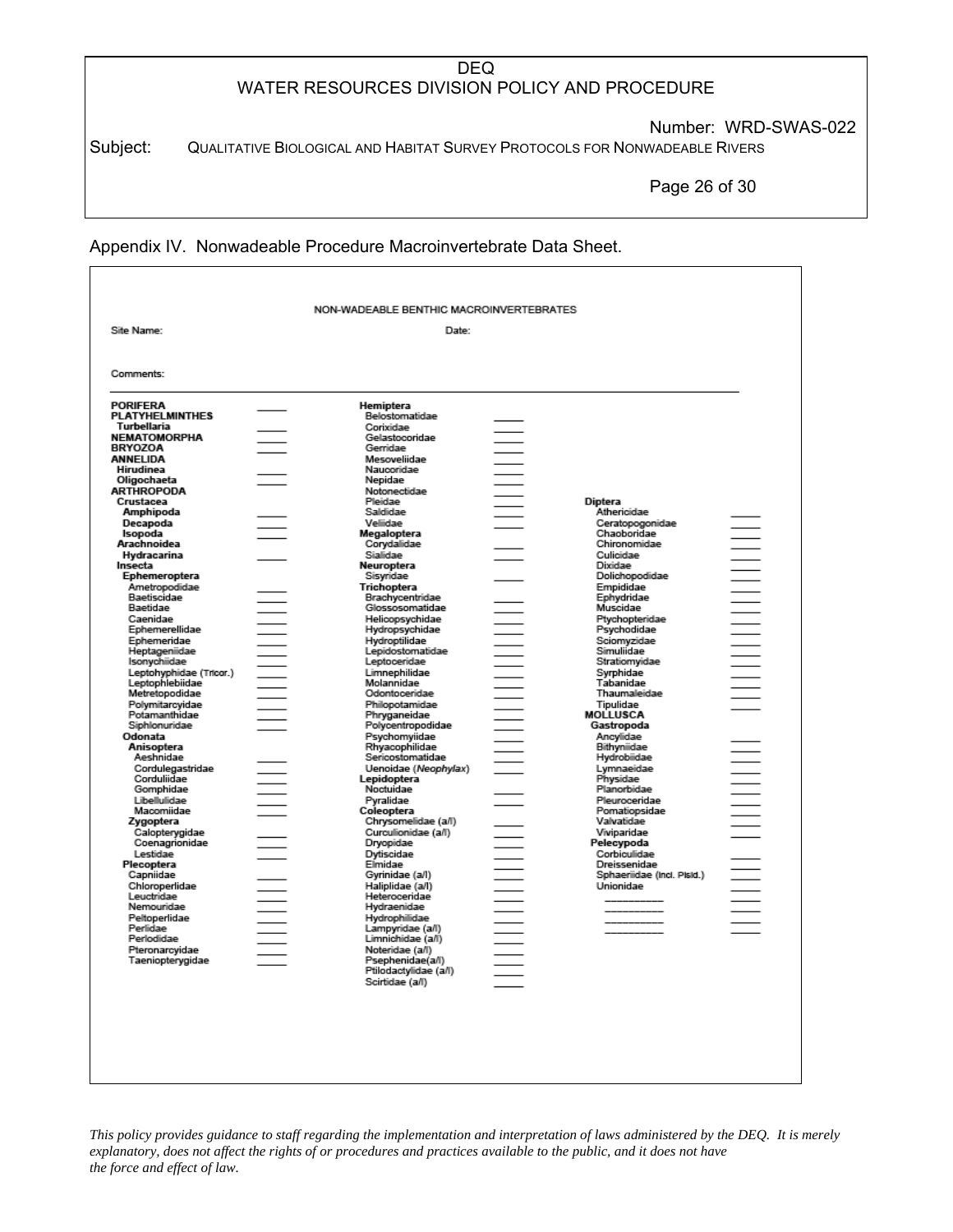Number: WRD-SWAS-022

Subject: QUALITATIVE BIOLOGICAL AND HABITAT SURVEY PROTOCOLS FOR NONWADEABLE RIVERS

Page 27 of 30

| Appendix V. Nonwadeable Procedure Macroinvertebrate FFG Identification. |              |                              |                 |
|-------------------------------------------------------------------------|--------------|------------------------------|-----------------|
| $CF = collector filterer$                                               |              | $P =$ predator               | $Sh =$ shredder |
| $CG = collector gather$                                                 |              | $Sc = \text{scraper}$        |                 |
| <b>TAXA</b>                                                             | <b>FFG</b>   | <b>TAXA</b>                  | <b>FFG</b>      |
| PORIFERA (sponges)                                                      | <b>CF</b>    | Libellulidae                 | P               |
| PLATYHELMINTHES (flatworms)                                             |              | Macromiidae                  | P               |
| Turbellaria                                                             | CG           | Zygoptera (damselflies)      |                 |
| NEMATOMORPHA (roundworms)                                               | P            | Calopterygidae               | $\sf P$         |
| BRYOZOA (moss animals)                                                  | CG           | Coenagrionidae               | P               |
| ANNELIDA (segmented worms)                                              |              | Lestidae                     | P               |
| Hirudinea (leeches)                                                     | ${\sf P}$    | Plecoptera (stoneflies)      |                 |
| Oligochaeta (worms)                                                     | CG           | Capniidae                    | Sh              |
| <b>ARTHROPODA</b>                                                       |              | Chloroperlidae               | ${\sf P}$       |
| Crustacea                                                               |              | Leuctridae                   | Sh              |
| Amphipoda (scuds)                                                       | Sh           | Nemouridae                   | Sh              |
| Decapoda (crayfish)                                                     | CG           | Peltoperlidae                | Sh              |
| Isopoda (sowbugs)                                                       | Sh           | Perlidae                     | P               |
| Arachnoidea                                                             |              | Perlodidae                   | $\mathsf P$     |
| Hydracarina                                                             | P            | Pteronarcyidae               | Sh              |
| <b>INSECTA</b>                                                          |              | Taeniopterygidae             | Sh              |
| Ephemeroptera (mayflies)                                                |              | Hemiptera (true bugs)        |                 |
| Ametropodidae                                                           | CF           | Belostomatidae               | $\mathsf{P}$    |
| Baetiscidae                                                             | CG           | Corixidae                    | CG              |
| Baetidae                                                                | CG           | Gelastocoridae               | ${\sf P}$       |
| Caenidae                                                                | CG           | Gerridae                     | $\mathsf P$     |
| Ephemerellidae                                                          | Sc           | Mesoveliidae                 | ${\sf P}$       |
| Ephemeridae                                                             | CG           | Naucoridae                   | ${\sf P}$       |
| Heptageniidae                                                           | Sc           | Nepidae                      | P               |
| Isonychiidae                                                            | CF           | Notonectidae                 | P               |
| Leptophlebiidae                                                         | CG           | Pleidae                      | $\mathsf P$     |
| Metretopodidae                                                          | CG           | Saldidae                     | P               |
| Oligoneuriidae                                                          | CF           | Veliidae                     | P               |
| Polymitarcyidae                                                         | CG           | Megaloptera                  |                 |
| Potamanthidae                                                           | CF           | Corydalidae (dobson flies)   | Ρ               |
| Siphlonuridae                                                           | CG           | Sialidae (alder flies)       | P               |
| Leptohyphidae (Tricor.)                                                 | CG           | Neuroptera (spongilla flies) |                 |
| Odonata                                                                 |              | Sisyridae                    | $\sf P$         |
| Anisoptera (dragonflies)                                                |              | Trichoptera (caddisflies)    |                 |
| Aeshnidae                                                               | P            | Brachycentridae              | CF              |
| Cordulegastridae                                                        | P            | Glossosomatidae              | Sc              |
| Corduliidae                                                             | $\mathsf{P}$ | Helicopsychidae              | Sc              |
| Gomphidae                                                               | ${\sf P}$    | Hydropsychidae               | CF              |
|                                                                         |              | Hydroptilidae                | Sc              |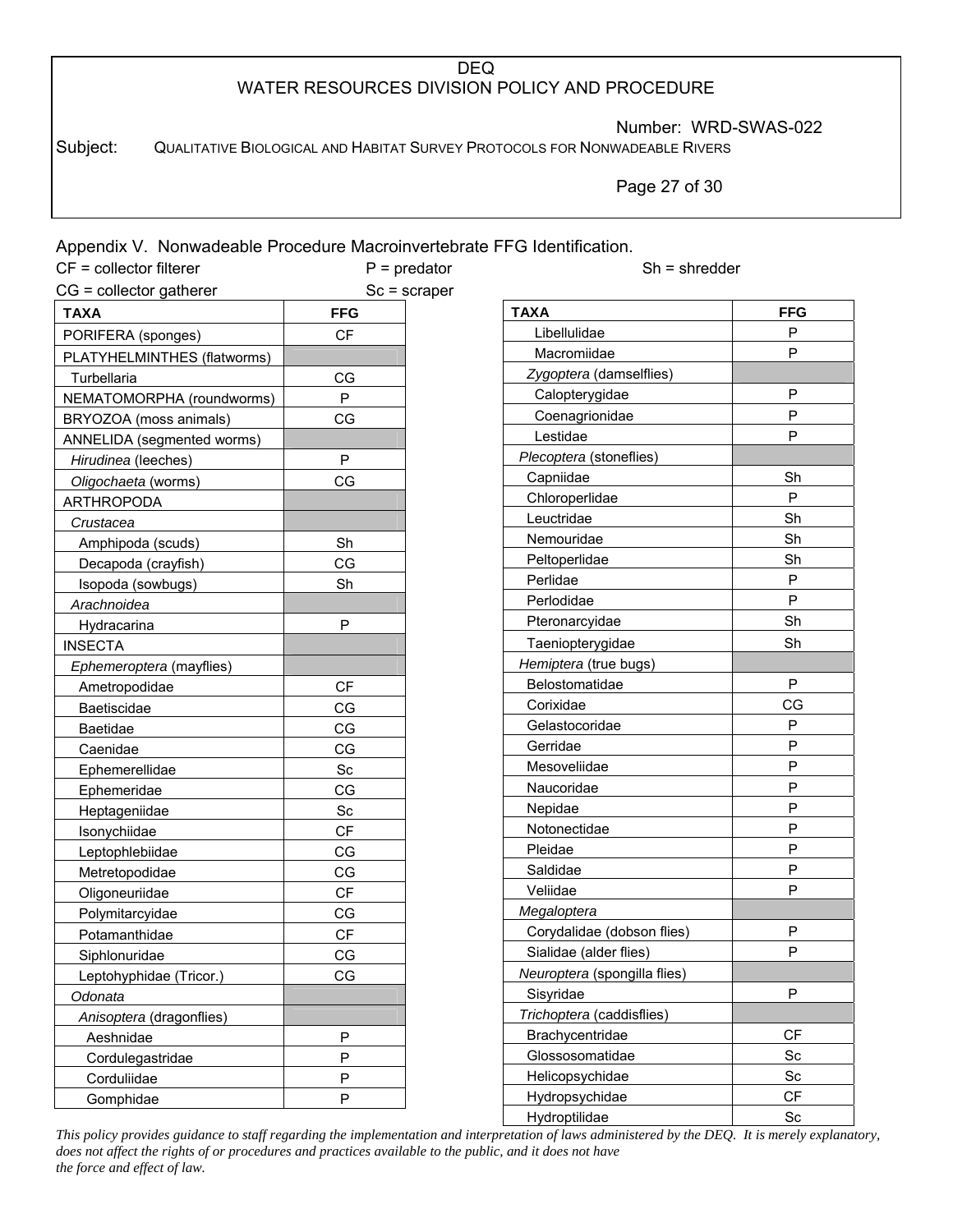Number: WRD-SWAS-022

Subject: QUALITATIVE BIOLOGICAL AND HABITAT SURVEY PROTOCOLS FOR NONWADEABLE RIVERS

Page 28 of 30

| <b>TAXA</b>                      | <b>FFG</b> |
|----------------------------------|------------|
| Lepidostomatidae                 | Sh         |
| Leptoceridae                     | Sh         |
| Limnephilidae                    | Sh         |
| Trichoptera (caddisflies) cont'd |            |
| Molannidae                       | Sc         |
| Odontoceridae                    | Sc         |
| Philopotamidae                   | СF         |
| Phryganeidae                     | Sh         |
| Polycentropodidae                | P          |
| Psychomyiidae                    | Sc         |
| Rhyacophilidae                   | P          |
| Sericostomatidae                 | Sc         |
| Uenoidae                         | Sc         |
| Lepidoptera (moths)              |            |
| Noctuidae                        | Sh         |
| Pyralidae                        | Sh         |
| Coleoptera (beetles)             |            |
| Chrysomelidae (adults)           | Sh         |
| Curculionidae (adults)           | Sh         |
| Dytiscidae (total)               | P          |
| Gyrinidae (adults)               | P          |
| Haliplidae (adults)              | Sh         |
| Heteroceridae (total)            | CG         |
| Hydraenidae (total)              | Sc         |
| Hydrophilidae (total)            | P          |
| Lampyridae (adults)              | --         |
| Limnichidae (adults)             | СG         |
| Noteridae (adults)               | P          |
| Psephenidae (adults)             | Sc         |
| Ptilodactylidae (adults)         | Sh         |
| Scirtidae (adults)               | Sc         |
| Chrysomelidae (larvae)           | Sh         |
| Curculionidae (larvae)           | Sh         |
| Dryopidae                        | Sc         |
| Elmidae                          | CG         |
| Gyrinidae (larvae)               | Ρ          |
| Haliplidae (larvae)              | Sh         |
| Lampyridae (larvae)              | P          |
| Limnichidae (larvae)             | СG         |
| Noteridae (larvae)               | Ρ          |

| TAXA                     | <b>FFG</b> |
|--------------------------|------------|
| Psephenidae (larvae)     | Sc         |
| Ptilodactylidae (larvae) | Sh         |
| Scirtidae (larvae)       | Sc         |
| Diptera (flies)          |            |
| Athericidae              | P          |
| Ceratopogonidae          | P          |
| Chaoboridae              | P          |
| Chironomidae             | СG         |
| Culicidae                | <b>CF</b>  |
| Dixidae                  | CG         |
| Dolichopodidae           | P          |
| Empididae                | P          |
| Ephydridae               | Sh         |
| Muscidae                 | P          |
| Psychodidae              | CG         |
| Ptychopteridae           | СG         |
| Sciomyzidae              | P          |
| Simuliidae               | <b>CF</b>  |
| Stratiomyidae            | CG         |
| Syrphidae                | CG         |
| Tabanidae                | P          |
| Thaumaleidae             | Sc         |
| Tipulidae                | СG         |
| <b>MOLLUSCA</b>          |            |
| Gastropoda (snails)      |            |
| Ancylidae (limpets)      | Sc         |
| Bithyniidae              | Sc         |
| Hydrobiidae              | Sc         |
| Lymnaeidae               | Sc         |
| Physidae                 | Sc         |
| Planorbidae              | Sc         |
| Pleuroceridae            | Sc         |
| Pomatiopsidae            | Sc         |
| Valvatidae               | Sc         |
| Viviparidae              | Sc         |
| Pelecypoda (bivalves)    |            |
| Corbiculidae             | <b>CF</b>  |
| Dreissenidae             | CF         |
| Sphaeriidae (clams)      | СF         |
| Unionidae ('mussels')    | CF         |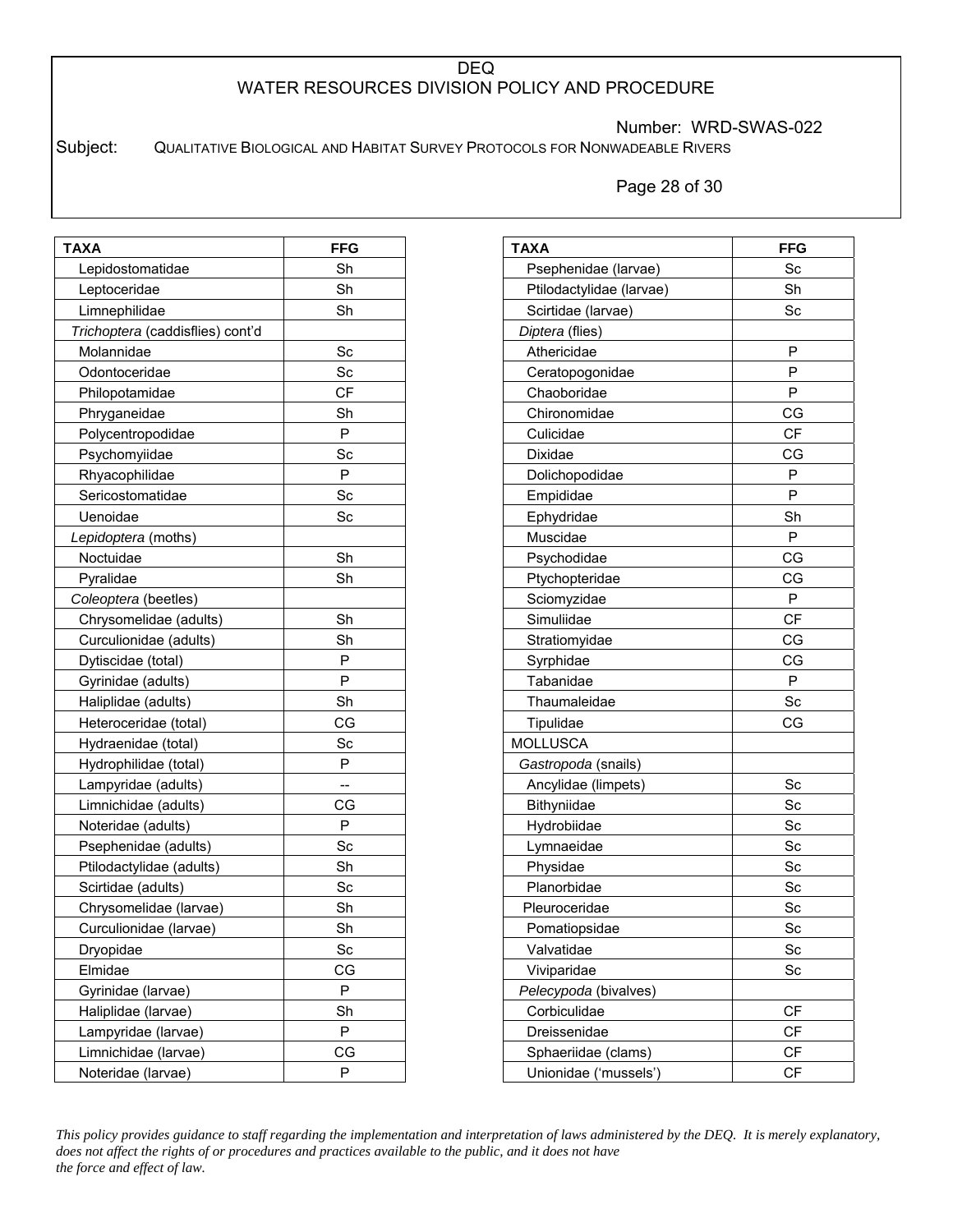Number: WRD-SWAS-022

Subject: QUALITATIVE BIOLOGICAL AND HABITAT SURVEY PROTOCOLS FOR NONWADEABLE RIVERS

Page 29 of 30

Appendix VI. Nonwadeable Procedure Transect Habitat Data Sheet.

|                                              |                                                                                                | <b>TRANSECTS</b>                         |                                                   | <b>TRANSECTS</b>                                                                                                                                                  |                                                                     |                                          |                                                   |  |  |  |  |  |  |  |  |  |
|----------------------------------------------|------------------------------------------------------------------------------------------------|------------------------------------------|---------------------------------------------------|-------------------------------------------------------------------------------------------------------------------------------------------------------------------|---------------------------------------------------------------------|------------------------------------------|---------------------------------------------------|--|--|--|--|--|--|--|--|--|
| <b>Site Name:</b>                            |                                                                                                | Time:                                    |                                                   | <b>Site Name:</b><br>Time:                                                                                                                                        |                                                                     |                                          |                                                   |  |  |  |  |  |  |  |  |  |
| Investigators:                               |                                                                                                | Date:                                    |                                                   | Investigators:                                                                                                                                                    |                                                                     | Date:                                    |                                                   |  |  |  |  |  |  |  |  |  |
|                                              | Transect: A B C D E F G H I J K (A=Downstream; K=Upstream)                                     |                                          |                                                   | Transect: A B C D E F G H I J K (A=Downstream; K=Upstream)                                                                                                        |                                                                     |                                          |                                                   |  |  |  |  |  |  |  |  |  |
|                                              |                                                                                                |                                          |                                                   |                                                                                                                                                                   |                                                                     |                                          |                                                   |  |  |  |  |  |  |  |  |  |
| <b>GPS</b><br><b>LB RB Center</b>            |                                                                                                |                                          |                                                   | <b>GPS</b><br>LB.<br><b>RB</b> Center                                                                                                                             |                                                                     |                                          |                                                   |  |  |  |  |  |  |  |  |  |
| Latitude:                                    | Longitude:                                                                                     |                                          |                                                   | Latitude:<br>Longitude:                                                                                                                                           |                                                                     |                                          |                                                   |  |  |  |  |  |  |  |  |  |
| Wetted Width (m):                            |                                                                                                | Bar/Island Present? If yes, width (m):   |                                                   | Wetted Width (m):<br>Bar/Island Present? If yes, width (m):                                                                                                       |                                                                     |                                          |                                                   |  |  |  |  |  |  |  |  |  |
|                                              |                                                                                                | <b>Riparian Width Estimate</b>           |                                                   | <b>Riparian Width Estimate</b>                                                                                                                                    |                                                                     |                                          |                                                   |  |  |  |  |  |  |  |  |  |
| Mean riparian width >                        | Mean riparian width 18 -                                                                       | <b>Mean riparian</b>                     | Mean riparian                                     | Mean riparian width >                                                                                                                                             | Mean riparian width 18 -                                            | <b>Mean riparian</b>                     | Mean riparian                                     |  |  |  |  |  |  |  |  |  |
| 24m. LWD (standing or                        | 24m. Human activities                                                                          | width 10 - 17m.                          | width $< 10m$ . Little                            | 24m. LWD (standing or                                                                                                                                             | 24m. Human activities                                               | width 10 - 17m.                          | width $< 10m$ . Little                            |  |  |  |  |  |  |  |  |  |
| downed) common and                           | have encroached within                                                                         | <b>Human activities</b>                  | riparian vegetation                               | downed) common and                                                                                                                                                | have encroached within                                              | <b>Human activities</b>                  | riparian vegetation                               |  |  |  |  |  |  |  |  |  |
| recruitable. Human                           | the buffer, but are still                                                                      | have greatly                             | remains due to heavy                              | recruitable. Human                                                                                                                                                | the buffer, but are still                                           | have greatly                             | remains due to heavy                              |  |  |  |  |  |  |  |  |  |
| activities have had little to                | relatively minimal. A                                                                          | impacted the                             | influence of human                                | activities have had little to                                                                                                                                     | relatively minimal. A                                               | impacted the                             | influence of human                                |  |  |  |  |  |  |  |  |  |
| no impact on the riparian                    | buffer exists that still can                                                                   | riparian area                            | activities adjacent to the                        | no impact on the riparian                                                                                                                                         | buffer exists that still can                                        | riparian area                            | activities adjacent to the                        |  |  |  |  |  |  |  |  |  |
| zone resulting in a<br>functioning buffer of | function in providing<br>woody debris recruitment,                                             | frequently leaving<br>only a very narrow | river. Little to no LWD<br>recruitment potential. | zone resulting in a<br>functioning buffer of                                                                                                                      | function in providing<br>woody debris recruitment,                  | frequently leaving<br>only a very narrow | river. Little to no LWD<br>recruitment potential. |  |  |  |  |  |  |  |  |  |
| wetlands, grasslands, or                     | bank stabilization, and                                                                        | riparian buffer with limited             |                                                   | wetlands, grasslands, or                                                                                                                                          | bank stabilization, and                                             | riparian buffer with limited             |                                                   |  |  |  |  |  |  |  |  |  |
| forest                                       | some water storage                                                                             | <b>LWD recruitment</b>                   |                                                   | forest                                                                                                                                                            | some water storage                                                  | <b>LWD</b> recruitment                   |                                                   |  |  |  |  |  |  |  |  |  |
|                                              | function.                                                                                      | potential.                               |                                                   |                                                                                                                                                                   | function.                                                           | potential.                               |                                                   |  |  |  |  |  |  |  |  |  |
|                                              |                                                                                                |                                          |                                                   |                                                                                                                                                                   |                                                                     |                                          |                                                   |  |  |  |  |  |  |  |  |  |
| 25<br>23<br>21                               | 19<br>17<br>15<br>13                                                                           | 12<br>10<br>8<br>6                       | 5<br>4 3 2 1 0                                    | 23<br>25<br>21                                                                                                                                                    | $\overline{13}$<br>19<br>17<br>15                                   | 12<br>10<br>8<br>6                       | 5 4 3 2 1 0                                       |  |  |  |  |  |  |  |  |  |
| 24<br>22<br><u>LB:</u>                       | 20<br>18<br>16<br>14                                                                           | 9<br>$\overline{7}$<br>11                |                                                   | 22<br>LB:<br>24<br>20                                                                                                                                             | 18<br>16<br>14                                                      | $\overline{7}$<br>11<br>9                |                                                   |  |  |  |  |  |  |  |  |  |
| 23<br>21                                     | 19<br>17<br>15<br>13                                                                           | 12<br>10<br>8<br>6                       | 5<br>4 3 2 1 0                                    | 23<br>21                                                                                                                                                          | 19<br>15<br>17<br>13                                                | 12<br>10                                 | 5<br>4 3 2 1 0                                    |  |  |  |  |  |  |  |  |  |
| 22<br>24<br>RB:                              | 18<br>14<br>16<br>Vegetative Cover: (measured within 10x20m plot: 10m up and 10m downstream of | 11<br>9<br>$\overline{7}$                |                                                   | 24<br>22<br>RB:                                                                                                                                                   | 18<br>16<br>14                                                      | $\overline{7}$<br>11<br>9                |                                                   |  |  |  |  |  |  |  |  |  |
|                                              |                                                                                                |                                          |                                                   | Vegetative Cover: (measured within 10x20m plot: 10m up and 10m downstream of                                                                                      |                                                                     |                                          |                                                   |  |  |  |  |  |  |  |  |  |
|                                              | transect) $0 =$ Absent (0%); 1 = Sparse (<10%); 2 = Moderate (10-40%); 3 = Heavy (40-          |                                          |                                                   | transect) $0 =$ Absent (0%); 1 = Sparse (<10%); 2 = Moderate (10-40%); 3 = Heavy (40-                                                                             |                                                                     |                                          |                                                   |  |  |  |  |  |  |  |  |  |
| 75%); 4 = Very Heavy (>75%)                  |                                                                                                |                                          |                                                   | 75%); 4 = Very Heavy (>75%)                                                                                                                                       |                                                                     |                                          |                                                   |  |  |  |  |  |  |  |  |  |
|                                              | <b>LEFT BANK</b>                                                                               |                                          | <b>RIGHT BANK</b>                                 | <b>LEFT BANK</b><br><b>RIGHT BANK</b><br><b>Filamentous Algae</b><br>$0$ 1 2 3 4<br>1 2 3 4<br>O.                                                                 |                                                                     |                                          |                                                   |  |  |  |  |  |  |  |  |  |
| <b>Filamentous Algae</b>                     | $0$ 1 2 3 4                                                                                    |                                          | $0$ 1 2 3 4                                       |                                                                                                                                                                   |                                                                     |                                          |                                                   |  |  |  |  |  |  |  |  |  |
| <b>Macrophytes</b>                           | $0 \quad 1 \quad 2$                                                                            | $3^{\circ}$<br>4<br>0 <sub>1</sub>       | $2 \quad 3 \quad 4$                               | $2 \quad 3 \quad 4$<br>Macrophytes<br>0 <sub>1</sub><br>2 <sub>3</sub><br>$\overline{4}$<br>0<br>$\overline{1}$<br>Bank Stability (circle a score for each bank): |                                                                     |                                          |                                                   |  |  |  |  |  |  |  |  |  |
| Banks stable: evidence of                    | Bank Stability (circle a score for each bank):                                                 |                                          |                                                   |                                                                                                                                                                   |                                                                     |                                          |                                                   |  |  |  |  |  |  |  |  |  |
| erosion or bank failure                      | Moderately stable;<br>infrequent, small areas of                                               | Moderately unstable; >30-                |                                                   |                                                                                                                                                                   |                                                                     |                                          |                                                   |  |  |  |  |  |  |  |  |  |
| absent or minimal: little                    |                                                                                                |                                          | Unstable; many eroded                             | Banks stable: evidence of                                                                                                                                         | Moderately stable;                                                  | Moderately unstable; >30-                | Unstable; many eroded                             |  |  |  |  |  |  |  |  |  |
|                                              |                                                                                                | 60% of bank in reach has                 | areas; "raw" areas frequent                       | erosion or bank failure                                                                                                                                           | infrequent, small areas of                                          | 60% of bank in reach has                 | areas; "raw" areas frequent                       |  |  |  |  |  |  |  |  |  |
|                                              | erosion mostly healed over;                                                                    | areas of erosion; high                   | along straight sections and                       | absent or minimal: little                                                                                                                                         | erosion mostly healed over;                                         | areas of erosion; high                   | along straight sections and                       |  |  |  |  |  |  |  |  |  |
| potential for future                         | 5-30% of bank in reach has<br>areas of erosion.                                                | erosion potential during<br>floods.      | bends; obvious bank<br>sloughing; >60% of bank    | potential for future<br>problems; <5% banks                                                                                                                       | 5-30% of bank in reach has<br>areas of erosion.                     | erosion potential during<br>floods.      | bends; obvious bank<br>sloughing; >60% of bank    |  |  |  |  |  |  |  |  |  |
| problems; <5% banks<br>affected.             |                                                                                                |                                          | has erosional scars.                              | affected.                                                                                                                                                         |                                                                     |                                          | has erosional scars.                              |  |  |  |  |  |  |  |  |  |
|                                              |                                                                                                |                                          |                                                   |                                                                                                                                                                   |                                                                     |                                          |                                                   |  |  |  |  |  |  |  |  |  |
|                                              |                                                                                                |                                          |                                                   |                                                                                                                                                                   |                                                                     |                                          |                                                   |  |  |  |  |  |  |  |  |  |
| 5<br>LB:                                     | 3                                                                                              | 2<br>1                                   | 0                                                 | 5<br>LB:                                                                                                                                                          | 3<br>4                                                              | 2<br>1                                   | 0                                                 |  |  |  |  |  |  |  |  |  |
| 5<br>RB:                                     | 3                                                                                              | $\mathbf{z}$<br>$\mathbf{1}$             | 0                                                 | 5<br>RB:                                                                                                                                                          | $\mathbf{a}$                                                        | $\overline{\phantom{a}}$<br>$\mathbf{1}$ | O                                                 |  |  |  |  |  |  |  |  |  |
| LB:                                          | Bottom deposition: Total width of depositional area near the<br>RB:                            | TOTAL:                                   |                                                   | LB:                                                                                                                                                               | Bottom deposition: Total width of depositional area near the<br>RB: | TOTAL:                                   |                                                   |  |  |  |  |  |  |  |  |  |
| <b>Comments/Sketch of Transect:</b>          |                                                                                                |                                          |                                                   | <b>Comments/Sketch of Transect:</b>                                                                                                                               |                                                                     |                                          |                                                   |  |  |  |  |  |  |  |  |  |
|                                              |                                                                                                |                                          |                                                   |                                                                                                                                                                   |                                                                     |                                          |                                                   |  |  |  |  |  |  |  |  |  |
|                                              |                                                                                                |                                          |                                                   |                                                                                                                                                                   |                                                                     |                                          |                                                   |  |  |  |  |  |  |  |  |  |
|                                              |                                                                                                |                                          |                                                   |                                                                                                                                                                   |                                                                     |                                          |                                                   |  |  |  |  |  |  |  |  |  |
|                                              |                                                                                                |                                          |                                                   |                                                                                                                                                                   |                                                                     |                                          |                                                   |  |  |  |  |  |  |  |  |  |
|                                              |                                                                                                |                                          |                                                   |                                                                                                                                                                   |                                                                     |                                          |                                                   |  |  |  |  |  |  |  |  |  |
|                                              |                                                                                                |                                          |                                                   |                                                                                                                                                                   |                                                                     |                                          |                                                   |  |  |  |  |  |  |  |  |  |